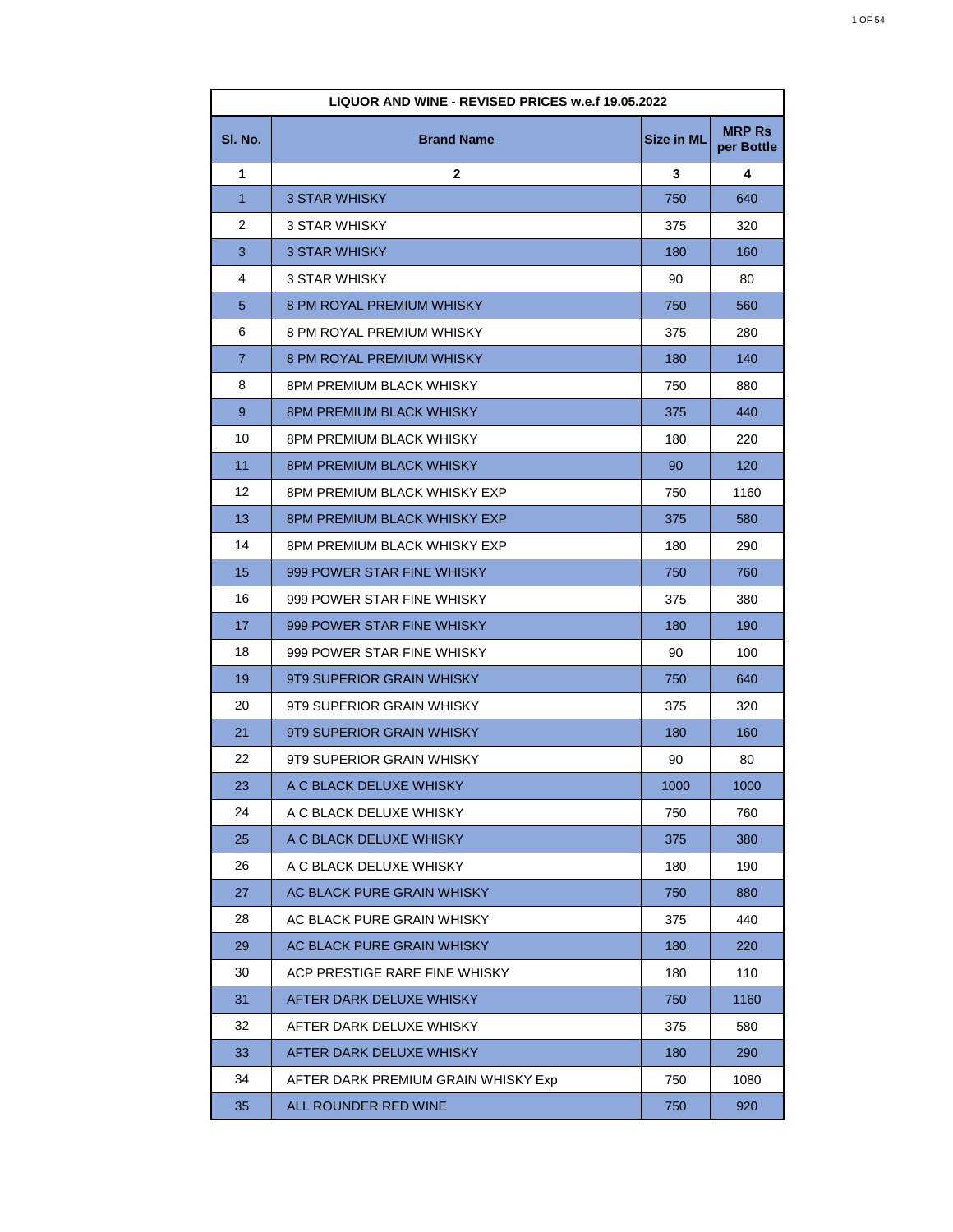|         | LIQUOR AND WINE - REVISED PRICES w.e.f 19.05.2022             |                   |                             |
|---------|---------------------------------------------------------------|-------------------|-----------------------------|
| SI. No. | <b>Brand Name</b>                                             | <b>Size in ML</b> | <b>MRP Rs</b><br>per Bottle |
| 1       | $\mathbf{2}$                                                  | 3                 | 4                           |
| 36      | ALL ROUNDER RED WINE                                          | 375               | 460                         |
| 37      | ALL ROUNDER RED WINE                                          | 180               | 230                         |
| 38      | ALL ROUNDER WHITE WINE                                        | 750               | 920                         |
| 39      | ALL ROUNDER WHITE WINE                                        | 375               | 460                         |
| 40      | ALL ROUNDER WHITE WINE                                        | 180               | 230                         |
| 41      | ALL SEASONS DOUBLE BARREL COLLECTION RESERVE<br><b>WHISKY</b> | 2000              | 2670                        |
| 42      | ALL SEASONS DOUBLE BARREL COLLECTION RESERVE<br><b>WHISKY</b> | 750               | 1120                        |
| 43      | ALL SEASONS DOUBLE BARREL COLLECTION RESERVE<br><b>WHISKY</b> | 375               | 560                         |
| 44      | ALL SEASONS DOUBLE BARREL COLLECTION RESERVE<br><b>WHISKY</b> | 180               | 280                         |
| 45      | ALL SEASONS DOUBLE BARREL COLLECTION RESERVE<br><b>WHISKY</b> | 90                | 150                         |
| 46      | AMORA RED                                                     | 750               | 780                         |
| 47      | <b>AMORA RED</b>                                              | 375               | 390                         |
| 48      | AMRUT AMALGAM MALT WHISKY                                     | 750               | 4400                        |
| 49      | AMRUT FUSION SINGLE MALT WHISKY                               | 750               | 4400                        |
| 50      | AMRUT TWO INDIES RUM                                          | 750               | 1460                        |
| 51      | ANGOO RED WINE                                                | 750               | 720                         |
| 52      | ANGOO RED WINE                                                | 180               | 180                         |
| 53      | ANTIQUITY BLUE ULTRA PRE MIUM WHISKY                          | 750               | 1450                        |
| 54      | ANTIQUITY BLUE ULTRA PRE MIUM WHISKY                          | 375               | 730                         |
| 55      | ANTIQUITY BLUE ULTRA PRE MIUM WHISKY                          | 180               | 360                         |
| 56      | ANTIQUITY RARE PREMIUM WHISKY                                 | 750               | 1320                        |
| 57      | <b>ANTIQUITY RARE PREMIUM WHISKY</b>                          | 180               | 330                         |
| 58      | ANTIQUITY XR BLENDED BRANDY                                   | 750               | 1600                        |
| 59      | ANTIQUITY XR BLENDED BRANDY                                   | 180               | 400                         |
| 60      | APPLE PREMIUM VODKA                                           | 750               | 800                         |
| 61      | APPLE PREMIUM VODKA                                           | 375               | 400                         |
| 62      | APPLE PREMIUM VODKA                                           | 180               | 200                         |
| 63      | ARISTOCRAT BLUE OLD RESERVE DELUXE WHISKY                     | 1000              | 830                         |
| 64      | ARISTOCRAT BLUE OLD RESERVE DELUXE WHISKY                     | 750               | 640                         |
| 65      | ARISTOCRAT BLUE OLD RESERVE DELUXE WHISKY                     | 375               | 320                         |
| 66      | ARISTOCRAT BLUE OLD RESERVE DELUXE WHISKY                     | 180               | 160                         |
| 67      | ARISTOCRAT BLUE OLD RESERVE DELUXE WHISKY                     | 90                | 80                          |
| 68      | ARISTOCRAT FINEST INDIAN SUPERIOR WHISKY                      | 1000              | 760                         |
| 69      | ARISTOCRAT FINEST INDIAN SUPERIOR WHISKY                      | 750               | 560                         |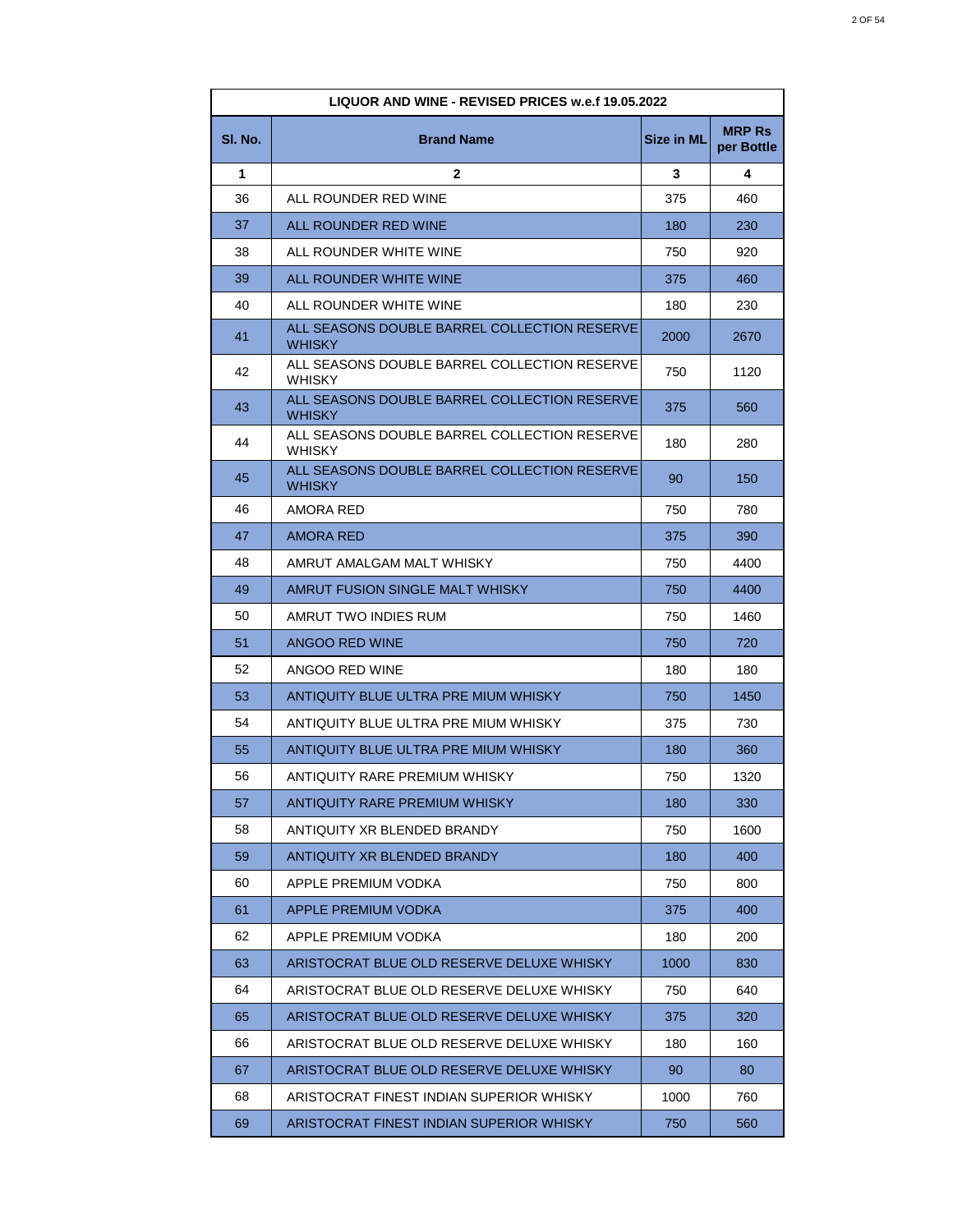| LIQUOR AND WINE - REVISED PRICES w.e.f 19.05.2022 |                                          |                   |                             |
|---------------------------------------------------|------------------------------------------|-------------------|-----------------------------|
| SI. No.                                           | <b>Brand Name</b>                        | <b>Size in ML</b> | <b>MRP Rs</b><br>per Bottle |
| 1                                                 | $\mathbf{2}$                             | 3                 | 4                           |
| 70                                                | ARISTOCRAT FINEST INDIAN SUPERIOR WHISKY | 375               | 280                         |
| 71                                                | ARISTOCRAT FINEST INDIAN SUPERIOR WHISKY | 180               | 140                         |
| 72                                                | ARISTOCRAT PREMIUM DELUXE WHISKY         | 1000              | 1000                        |
| 73                                                | ARISTOCRAT PREMIUM DELUXE WHISKY         | 750               | 760                         |
| 74                                                | ARISTOCRAT PREMIUM DELUXE WHISKY         | 375               | 380                         |
| 75                                                | ARISTOCRAT PREMIUM DELUXE WHISKY         | 180               | 190                         |
| 76                                                | ARISTOCRAT PREMIUM DELUXE WHISKY         | 90                | 100                         |
| 77                                                | ARISTOCRAT PREMIUM RESERVE WHISKY        | 1000              | 1010                        |
| 78                                                | ARISTOCRAT PREMIUM RESERVE WHISKY        | 750               | 760                         |
| 79                                                | ARISTOCRAT PREMIUM RESERVE WHISKY        | 375               | 380                         |
| 80                                                | ARISTOCRAT PREMIUM RESERVE WHISKY        | 180               | 190                         |
| 81                                                | ARISTOCRAT PREMIUM RESERVE WHISKY        | 90                | 100                         |
| 82                                                | ARISTOCRAT PREMIUM WHISKY                | 1000              | 980                         |
| 83                                                | ARISTOCRAT PREMIUM WHISKY                | 750               | 720                         |
| 84                                                | AROMA`S INTIMATE DELUXE WHISKY           | 1000              | 610                         |
| 85                                                | AROMA'S INTIMATE DELUXE WHISKY           | 180               | 120                         |
| 86                                                | AROMA'S OK VSOP BRANDY                   | 1000              | 760                         |
| 87                                                | AROMA'S OK VSOP BRANDY                   | 750               | 560                         |
| 88                                                | AROMA'S OK VSOP BRANDY                   | 375               | 280                         |
| 89                                                | AROMA'S OK VSOP BRANDY                   | 180               | 140                         |
| 90                                                | AROMA'S OK VSOP BRANDY                   | 90                | 70                          |
| 91                                                | AROMA'S OLD DURBAR PREMIUM WHISKY        | 1000              | 830                         |
| 92                                                | AROMA'S OLD DURBAR PREMIUM WHISKY        | 750               | 640                         |
| 93                                                | AROMA'S OLD DURBAR PREMIUM WHISKY        | 375               | 320                         |
| 94                                                | AROMA'S OLD DURBAR PREMIUM WHISKY        | 180               | 160                         |
| 95                                                | AROMA'S OLD DURBAR PREMIUM WHISKY        | 90                | 80                          |
| 96                                                | AROMAS CHALLENGE DELUXE WHISKY           | 1000              | 830                         |
| 97                                                | AROMAS CHALLENGE DELUXE WHISKY           | 750               | 640                         |
| 98                                                | AROMAS CHALLENGE DELUXE WHISKY           | 375               | 320                         |
| 99                                                | AROMAS CHALLENGE DELUXE WHISKY           | 180               | 160                         |
| 100                                               | AROMAS CHALLENGE DELUXE WHISKY           | 90                | 80                          |
| 101                                               | AROMAS GOLD XXX RUM                      | 750               | 600                         |
| 102                                               | AROMAS GOLD XXX RUM                      | 375               | 300                         |
| 103                                               | AROMAS GOLD XXX RUM                      | 180               | 150                         |
| 104                                               | AROMAS GOLD XXX RUM                      | 90                | 80                          |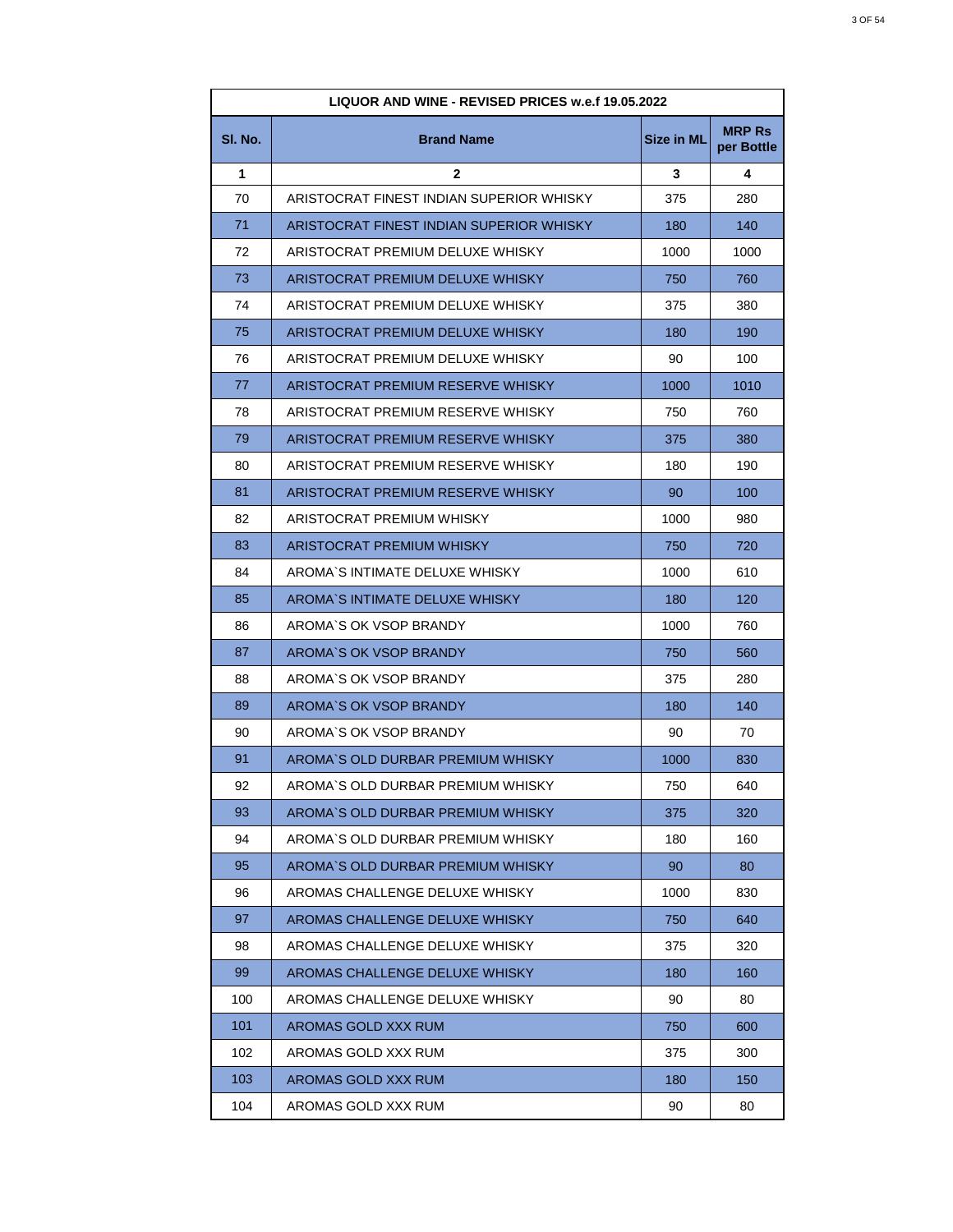| LIQUOR AND WINE - REVISED PRICES w.e.f 19.05.2022 |                                                    |            |                             |
|---------------------------------------------------|----------------------------------------------------|------------|-----------------------------|
| SI. No.                                           | <b>Brand Name</b>                                  | Size in ML | <b>MRP Rs</b><br>per Bottle |
| 1                                                 | $\mathbf{2}$                                       | 3          | 4                           |
| 105                                               | AROMAS MERLYN VSOP BRANDY                          | 1000       | 1010                        |
| 106                                               | AROMAS MERLYN VSOP BRANDY                          | 750        | 730                         |
| 107                                               | AROMAS MERLYN VSOP BRANDY                          | 375        | 370                         |
| 108                                               | AROMAS MERLYN VSOP BRANDY                          | 180        | 180                         |
| 109                                               | AROMAS MERLYN VSOP BRANDY                          | 90         | 100                         |
| 110                                               | AROMAS PUMA SPECIAL WHISKY                         | 1000       | 620                         |
| 111                                               | AROMAS PUMA SPECIAL WHISKY                         | 180        | 120                         |
| 112                                               | AROMAS ULTRA FINE WHISKY                           | 1000       | 760                         |
| 113                                               | AROMAS ULTRA FINE WHISKY                           | 750        | 560                         |
| 114                                               | AROMAS ULTRA FINE WHISKY                           | 375        | 280                         |
| 115                                               | AROMAS ULTRA FINE WHISKY                           | 180        | 140                         |
| 116                                               | AROMAS ULTRA FINE WHISKY                           | 90         | 70                          |
| 117                                               | <b>ARTIC PURE VODKA</b>                            | 750        | 1520                        |
| 118                                               | ARTIC PURE VODKA                                   | 180        | 380                         |
| 119                                               | <b>ARTIC PURE VODKA</b>                            | 60         | 140                         |
| 120                                               | ASAV BRUT PREMIUM CHENIN BLANC SPARKLING WINE      | 750        | 1240                        |
| 121                                               | ASAV BRUT PREMIUM CHENIN BLANC SPARKLING WINE      | 750        | 1240                        |
| 122                                               | ASAV BRUT SPARKLING WINE                           | 750        | 1740                        |
| 123                                               | ASAV CABERNET SHIRAZ RED WINE                      | 750        | 1080                        |
| 124                                               | ASAV CABERNET SHIRAZ RED WINE                      | 375        | 540                         |
| 125                                               | ASAV CABERNET SHIRAZ RED WINE                      | 180        | 270                         |
| 126                                               | ASAV RESERVE CHENIN BLANC WHITE WINE               | 750        | 1240                        |
| 127                                               | ASAV RESERVE CHENIN BLANC WHITE WINE               | 375        | 620                         |
| 128                                               | ASAV RESERVE SAUVIGNON BLANC WHITE WINE            | 750        | 1340                        |
| 129                                               | ASAV RESERVE SAUVIGNON BLANC WHITE WINE            | 375        | 670                         |
| 130                                               | ASAV RESERVE SHIRAZ                                | 750        | 1340                        |
| 131                                               | <b>ASAV RESERVE SHIRAZ</b>                         | 375        | 670                         |
| 132                                               | ATM ALL TIME MAGIC BRANDY                          | 180        | 140                         |
| 133                                               | <b>BACARDI APPLE ORIGINAL APPLE RUM</b>            | 750        | 1320                        |
| 134                                               | BACARDI APPLE ORIGINAL APPLE RUM                   | 180        | 330                         |
| 135                                               | <b>BACARDI BLACK RUM</b>                           | 750        | 800                         |
| 136                                               | BACARDI BLACK RUM                                  | 375        | 400                         |
| 137                                               | <b>BACARDI BLACK RUM</b>                           | 180        | 200                         |
| 138                                               | BACARDI CARTA BLANCA CLASSIC SUPERIOR WHITE<br>RUM | 750        | 1320                        |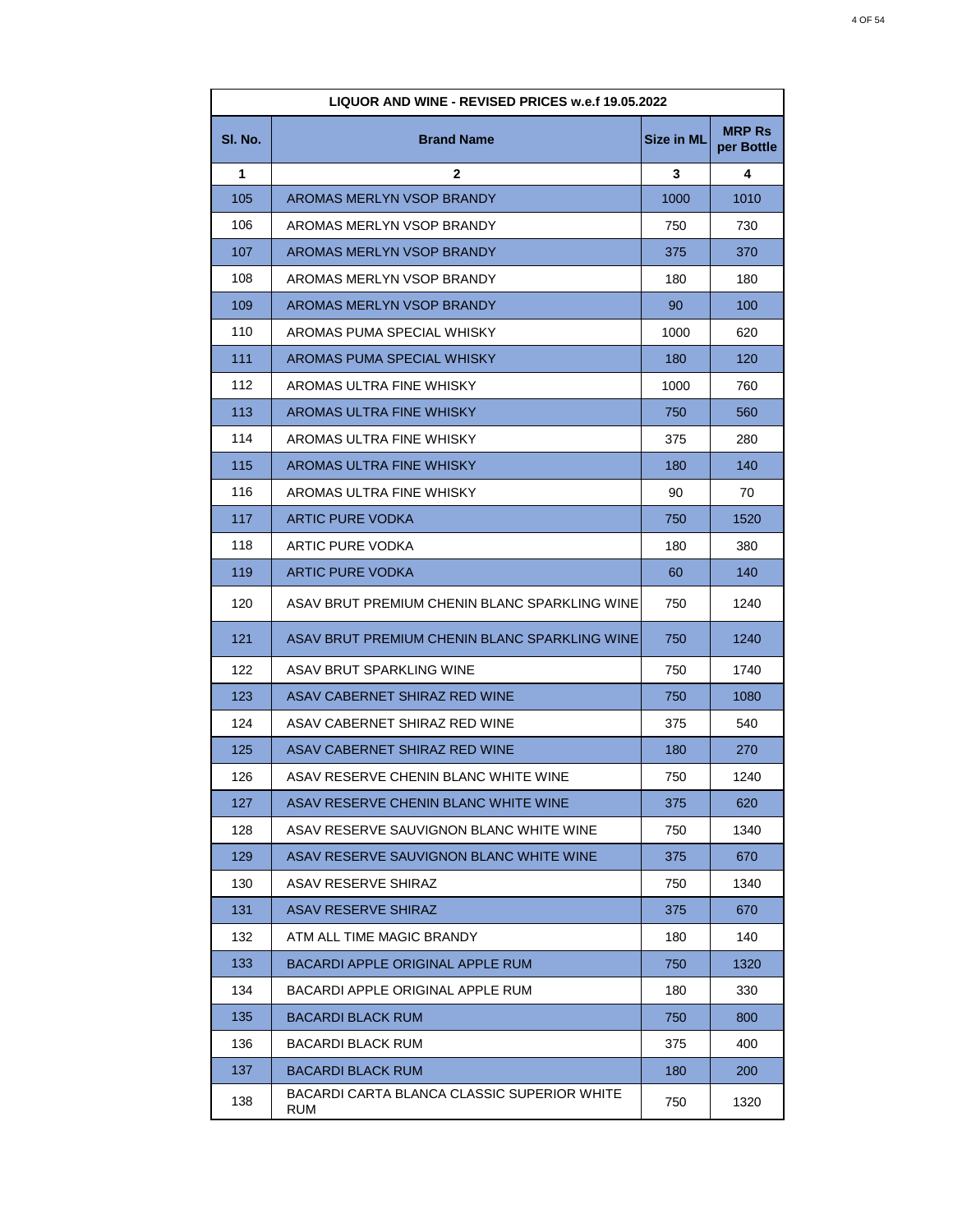| LIQUOR AND WINE - REVISED PRICES w.e.f 19.05.2022 |                                                    |                   |                             |
|---------------------------------------------------|----------------------------------------------------|-------------------|-----------------------------|
| SI. No.                                           | <b>Brand Name</b>                                  | <b>Size in ML</b> | <b>MRP Rs</b><br>per Bottle |
| 1                                                 | 2                                                  | 3                 | 4                           |
| 139                                               | BACARDI CARTA BLANCA CLASSIC SUPERIOR WHITE<br>RUM | 375               | 660                         |
| 140                                               | BACARDI CARTA BLANCA CLASSIC SUPERIOR WHITE<br>RUM | 180               | 330                         |
| 141                                               | BACARDI CARTA BLANCA CLASSIC SUPERIOR WHITE<br>RUM | 60                | 120                         |
| 142                                               | BACARDI CARTA ORO SUPERIOR GOLD RUM                | 750               | 1310                        |
| 143                                               | BACARDI CLASSIC BLACK ORIGINAL PR. CRAFTED RUM     | 750               | 840                         |
| 144                                               | BACARDI CLASSIC BLACK ORIGINAL PR. CRAFTED RUM     | 375               | 420                         |
| 145                                               | BACARDI CLASSIC BLACK ORIGINAL PR. CRAFTED RUM     | 180               | 210                         |
| 146                                               | <b>BACARDI CLASSIC SUPERIOR RUM</b>                | 750               | 1320                        |
| 147                                               | <b>BACARDI CLASSIC SUPERIOR RUM</b>                | 375               | 660                         |
| 148                                               | BACARDI CLASSIC SUPERIOR RUM                       | 180               | 330                         |
| 149                                               | <b>BACARDI CLASSIC SUPERIOR RUM</b>                | 60                | 120                         |
| 150                                               | BACARDI GOLD ORIGINAL PREMIUM RUM                  | 750               | 1310                        |
| 151                                               | BACARDI LIMON ORIGINAL CITRUS RUM                  | 750               | 1320                        |
| 152                                               | BACARDI LIMON ORIGINAL CITRUS RUM                  | 375               | 660                         |
| 153                                               | BACARDI LIMON ORIGINAL CITRUS RUM                  | 180               | 330                         |
| 154                                               | BACARDI O ORIGINAL ORANGE RUM                      | 750               | 1320                        |
| 155                                               | BACARDI O ORIGINAL ORANGE RUM                      | 180               | 330                         |
| 156                                               | BACARDI ORANGE ORIGINAL ORANGE RUM                 | 750               | 1320                        |
| 157                                               | BACARDI ORANGE ORIGINAL ORANGE RUM                 | 375               | 660                         |
| 158                                               | BACARDI ORANGE ORIGINAL ORANGE RUM                 | 180               | 330                         |
| 159                                               | BACARDI+COLA                                       | 275               | 140                         |
| 160                                               | BACARDI+LEMONADE                                   | 275               | 140                         |
| 161                                               | <b>BAGPIPER ELITE WHISKY</b>                       | 1000              | 760                         |
| 162                                               | <b>BAGPIPER ELITE WHISKY</b>                       | 750               | 600                         |
| 163                                               | <b>BAGPIPER ELITE WHISKY</b>                       | 375               | 300                         |
| 164                                               | <b>BAGPIPER ELITE WHISKY</b>                       | 180               | 150                         |
| 165                                               | <b>BAGPIPER GOLD CLASSIC WHISKY</b>                | 1000              | 830                         |
| 166                                               | <b>BAGPIPER GOLD CLASSIC WHISKY</b>                | 750               | 640                         |
| 167                                               | <b>BAGPIPER GOLD CLASSIC WHISKY</b>                | 375               | 320                         |
| 168                                               | <b>BAGPIPER GOLD CLASSIC WHISKY</b>                | 180               | 160                         |
| 169                                               | <b>BAGPIPER GOLD CLASSIC WHISKY</b>                | 90                | 80                          |
| 170                                               | <b>BANGALORE WHISKY</b>                            | 1000              | 620                         |
| 171                                               | <b>BANGALORE WHISKY</b>                            | 750               | 480                         |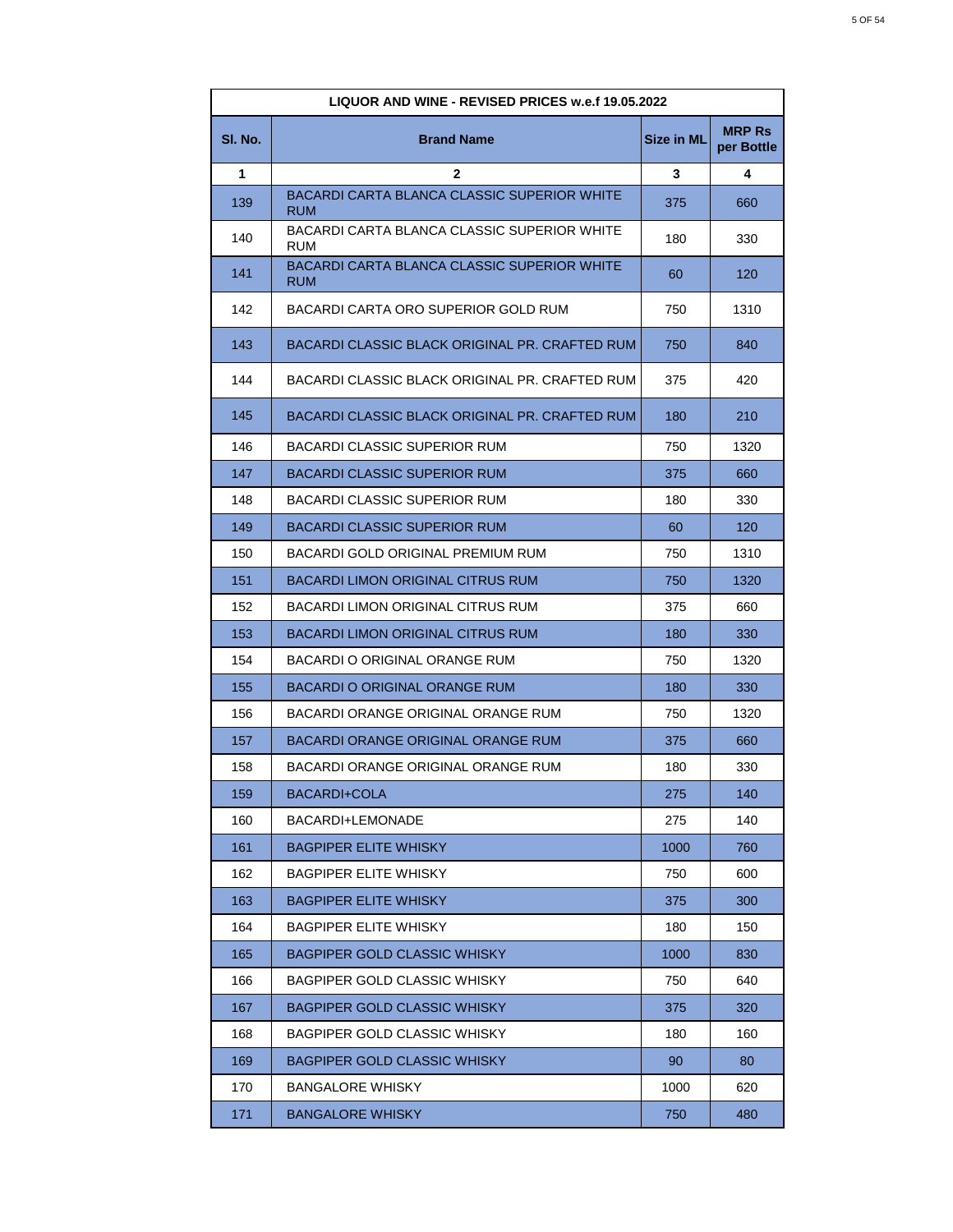| LIQUOR AND WINE - REVISED PRICES w.e.f 19.05.2022 |                                              |                   |                             |
|---------------------------------------------------|----------------------------------------------|-------------------|-----------------------------|
| SI. No.                                           | <b>Brand Name</b>                            | <b>Size in ML</b> | <b>MRP Rs</b><br>per Bottle |
| 1                                                 | 2                                            | 3                 | 4                           |
| 172                                               | <b>BANGALORE WHISKY</b>                      | 375               | 240                         |
| 173                                               | <b>BANGALORE WHISKY</b>                      | 180               | 120                         |
| 174                                               | BARENTS PREMIUM LUXURY BLENDED WHISKY        | 750               | 1360                        |
| 175                                               | <b>BARENTS PREMIUM LUXURY BLENDED WHISKY</b> | 375               | 680                         |
| 176                                               | BARENTS PREMIUM LUXURY BLENDED WHISKY        | 180               | 340                         |
| 177                                               | <b>BELLWETHER PURE GRAIN WHISKY</b>          | 750               | 880                         |
| 178                                               | BHAGYANAGAR PREMIUM WHISKY                   | 1000              | 820                         |
| 179                                               | <b>BHAGYANAGAR PREMIUM WHISKY</b>            | 750               | 640                         |
| 180                                               | <b>BHAGYANAGAR PREMIUM WHISKY</b>            | 375               | 320                         |
| 181                                               | <b>BHAGYANAGAR PREMIUM WHISKY</b>            | 180               | 160                         |
| 182                                               | BHAGYANAGAR PREMIUM WHISKY                   | 90                | 80                          |
| 183                                               | BIG BANYAN CABERNET SAUVIGNON RED WINE       | 750               | 1020                        |
| 184                                               | BIG BANYAN CABERNET SAUVIGNON RED WINE       | 375               | 510                         |
| 185                                               | <b>BIG BANYAN CHENIN BLANC WHITE WINE</b>    | 750               | 960                         |
| 186                                               | BIG BANYAN CHENIN BLANC WHITE WINE           | 375               | 480                         |
| 187                                               | <b>BIG BANYAN ROSA ROSSA ROSE WINE</b>       | 750               | 1000                        |
| 188                                               | BIG BANYAN SAUVIGNON BLANC WHITE WINE        | 750               | 1000                        |
| 189                                               | <b>BIG BANYAN SAUVIGNON BLANC WHITE WINE</b> | 375               | 500                         |
| 190                                               | BIG BANYAN SHIRAZ RED WINE                   | 750               | 1020                        |
| 191                                               | <b>BIG BANYAN SHIRAZ RED WINE</b>            | 375               | 510                         |
| 192                                               | <b>BIG BELL PURE GRAIN WHISKY</b>            | 1000              | 610                         |
| 193                                               | <b>BIG BELL PURE GRAIN WHISKY</b>            | 750               | 480                         |
| 194                                               | BIG BELL PURE GRAIN WHISKY                   | 375               | 240                         |
| 195                                               | <b>BIG BELL PURE GRAIN WHISKY</b>            | 180               | 120                         |
| 196                                               | <b>BIG BOSS FINEST GRAPE BRANDY</b>          | 750               | 730                         |
| 197                                               | <b>BIG BOSS FINEST GRAPE BRANDY</b>          | 375               | 370                         |
| 198                                               | <b>BIG BOSS FINEST GRAPE BRANDY</b>          | 180               | 180                         |
| 199                                               | <b>BIO RUM PREMIUM</b>                       | 750               | 880                         |
| 200                                               | <b>BIO RUM PREMIUM</b>                       | 375               | 440                         |
| 201                                               | <b>BIO RUM PREMIUM</b>                       | 180               | 220                         |
| 202                                               | <b>BIO VODKA</b>                             | 750               | 1160                        |
| 203                                               | <b>BIO VODKA</b>                             | 375               | 580                         |
| 204                                               | <b>BIO VODKA</b>                             | 180               | 290                         |
| 205                                               | <b>BIO WHISKY PREMIUM 16 NATURALS</b>        | 750               | 1400                        |
| 206                                               | <b>BIO WHISKY PREMIUM 16 NATURALS</b>        | 375               | 700                         |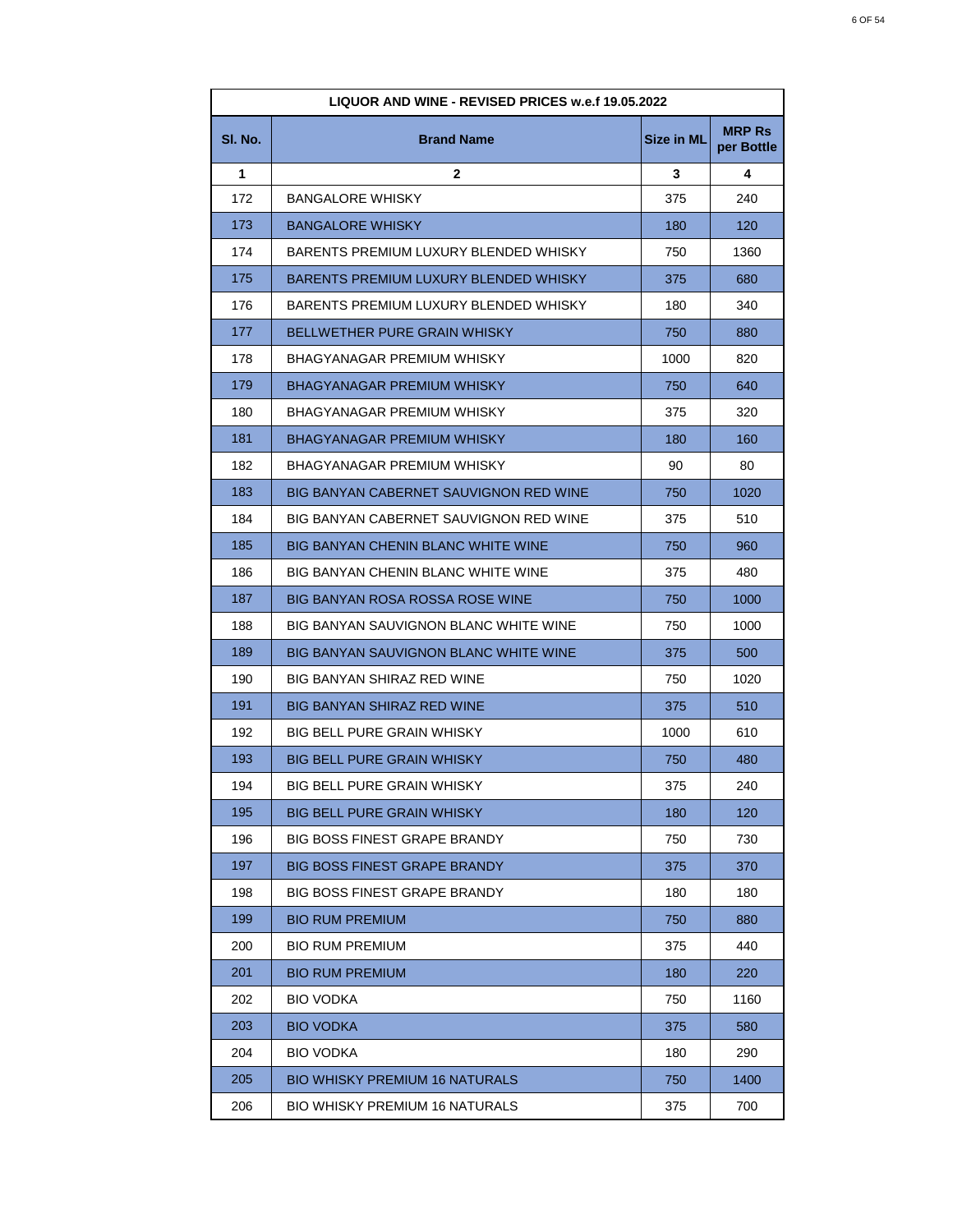| LIQUOR AND WINE - REVISED PRICES w.e.f 19.05.2022 |                                                                      |                   |                             |
|---------------------------------------------------|----------------------------------------------------------------------|-------------------|-----------------------------|
| SI. No.                                           | <b>Brand Name</b>                                                    | <b>Size in ML</b> | <b>MRP Rs</b><br>per Bottle |
| 1                                                 | 2                                                                    | 3                 | 4                           |
| 207                                               | <b>BIO WHISKY PREMIUM 16 NATURALS</b>                                | 180               | 350                         |
| 208                                               | BLACK & GOLD FRENCH BRANDY VSOP AGED IN OAK                          | 750               | 880                         |
| 209                                               | BLACK & GOLD FRENCH BRANDY VSOP AGED IN OAK                          | 375               | 440                         |
| 210                                               | BLACK & GOLD FRENCH BRANDY VSOP AGED IN OAK                          | 180               | 220                         |
| 211                                               | BLACK & GOLD FRENCH BRANDY VSOP AGED IN OAK                          | 90                | 120                         |
| 212                                               | BLACK & GOLD RARE PREMIUM WHISKY AGED IN OAK                         | 750               | 880                         |
| 213                                               | BLACK & GOLD RARE PREMIUM WHISKY AGED IN OAK                         | 375               | 440                         |
| 214                                               | BLACK & GOLD RARE PREMIUM WHISKY AGED IN OAK                         | 180               | 220                         |
| 215                                               | BLACK & GOLD RARE PREMIUM WHISKY AGED IN OAK                         | 90                | 120                         |
| 216                                               | <b>BLACK &amp; WHITE BLENDED SCOTCH WHISKY</b>                       | 750               | 2080                        |
| 217                                               | <b>BLACK &amp; WHITE BLENDED SCOTCH WHISKY</b>                       | 750               | 2080                        |
| 218                                               | BLACK & WHITE BLENDED SCOTCH WHISKY                                  | 375               | 1050                        |
| 219                                               | <b>BLACK &amp; WHITE BLENDED SCOTCH WHISKY</b>                       | 180               | 520                         |
| 220                                               | <b>BLACK &amp; WHITE BLENDED SCOTCH WHISKY</b>                       | 60                | 190                         |
| 221                                               | BLACK AND WHITE FINEST BLENDED SCOTCH WHISKY<br><b>AGED 12 YEARS</b> | 1000              | 4160                        |
| 222                                               | BLACK AND WHITE FINEST BLENDED SCOTCH WHISKY<br><b>AGED 12 YEARS</b> | 750               | 3160                        |
| 223                                               | BLACK AND WHITE FINEST BLENDED SCOTCH WHISKY<br><b>AGED 12 YEARS</b> | 750               | 3160                        |
| 224                                               | BLACK AND WHITE FINEST BLENDED SCOTCH WHISKY<br>AGED 12 YEARS        | 180               | 790                         |
| 225                                               | BLACK BY BACARDI ORIGINAL PREMIUM CRAFTED RUM                        | 750               | 800                         |
| 226                                               | BLACK BY BACARDI ORIGINAL PREMIUM CRAFTED RUM                        | 375               | 400                         |
| 227                                               | BLACK BY BACARDI ORIGINAL PREMIUM CRAFTED RUM                        | 180               | 200                         |
| 228                                               | BLACK DOG CEN BLACK RES.AGED&RARE BLD SCT<br>WHISKY                  | 2000              | 5630                        |
| 229                                               | BLACK DOG CEN BLACK RES.AGED&RARE BLD SCT<br><b>WHISKY</b>           | 1000              | 2890                        |
| 230                                               | BLACK DOG CEN BLACK RES.AGED&RARE BLD SCT<br><b>WHISKY</b>           | 750               | 2160                        |
| 231                                               | BLACK DOG CEN BLACK RES.AGED&RARE BLD SCT<br><b>WHISKY</b>           | 750               | 2160                        |
| 232                                               | BLACK DOG CEN BLACK RES.AGED&RARE BLD SCT<br><b>WHISKY</b>           | 375               | 1090                        |
| 233                                               | BLACK DOG CEN BLACK RES.AGED&RARE BLD SCT<br><b>WHISKY</b>           | 180               | 540                         |
| 234                                               | BLACK DOG CEN BLACK RES.AGED&RARE BLD SCT<br>WHISKY                  | 60                | 190                         |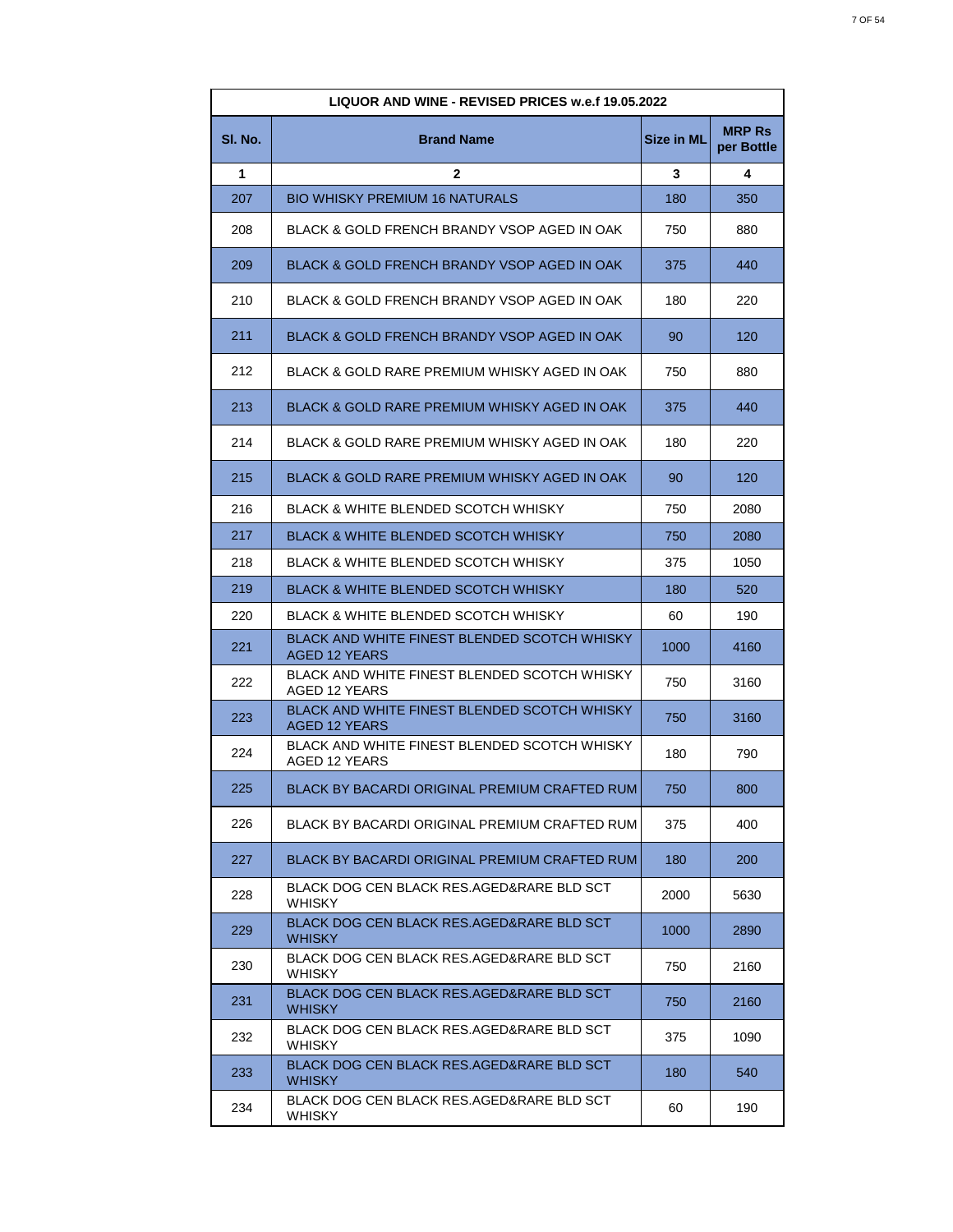| LIQUOR AND WINE - REVISED PRICES w.e.f 19.05.2022 |                                                                                 |                   |                             |
|---------------------------------------------------|---------------------------------------------------------------------------------|-------------------|-----------------------------|
| SI. No.                                           | <b>Brand Name</b>                                                               | <b>Size in ML</b> | <b>MRP Rs</b><br>per Bottle |
| 1                                                 | 2                                                                               | 3                 | 4                           |
| 235                                               | <b>BLACK DOG MILLARDS PRIVATE RESERVE BLENDED</b><br>SCOTCH WHISKY AGE 14 YEARS | 750               | 5890                        |
| 236                                               | BLACK DOG TRIPLE GOLD RESERVE BLND SCOTCH<br><b>WHISKY</b>                      | 2000              | 7740                        |
| 237                                               | BLACK DOG TRIPLE GOLD RESERVE BLND SCOTCH<br><b>WHISKY</b>                      | 1000              | 3970                        |
| 238                                               | BLACK DOG TRIPLE GOLD RESERVE BLND SCOTCH<br><b>WHISKY</b>                      | 750               | 3040                        |
| 239                                               | <b>BLACK DOG TRIPLE GOLD RESERVE BLND SCOTCH</b><br><b>WHISKY</b>               | 750               | 3040                        |
| 240                                               | BLACK DOG TRIPLE GOLD RESERVE BLND SCOTCH<br><b>WHISKY</b>                      | 375               | 1520                        |
| 241                                               | <b>BLACK DOG TRIPLE GOLD RESERVE BLND SCOTCH</b><br><b>WHISKY</b>               | 180               | 760                         |
| 242                                               | BLACK DOG TRIPLE GOLD RESERVE BLND SCOTCH<br><b>WHISKY</b>                      | 60                | 260                         |
| 243                                               | <b>BLACK WATER GREEN APPLE VODKA</b>                                            | 750               | 840                         |
| 244                                               | BLACK WATER GREEN APPLE VODKA                                                   | 375               | 420                         |
| 245                                               | BLACK WATER GREEN APPLE VODKA                                                   | 180               | 210                         |
| 246                                               | <b>BLACPOWER WHISKY</b>                                                         | 750               | 600                         |
| 247                                               | <b>BLACPOWER WHISKY</b>                                                         | 375               | 300                         |
| 248                                               | <b>BLACPOWER WHISKY</b>                                                         | 180               | 150                         |
| 249                                               | <b>BLUE EYES PURE GRAIN VODKA</b>                                               | 750               | 880                         |
| 250                                               | <b>BOLS BRANDY SPECIAL XO EXCELLENCE</b>                                        | 750               | 1360                        |
| 251                                               | BOLS BRANDY SPECIAL XO EXCELLENCE                                               | 375               | 680                         |
| 252                                               | BOLS BRANDY SPECIAL XO EXCELLENCE                                               | 180               | 340                         |
| 253                                               | <b>BOOTZ DUTCH GRAPE BRANDY</b>                                                 | 750               | 1200                        |
| 254                                               | <b>BOOTZ DUTCH GRAPE BRANDY</b>                                                 | 375               | 600                         |
| 255                                               | BOOTZ DUTCH GRAPE BRANDY                                                        | 180               | 300                         |
| 256                                               | BOTTOMS UP WHISKY                                                               | 750               | 800                         |
| 257                                               | <b>BOTTOMS UP WHISKY</b>                                                        | 375               | 400                         |
| 258                                               | BOTTOMS UP WHISKY                                                               | 180               | 200                         |
| 259                                               | <b>BRAAVOS XXX RUM</b>                                                          | 375               | 280                         |
| 260                                               | BRAAVOS XXX RUM                                                                 | 180               | 140                         |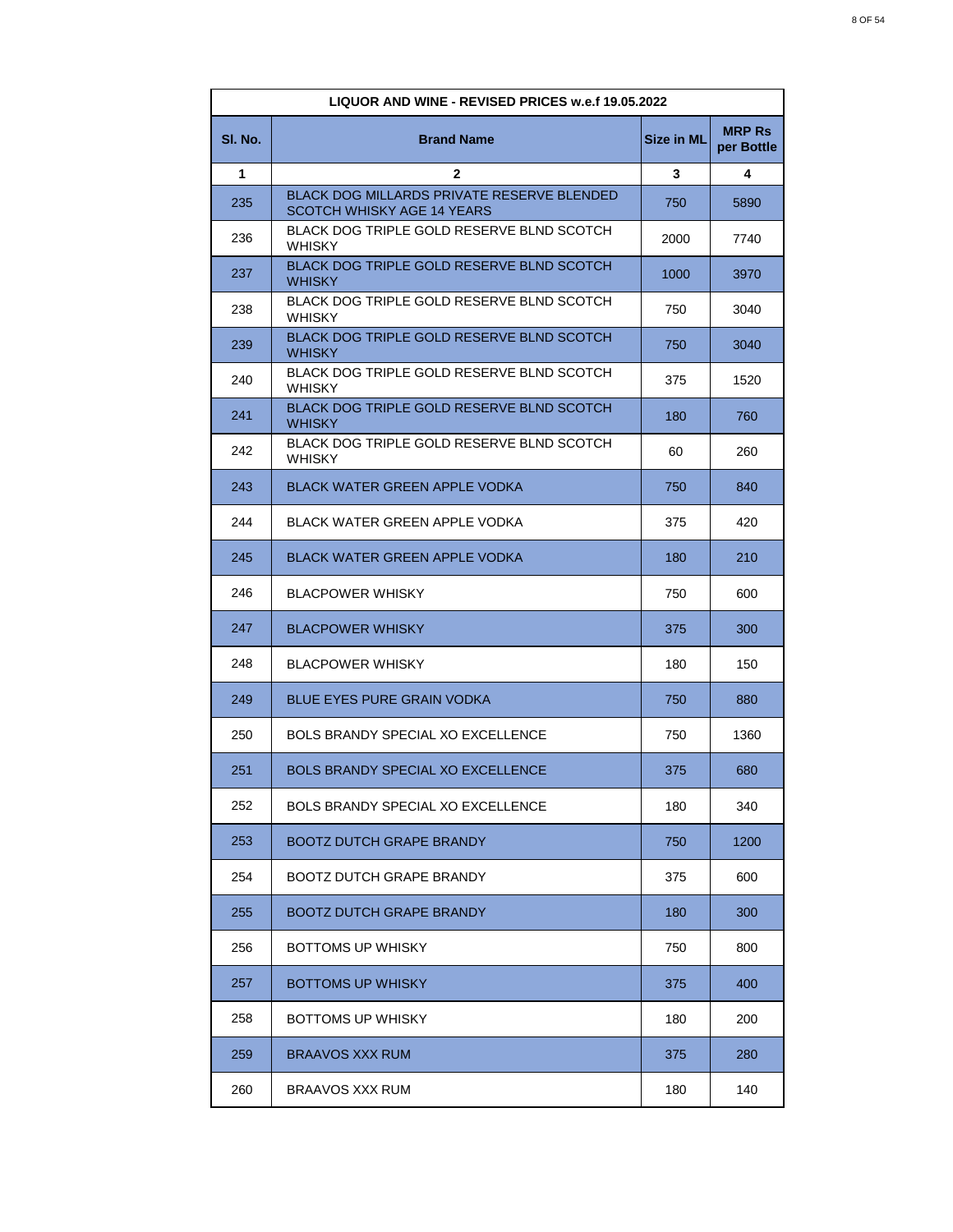| LIQUOR AND WINE - REVISED PRICES w.e.f 19.05.2022 |                                                           |                   |                             |
|---------------------------------------------------|-----------------------------------------------------------|-------------------|-----------------------------|
| SI. No.                                           | <b>Brand Name</b>                                         | <b>Size in ML</b> | <b>MRP Rs</b><br>per Bottle |
| 1                                                 | $\mathbf{2}$                                              | 3                 | 4                           |
| 261                                               | <b>BRAAVOS XXX RUM</b>                                    | 90                | 70                          |
| 262                                               | BREEZER GOLD BLUE BERRY                                   | 275               | 130                         |
| 263                                               | BREEZER GOLD CRANBERRY                                    | 275               | 130                         |
| 264                                               | BREEZER GOLD CRISP WATERMELON MINT FLAVOUR                | 275               | 130                         |
| 265                                               | BREEZER GOLD DELICIOUS BLACKBERRY CRUSH<br><b>FLAVOUR</b> | 275               | 130                         |
| 266                                               | BREEZER GOLD EXOTIC JAMAICAN PASSION FLAVOUR              | 275               | 130                         |
| 267                                               | BREEZER GOLD GREEN APPLE                                  | 275               | 130                         |
| 268                                               | BREEZER GOLD LEMON SPLASH                                 | 275               | 130                         |
| 269                                               | BREEZER GOLD TANGY CRANBERRY FLAVOUR                      | 275               | 130                         |
| 270                                               | BREEZER GOLD TASTY BLUEBERRY FLAVOUR                      | 275               | 130                         |
| 271                                               | BREEZER GOLD WATERMELON MINT                              | 275               | 130                         |
| 272                                               | BREEZER GOLD ZESTY ORANGE FLAVOUR                         | 275               | 130                         |
| 273                                               | BREEZER GOLD-BLACKBERRY CRUSH                             | 275               | 130                         |
| 274                                               | BREEZER GOLD-CRANBERRY                                    | 275               | 130                         |
| 275                                               | BREEZER GOLD-JAMAICAN PASSION                             | 275               | 130                         |
| 276                                               | BREEZER GOLD-ORANGE                                       | 275               | 130                         |
| 277                                               | BREEZER PLATINUM BLACKBERRY CRUSH                         | 275               | 130                         |
| 278                                               | BREEZER PLATINUM BLUE BERRY                               | 275               | 130                         |
| 279                                               | <b>BREEZER PLATINUM CRANBERRY</b>                         | 275               | 130                         |
| 280                                               | BREEZER PLATINUM JAMAICAN PASSION                         | 275               | 130                         |
| 281                                               | BREEZER PLATINUM LEMON SPLASH                             | 275               | 130                         |
| 282                                               | BREEZER PLATINUM ORANGE                                   | 275               | 130                         |
| 283                                               | BREEZER-INDI MIX-AAM PANNA                                | 275               | 140                         |
| 284                                               | BREEZER-INDI MIX-NIMBU PAANI                              | 275               | 140                         |
| 285                                               | <b>BRO CODE BRUT</b>                                      | 750               | 840                         |
| 286                                               | <b>BRO CODE BRUT</b>                                      | 375               | 420                         |
| 287                                               | <b>BRO CODE SPUMANT</b>                                   | 750               | 900                         |
| 288                                               | <b>BRO CODE SPUMANT</b>                                   | 375               | 450                         |
| 289                                               | <b>BRO CODE SPUMANTE</b>                                  | 375               | 450                         |
| 290                                               | CAPITAN MORGAN ORIGINAL SPICED GOLD RUM                   | 750               | 1230                        |
| 291                                               | CAPTAIN MORGAN ORIGINAL SPICED RUM                        | 750               | 1320                        |
| 292                                               | CAPTAIN MORGAN ORIGINAL SPICED RUM                        | 180               | 330                         |
| 293                                               | CAPTAIN MORGAN RESERVE THE ORIGINAL RUM                   | 1000              | 990                         |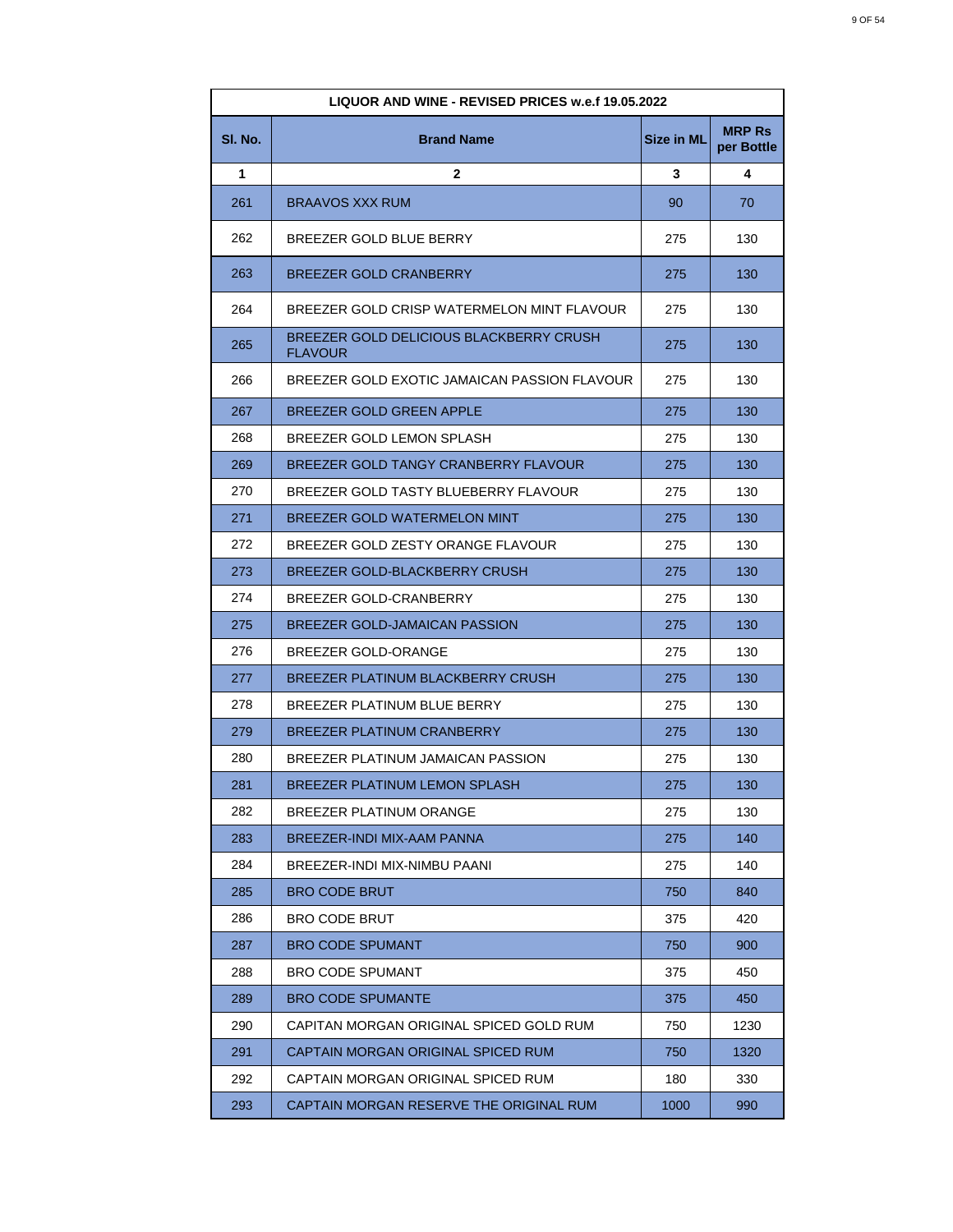| LIQUOR AND WINE - REVISED PRICES w.e.f 19.05.2022 |                                                        |            |                             |
|---------------------------------------------------|--------------------------------------------------------|------------|-----------------------------|
| SI. No.                                           | <b>Brand Name</b>                                      | Size in ML | <b>MRP Rs</b><br>per Bottle |
| 1                                                 | $\mathbf{2}$                                           | 3          | 4                           |
| 294                                               | CAPTAIN MORGAN RESERVE THE ORIGINAL RUM                | 750        | 760                         |
| 295                                               | CAPTAIN MORGAN RESERVE THE ORIGINAL RUM                | 375        | 380                         |
| 296                                               | CAPTAIN MORGAN RESERVE THE ORIGINAL RUM                | 180        | 190                         |
| 297                                               | CAPTAIN MORGAN RESERVE THE ORIGINAL RUM                | 90         | 100                         |
| 298                                               | CAPTAINS SELECT WHISKY                                 | 750        | 1240                        |
| 299                                               | CAPTAINS SELECT WHISKY                                 | 180        | 310                         |
| 300                                               | CASTELINHO RED WINE                                    | 750        | 850                         |
| 301                                               | CASTLE SHIRAZ RED WINE                                 | 750        | 1160                        |
| 302                                               | CASTLE SHIRAZ RED WINE                                 | 375        | 580                         |
| 303                                               | CASTLE SHIRAZ RED WINE                                 | 180        | 290                         |
| 304                                               | CHANDON BRUT                                           | 750        | 1600                        |
| 305                                               | CHANDON BRUT ROSE                                      | 750        | 1880                        |
| 306                                               | <b>CHANDON DELICE</b>                                  | 750        | 2060                        |
| 307                                               | CHAROSA VINEYARDS PLEASURES CABERNET S                 | 750        | 1030                        |
| 308                                               | CHAROSA VINEYARDS PLEASURES SAUVIGNON                  | 750        | 1030                        |
| 309                                               | CHAROSA VINEYARDS RESERVE CABERNET<br><b>SAUVIGNON</b> | 750        | 2200                        |
| 310                                               | CHAROSA VINEYARDS RESERVE TEMPRANILLO                  | 750        | 2200                        |
| 311                                               | CHAROSA VINEYARDS SELECTIONS SAUVIGNON                 | 750        | 1350                        |
| 312                                               | CHAROSA VINEYARDS SELECTIONS SHIRAZ                    | 750        | 1350                        |
| 313                                               | CHAROSA VINEYARDS SELECTIONS VIOGNIER                  | 750        | 1350                        |
| 314                                               | CHOKKIS LOG IN PREMIUM GREEN APPLE VODKA               | 750        | 880                         |
| 315                                               | CHOKKIS LOG IN PREMIUM GREEN APPLE VODKA               | 375        | 440                         |
| 316                                               | CHOKKIS LOG IN PREMIUM GREEN APPLE VODKA               | 180        | 220                         |
| 317                                               | CLARENT ULTRA PREMIUM WHISKY                           | 750        | 880                         |
| 318                                               | CLARENT ULTRA PREMIUM WHISKY                           | 375        | 440                         |
| 319                                               | CLARENT ULTRA PREMIUM WHISKY                           | 180        | 220                         |
| 320                                               | CLARENT ULTRA PREMIUM WHISKY                           | 90         | 120                         |
| 321                                               | <b>CLARET RED WINE</b>                                 | 750        | 840                         |
| 322                                               | <b>CLARET RED WINE</b>                                 | 375        | 420                         |
| 323                                               | CLARET RED WINE                                        | 180        | 210                         |
| 324                                               | CLASS 21 GRAIN VODKA                                   | 750        | 720                         |
| 325                                               | CLASS 21 GRAIN VODKA                                   | 750        | 700                         |
| 326                                               | CLASS 21 GRAIN VODKA                                   | 375        | 360                         |
| 327                                               | <b>CLASS 21 GRAIN VODKA</b>                            | 180        | 180                         |
| 328                                               | CLASS 21 GRAIN VODKA                                   | 90         | 100                         |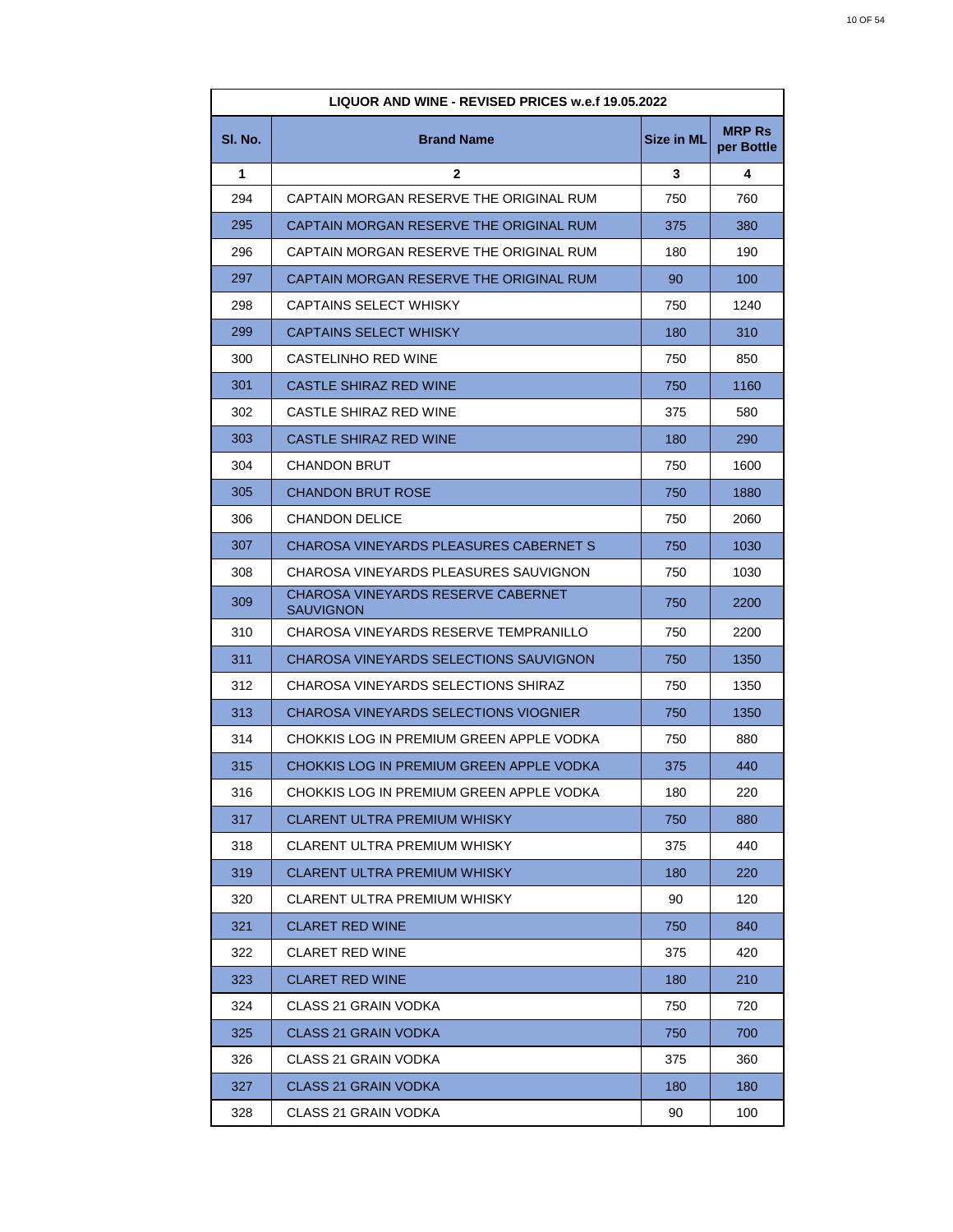| LIQUOR AND WINE - REVISED PRICES w.e.f 19.05.2022 |                                                               |                   |                             |
|---------------------------------------------------|---------------------------------------------------------------|-------------------|-----------------------------|
| SI. No.                                           | <b>Brand Name</b>                                             | <b>Size in ML</b> | <b>MRP Rs</b><br>per Bottle |
| 1                                                 | $\mathbf{2}$                                                  | 3                 | 4                           |
| 329                                               | CLASS 21 GREEN APPLE FLAVOURED GRAIN VODKA                    | 750               | 720                         |
| 330                                               | CLASS 21 GREEN APPLE FLAVOURED GRAIN VODKA                    | 180               | 180                         |
| 331                                               | CLIFF HANGER ORANGE PREMIUM HANDCRAFTED<br><b>VODKA</b>       | 750               | 1160                        |
| 332                                               | CLIFF HANGER ORANGE PREMIUM HANDCRAFTED<br><b>VODKA</b>       | 375               | 580                         |
| 333                                               | CLIFF HANGER ORANGE PREMIUM HANDCRAFTED<br><b>VODKA</b>       | 180               | 290                         |
| 334                                               | CLIFF HANGER PREMIUM HANDCRAFTED VODKA                        | 750               | 1160                        |
| 335                                               | CLIFF HANGER PREMIUM HANDCRAFTED VODKA                        | 375               | 580                         |
| 336                                               | CLIFF HANGER PREMIUM HANDCRAFTED VODKA                        | 180               | 290                         |
| 337                                               | CLIFF HANGER PREMIUM HANDCRAFTFED VODKA<br><b>GREEN APPLE</b> | 750               | 1160                        |
| 338                                               | CLIFF HANGER PREMIUM HANDCRAFTFED VODKA<br><b>GREEN APPLE</b> | 375               | 580                         |
| 339                                               | CLIFF HANGER PREMIUM HANDCRAFTFED VODKA<br><b>GREEN APPLE</b> | 180               | 290                         |
| 340                                               | COLORS RED PORT WINE                                          | 750               | 640                         |
| 341                                               | <b>COLORS RED PORT WINE</b>                                   | 375               | 320                         |
| 342                                               | COLORS RED PORT WINE                                          | 180               | 160                         |
| 343                                               | CRIMSON VSOP MATURE FRENCH BRANDY                             | 750               | 760                         |
| 344                                               | CRIMSON VSOP MATURE FRENCH BRANDY                             | 375               | 380                         |
| 345                                               | <b>CRIMSON VSOP MATURE FRENCH BRANDY</b>                      | 180               | 190                         |
| 346                                               | CRYSTAL RED PORT WINE                                         | 750               | 600                         |
| 347                                               | <b>CRYSTAL RED PORT WINE</b>                                  | 375               | 300                         |
| 348                                               | CRYSTAL RED PORT WINE                                         | 180               | 150                         |
| 349                                               | CUTTY SARK BLENDED SCOTCH WHISKY                              | 750               | 2200                        |
| 350                                               | CUTTY SARK BLENDED SCOTCH WHISKY                              | 375               | 1100                        |
| 351                                               | CUTTY SARK BLENDED SCOTCH WHISKY                              | 180               | 550                         |
| 352                                               | DECCAN BLUE WHISKY                                            | 1000              | 620                         |
| 353                                               | <b>DECCAN BLUE WHISKY</b>                                     | 180               | 120                         |
| 354                                               | DEMAND NO.1 XXX RUM                                           | 750               | 560                         |
| 355                                               | DEMAND NO.1 XXX RUM                                           | 375               | 280                         |
| 356                                               | DEMAND NO.1 XXX RUM                                           | 180               | 140                         |
| 357                                               | DEMAND NO.1 XXX RUM                                           | 90                | 70                          |
| 358                                               | DEMOCRAT FINEST SPECIAL WHISKY                                | 1000              | 770                         |
| 359                                               | DEMOCRAT FINEST SPECIAL WHISKY                                | 750               | 640                         |
| 360                                               | DEMOCRAT FINEST SPECIAL WHISKY                                | 375               | 320                         |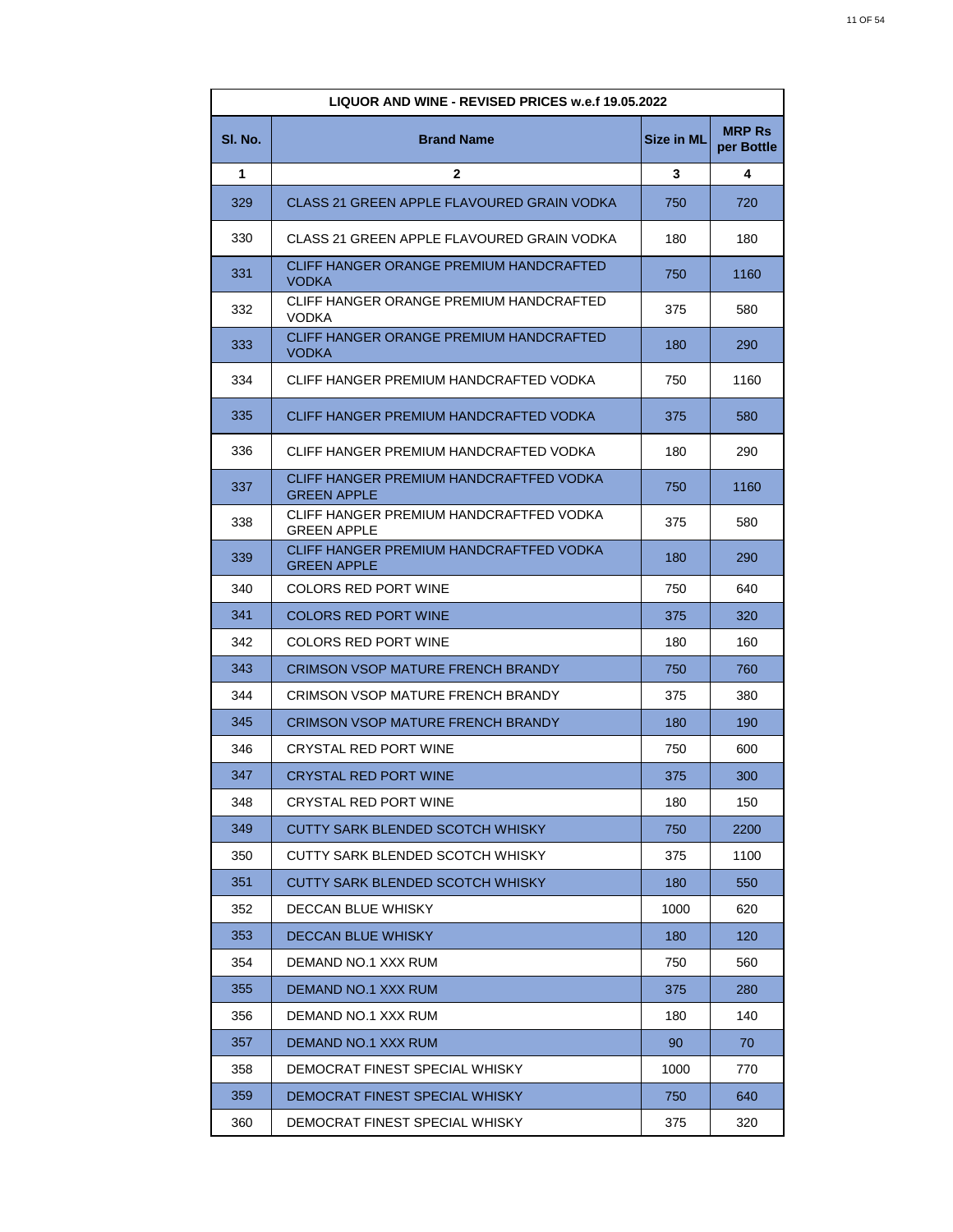| LIQUOR AND WINE - REVISED PRICES w.e.f 19.05.2022 |                                          |            |                             |
|---------------------------------------------------|------------------------------------------|------------|-----------------------------|
| SI. No.                                           | <b>Brand Name</b>                        | Size in ML | <b>MRP Rs</b><br>per Bottle |
| 1                                                 | $\mathbf{2}$                             | 3          | 4                           |
| 361                                               | DEMOCRAT FINEST SPECIAL WHISKY           | 180        | 160                         |
| 362                                               | DEMOCRAT FINEST SPECIAL WHISKY           | 90         | 80                          |
| 363                                               | DEWARS WHITE LABEL BLENDED SCOTCH WHISKY | 750        | 2320                        |
| 364                                               | DEWARS WHITE LABEL BLENDED SCOTCH WHISKY | 375        | 1160                        |
| 365                                               | DEWARS WHITE LABEL BLENDED SCOTCH WHISKY | 180        | 580                         |
| 366                                               | DIA RED WINE                             | 750        | 870                         |
| 367                                               | DIA SPARKLER RED WINE                    | 750        | 870                         |
| 368                                               | DIA WHITE WINE                           | 750        | 1030                        |
| 369                                               | <b>DIAMOND FINE WHISKY</b>               | 1000       | 610                         |
| 370                                               | DIAMOND FINE WHISKY                      | 180        | 120                         |
| 371                                               | DIRECTOR'S SPECIAL BLACK SUPREME WHISKY  | 750        | 600                         |
| 372                                               | DIRECTOR`S SPECIAL BLACK SUPREME WHISKY  | 375        | 300                         |
| 373                                               | DIRECTOR`S SPECIAL BLACK SUPREME WHISKY  | 180        | 150                         |
| 374                                               | DIRECTOR'S SPECIAL FINE WHISKY           | 1000       | 760                         |
| 375                                               | DIRECTOR'S SPECIAL FINE WHISKY           | 750        | 600                         |
| 376                                               | DIRECTOR'S SPECIAL FINE WHISKY           | 375        | 300                         |
| 377                                               | DIRECTOR'S SPECIAL FINE WHISKY           | 180        | 150                         |
| 378                                               | DIRECTOR'S SPECIAL FINE WHISKY           | 90         | 80                          |
| 379                                               | DOC PAUL VSOP BRANDY                     | 750        | 1240                        |
| 380                                               | DOC PAUL VSOP BRANDY                     | 180        | 310                         |
| 381                                               | DOLHAR CABERNET SHIRAZ RED WINE          | 750        | 1160                        |
| 382                                               | DOLHAR CABERNET SHIRAZ RED WINE          | 375        | 580                         |
| 383                                               | DOLHAR CABERNET SHIRAZ RED WINE          | 180        | 290                         |
| 384                                               | DOLHAR CLUB RED WINE                     | 750        | 840                         |
| 385                                               | <b>DOLHAR CLUB RED WINE</b>              | 375        | 420                         |
| 386                                               | DOLHAR CLUB RED WINE                     | 180        | 210                         |
| 387                                               | DOLHAR PREMIUM REDWINE                   | 750        | 840                         |
| 388                                               | DOLHAR PREMIUM REDWINE                   | 375        | 420                         |
| 389                                               | <b>DOLHAR PREMIUM REDWINE</b>            | 180        | 210                         |
| 390                                               | DONALD DELUXE WHISKY                     | 1000       | 750                         |
| 391                                               | DONALD DELUXE WHISKY                     | 750        | 560                         |
| 392                                               | DONALD DELUXE WHISKY                     | 180        | 140                         |
| 393                                               | DONALD DELUXE WHISKY                     | 90         | 70                          |
| 394                                               | DONALD XXX RUM                           | 1000       | 810                         |
| 395                                               | DONALD XXX RUM                           | 750        | 600                         |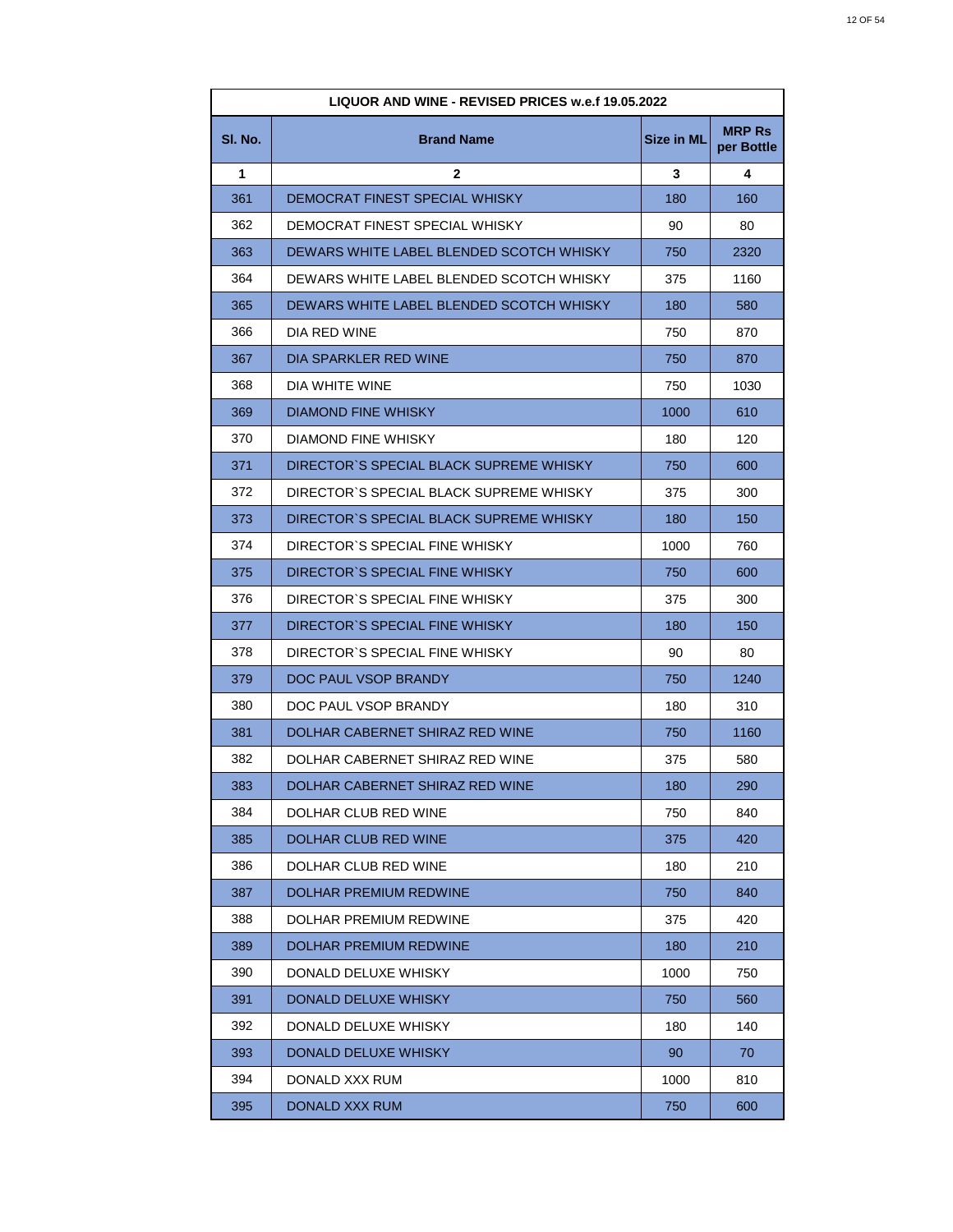| LIQUOR AND WINE - REVISED PRICES w.e.f 19.05.2022 |                                            |                   |                             |
|---------------------------------------------------|--------------------------------------------|-------------------|-----------------------------|
| SI. No.                                           | <b>Brand Name</b>                          | <b>Size in ML</b> | <b>MRP Rs</b><br>per Bottle |
| 1                                                 | $\mathbf{2}$                               | 3                 | 4                           |
| 396                                               | DONALD XXX RUM                             | 375               | 300                         |
| 397                                               | DONALD XXX RUM                             | 180               | 150                         |
| 398                                               | DOUBLE BLUE SUPERIOR GRAIN WHISKY          | 750               | 760                         |
| 399                                               | DOUBLE BLUE SUPERIOR GRAIN WHISKY          | 375               | 380                         |
| 400                                               | DOUBLE BLUE SUPERIOR GRAIN WHISKY          | 180               | 190                         |
| 401                                               | DOUBLE BLUE SUPERIOR GRAIN WHISKY          | 90                | 100                         |
| 402                                               | DOUBLE DIAMOND BRANDY                      | 180               | 120                         |
| 403                                               | <b>DOWN TOWN WHISKY</b>                    | 1000              | 620                         |
| 404                                               | DOWN TOWN WHISKY                           | 750               | 480                         |
| 405                                               | DOWN TOWN WHISKY                           | 180               | 120                         |
| 406                                               | ECLIPSE PREMIUM WHISKY                     | 750               | 1920                        |
| 407                                               | <b>ECLIPSE PREMIUM WHISKY</b>              | 750               | 1960                        |
| 408                                               | ELITE CABERNET SHIRAZ RED WINE             | 750               | 1200                        |
| 409                                               | ELITE CABERNET SHIRAZ RED WINE             | 375               | 600                         |
| 410                                               | ELITE CABERNET SHIRAZ RED WINE             | 180               | 300                         |
| 411                                               | ELITE CHENIN BLANC WHITE WINE              | 750               | 1080                        |
| 412                                               | ELITE CHENIN BLANC WHITE WINE              | 375               | 540                         |
| 413                                               | ELITE CLUB RED WINE                        | 750               | 880                         |
| 414                                               | ELITE CLUB RED WINE                        | 375               | 440                         |
| 415                                               | ELITE CLUB RED WINE                        | 180               | 220                         |
| 416                                               | ELITE RED WINE                             | 750               | 1030                        |
| 417                                               | ELITE SHIRAZ RED WINE                      | 750               | 1070                        |
| 418                                               | ELITE VEGA MARGARITA CARBONATED WHITE WINE | 375               | 420                         |
| 419                                               | ELITE VEGA SANGRIA CARBONATED RED WINE     | 375               | 420                         |
| 420                                               | ELITE WHITE WINE                           | 750               | 1030                        |
| 421                                               | ELIXIR GOOSEBERRY WHITE WINE               | 750               | 1040                        |
| 422                                               | ELIXIR GOOSEBERRY WHITE WINE               | 375               | 520                         |
| 423                                               | ELIXIR GOOSEBERRY WHITE WINE               | 180               | 260                         |
| 424                                               | ELIXIR GOOSEBERRY WINE DULCE               | 375               | 430                         |
| 425                                               | ELIXIR GOOSEBERRY WINE PREMIUM             | 750               | 880                         |
| 426                                               | ELIXIR GOOSEBERRY WINE PREMIUM             | 375               | 440                         |
| 427                                               | ELIXIR GOOSEBERRY WINE SECO                | 375               | 430                         |
| 428                                               | ELIXIR GOOSEBERRY WINE UNCTUM              | 750               | 840                         |
| 429                                               | ELIXIR GOOSEBERRY WINE UNCTUM              | 375               | 420                         |
| 430                                               | ELIXIR MERLOT RED WINE                     | 750               | 1320                        |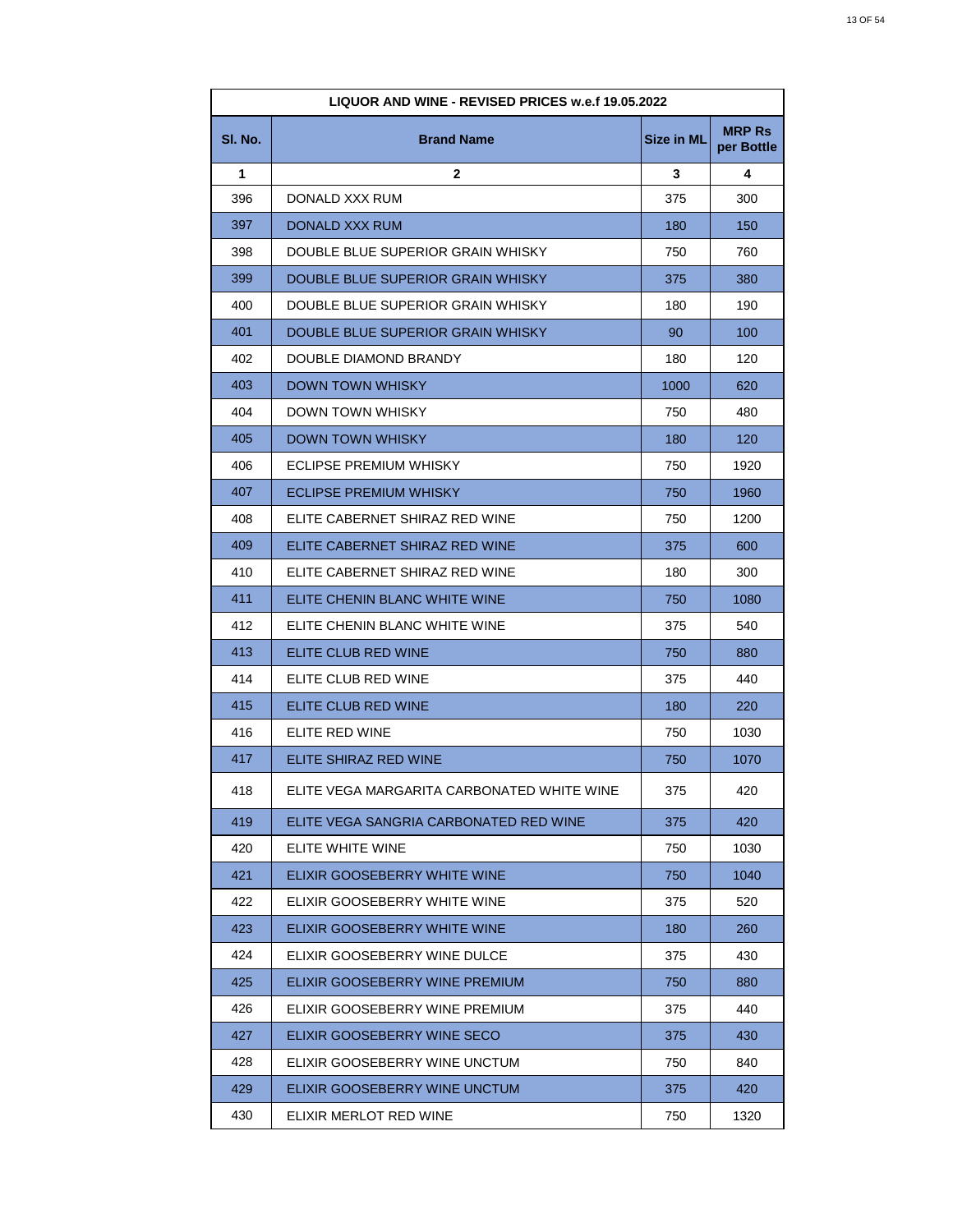|         | LIQUOR AND WINE - REVISED PRICES w.e.f 19.05.2022 |                   |                             |
|---------|---------------------------------------------------|-------------------|-----------------------------|
| SI. No. | <b>Brand Name</b>                                 | <b>Size in ML</b> | <b>MRP Rs</b><br>per Bottle |
| 1       | $\mathbf{2}$                                      | 3                 | 4                           |
| 431     | ELIXIR MERLOT RED WINE                            | 375               | 660                         |
| 432     | ELIXIR MERLOT RED WINE                            | 180               | 330                         |
| 433     | ELIXIR PINEAPPLE PORT WINE                        | 750               | 640                         |
| 434     | ELIXIR PINEAPPLE PORT WINE                        | 375               | 320                         |
| 435     | ELIXIR PINEAPPLE PORT WINE                        | 180               | 160                         |
| 436     | ELIXIR RED PORT WINE                              | 750               | 640                         |
| 437     | ELIXIR RED PORT WINE                              | 375               | 320                         |
| 438     | ELIXIR RED PORT WINE                              | 180               | 160                         |
| 439     | ELIXIR SHIRAZ RED WINE                            | 750               | 1080                        |
| 440     | ELIXIR SHIRAZ RED WINE                            | 375               | 540                         |
| 441     | ELIXIR SHIRAZ RED WINE                            | 180               | 270                         |
| 442     | ELIXIR SILVIS GRAPE WINE                          | 750               | 840                         |
| 443     | ELIXIR SILVIS GRAPE WINE                          | 375               | 420                         |
| 444     | ELIXIR SILVIS GRAPE WINE                          | 180               | 210                         |
| 445     | ELIXIR STRAWBERRY PORT WINE                       | 750               | 680                         |
| 446     | ELIXIR STRAWBERRY PORT WINE                       | 375               | 340                         |
| 447     | ELIXIR STRAWBERRY PORT WINE                       | 180               | 170                         |
| 448     | EMPEES NAPOLEON FINESTGRAPE BRANDY                | 750               | 730                         |
| 449     | <b>EMPEES NAPOLEON FINESTGRAPE BRANDY</b>         | 375               | 370                         |
| 450     | EMPEES NAPOLEON FINESTGRAPE BRANDY                | 180               | 180                         |
| 451     | EMPEES NO.1 GOLDPREMIUM GRAIN WHISKY              | 750               | 730                         |
| 452     | EMPEES NO.1 GOLDPREMIUM GRAIN WHISKY              | 375               | 370                         |
| 453     | EMPEES NO.1 GOLDPREMIUM GRAIN WHISKY              | 180               | 180                         |
| 454     | EMPIRE OLD HABBIT VSOP BRANDY                     | 750               | 1240                        |
| 455     | EMPIRE OLD HABBIT VSOP BRANDY                     | 375               | 620                         |
| 456     | EMPIRE OLD HABBIT VSOP BRANDY                     | 180               | 310                         |
| 457     | <b>EN-SIGN BIO BRANDY</b>                         | 750               | 1160                        |
| 458     | <b>EN-SIGN BIO BRANDY</b>                         | 375               | 580                         |
| 459     | <b>EN-SIGN BIO BRANDY</b>                         | 180               | 290                         |
| 460     | <b>ENSO JAPANESE WHISKY</b>                       | 750               | 5360                        |
| 461     | ENSO JAPANESE WHISKY                              | 750               | 5360                        |
| 462     | <b>ENSO JAPANESE WHISKY</b>                       | 180               | 1340                        |
| 463     | EPISODE CLASSIC SUPERIOR WHISKY                   | 1000              | 830                         |
| 464     | EPISODE CLASSIC SUPERIOR WHISKY                   | 750               | 640                         |
| 465     | EPISODE CLASSIC SUPERIOR WHISKY                   | 375               | 320                         |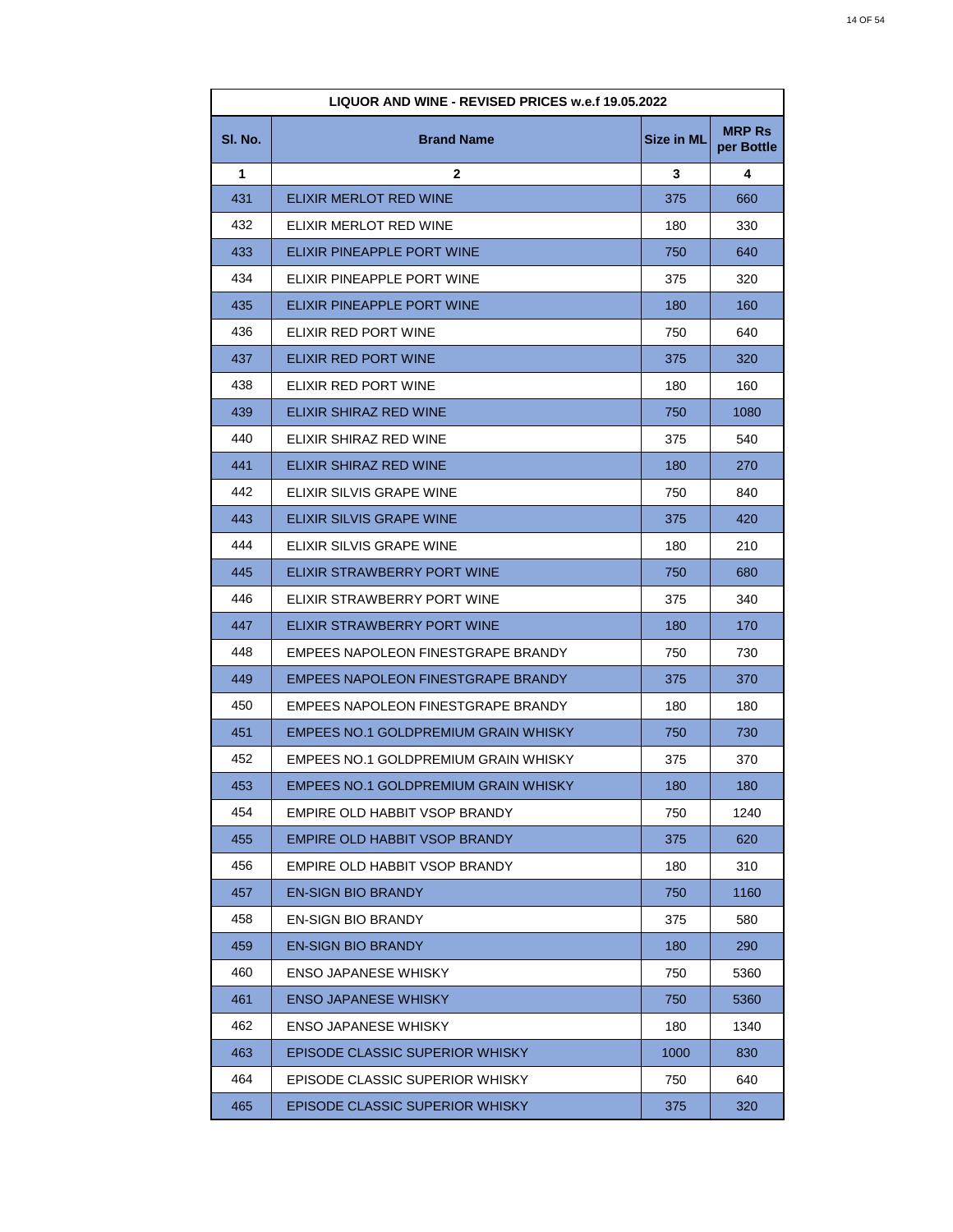| LIQUOR AND WINE - REVISED PRICES w.e.f 19.05.2022 |                                                                       |                   |                             |
|---------------------------------------------------|-----------------------------------------------------------------------|-------------------|-----------------------------|
| SI. No.                                           | <b>Brand Name</b>                                                     | <b>Size in ML</b> | <b>MRP Rs</b><br>per Bottle |
| 1                                                 | $\mathbf{2}$                                                          | 3                 | 4                           |
| 466                                               | EPISODE CLASSIC SUPERIOR WHISKY                                       | 180               | 160                         |
| 467                                               | EPISODE CLASSIC SUPERIOR WHISKY                                       | 90                | 80                          |
| 468                                               | ESPECIAL CONSTANTINO FINE OLD QUALITY BRANDY                          | 750               | 1200                        |
| 469                                               | ESPECIAL CONSTANTINO FINE OLD QUALITY BRANDY                          | 375               | 600                         |
| 470                                               | ESPECIAL CONSTANTINO FINE OLD QUALITY BRANDY                          | 180               | 300                         |
| 471                                               | EUPHORIA PREMIUM MULTI GRAIN WHISKY                                   | 750               | 1200                        |
| 472                                               | EUPHORIA PREMIUM MULTI GRAIN WHISKY                                   | 375               | 600                         |
| 473                                               | EUPHORIA PREMIUM MULTI GRAIN WHISKY                                   | 180               | 300                         |
| 474                                               | FIREBALL CINNAMON FLAVOURED WHISKY                                    | 750               | 1690                        |
| 475                                               | FIREBALL CINNAMON FLAVOURED WHISKY                                    | 60                | 150                         |
| 476                                               | FOUR SEASONS BARRIQUE RESERVE OAK AGED<br>CABERNET SAUVIGNON RED WINE | 750               | 1510                        |
| 477                                               | FOUR SEASONS BARRIQUE RESERVE OAK AGED<br>SHIRAZ RED WINE             | 750               | 1510                        |
| 478                                               | FOUR SEASONS CHENIN BLANC WHITE WINE                                  | 750               | 980                         |
| 479                                               | FOUR SEASONS CHENIN BLANC WHITE WINE                                  | 375               | 490                         |
| 480                                               | FOUR SEASONS CLASSICS CUVEE CABERNET<br>SAUVIGNON RED WINE            | 750               | 1060                        |
| 481                                               | FOUR SEASONS CLASSICS CUVEE CABERNET<br><b>SAUVIGNON RED WINE</b>     | 375               | 530                         |
| 482                                               | FOUR SEASONS CLASSICS CUVEE CHENIN BLANC<br><b>WHITE WINE</b>         | 750               | 1060                        |
| 483                                               | FOUR SEASONS CLASSICS CUVEE CHENIN BLANC<br><b>WHITE WINE</b>         | 375               | 530                         |
| 484                                               | FOUR SEASONS CLASSICS CUVEE SHIRAZ RED WINE                           | 750               | 1060                        |
| 485                                               | FOUR SEASONS CLASSICS CUVEE SHIRAZ RED WINE                           | 375               | 530                         |
| 486                                               | FOUR SEASONS SHIRAZ RED WINE                                          | 750               | 1000                        |
| 487                                               | FOUR SEASONS SHIRAZ RED WINE                                          | 375               | 500                         |
| 488                                               | <b>FRATELLI CABERNET FRANC SHIRAZ</b>                                 | 750               | 1260                        |
| 489                                               | <b>FRATELLI CABERNET FRANC SHIRAZ</b>                                 | 375               | 630                         |
| 490                                               | FRATELLI CABERNET SAUVIGNON                                           | 750               | 1260                        |
| 491                                               | FRATELLI CABERNET SAUVIGNON                                           | 375               | 630                         |
| 492                                               | FRATELLI CHARDONNAY                                                   | 750               | 1340                        |
| 493                                               | FRATELLI CHARDONNAY                                                   | 375               | 670                         |
| 494                                               | FRATELLI CHENIN BLANC                                                 | 750               | 1120                        |
| 495                                               | <b>FRATELLI CHENIN BLANC</b>                                          | 375               | 560                         |
| 496                                               | FRATELLI CHENIN BLANC                                                 | 180               | 280                         |
| 497                                               | <b>FRATELLI CLASSIC CHENIN</b>                                        | 750               | 920                         |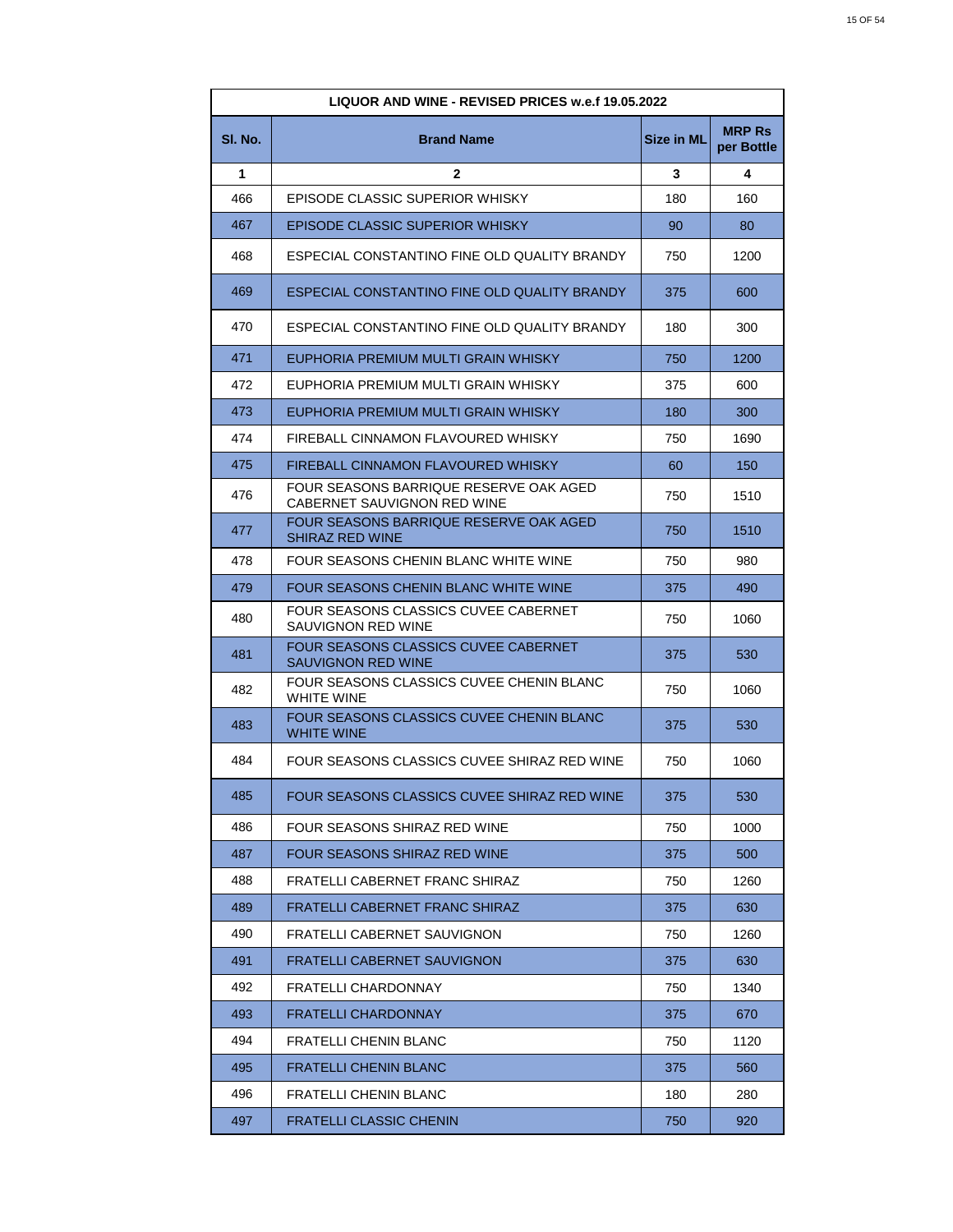| <b>LIQUOR AND WINE - REVISED PRICES w.e.f 19.05.2022</b> |                                              |                   |                             |
|----------------------------------------------------------|----------------------------------------------|-------------------|-----------------------------|
| SI. No.                                                  | <b>Brand Name</b>                            | <b>Size in ML</b> | <b>MRP Rs</b><br>per Bottle |
| 1                                                        | 2                                            | 3                 | 4                           |
| 498                                                      | <b>FRATELLI CLASSIC CHENIN</b>               | 375               | 460                         |
| 499                                                      | <b>FRATELLI CLASSIC MERLOT</b>               | 750               | 1120                        |
| 500                                                      | FRATELLI CLASSIC MERLOT                      | 375               | 560                         |
| 501                                                      | <b>FRATELLI CLASSIC MERLOT</b>               | 180               | 280                         |
| 502                                                      | <b>FRATELLI CLASSIC SHIRAZ</b>               | 750               | 960                         |
| 503                                                      | <b>FRATELLI CLASSIC SHIRAZ</b>               | 375               | 480                         |
| 504                                                      | FRATELLI CLASSIC SHIRAZ                      | 180               | 240                         |
| 505                                                      | FRATELLI GRAN CUVE E BRUT                    | 750               | 1510                        |
| 506                                                      | <b>FRATELLI MERLOT</b>                       | 750               | 1430                        |
| 507                                                      | <b>FRATELLI SANGIOVESE</b>                   | 750               | 1430                        |
| 508                                                      | FRATELLI SANGIOVESE BIANCO                   | 750               | 1390                        |
| 509                                                      | <b>FRATELLI SAUVIGNON BLANC</b>              | 750               | 1200                        |
| 510                                                      | FRATELLI SAUVIGNON BLANC                     | 375               | 600                         |
| 511                                                      | <b>FRATELLI SHIRAZ</b>                       | 750               | 1120                        |
| 512                                                      | <b>FRATELLI SHIRAZ</b>                       | 375               | 560                         |
| 513                                                      | <b>FRATELLI SHIRAZ</b>                       | 180               | 280                         |
| 514                                                      | FRATELLI SHIRAZ ROSE                         | 750               | 1120                        |
| 515                                                      | <b>FRATELLI SHIRAZ ROSE</b>                  | 375               | 560                         |
| 516                                                      | FRIZZANO ITALIAN COLLECTION BIANCO CLASSIC   | 750               | 1020                        |
| 517                                                      | FRIZZANO ITALIAN COLLECTION FORTE CLASSIC    | 750               | 1020                        |
| 518                                                      | FRIZZANO ITALIAN COLLECTION ROSATO CLASSIC   | 750               | 1020                        |
| 519                                                      | FRIZZANO SPARKLING WINE SEMI DRY             | 750               | 990                         |
| 520                                                      | GARRISON RESERVE ULTRA PREMIUM WHISKY        | 750               | 1100                        |
| 521                                                      | <b>GARRISON ULTRA PREMIUM BRANDY</b>         | 750               | 1120                        |
| 522                                                      | <b>GL DELUXE WHISKY</b>                      | 180               | 110                         |
| 523                                                      | GLADIUS BLENDED 10 YEAR OLD GOLD RESERVA RUM | 750               | 880                         |
| 524                                                      | GLADIUS BLENDED 10 YEAR OLD GOLD RESERVA RUM | 375               | 440                         |
| 525                                                      | GLADIUS BLENDED 10 YEAR OLD GOLD RESERVA RUM | 180               | 220                         |
| 526                                                      | <b>GLEN STORM XO BRANDY</b>                  | 750               | 1280                        |
| 527                                                      | <b>GLEN STORM XO BRANDY</b>                  | 375               | 640                         |
| 528                                                      | <b>GLEN STORM XO BRANDY</b>                  | 180               | 320                         |
| 529                                                      | <b>GLENDOG BLENDED SCOTCH WHISKY</b>         | 750               | 2200                        |
| 530                                                      | <b>GLENDOG BLENDED SCOTCH WHISKY</b>         | 375               | 1100                        |
| 531                                                      | <b>GLENDOG BLENDED SCOTCH WHISKY</b>         | 180               | 550                         |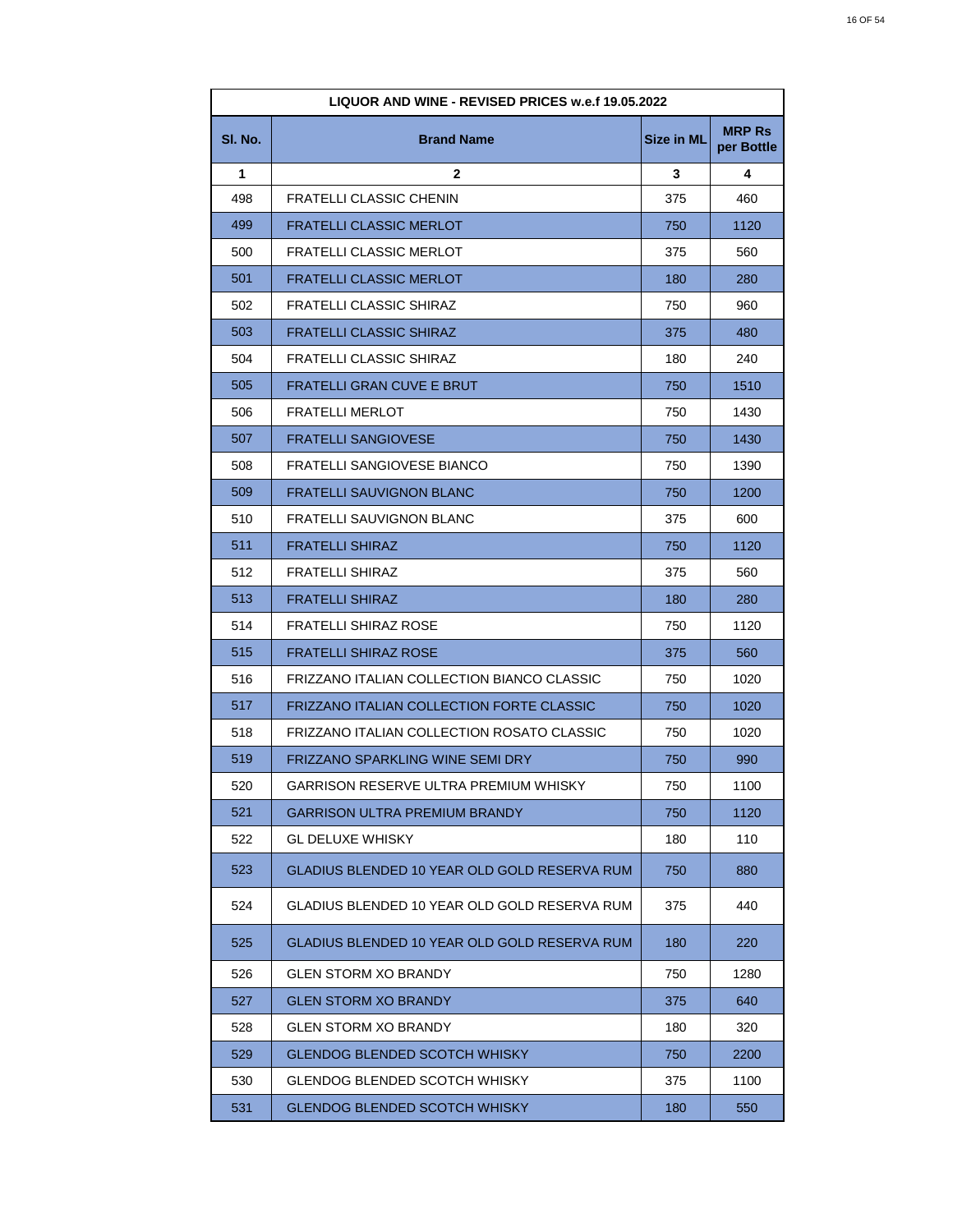| <b>LIQUOR AND WINE - REVISED PRICES w.e.f 19.05.2022</b> |                                         |                   |                             |
|----------------------------------------------------------|-----------------------------------------|-------------------|-----------------------------|
| SI. No.                                                  | <b>Brand Name</b>                       | <b>Size in ML</b> | <b>MRP Rs</b><br>per Bottle |
| 1                                                        | 2                                       | 3                 | 4                           |
| 532                                                      | GLENMON DOUBLE MALT WHISKY              | 375               | 220                         |
| 533                                                      | <b>GLOBUS FORTIFIED PORT WINE</b>       | 750               | 680                         |
| 534                                                      | <b>GLOBUS FORTIFIED PORT WINE</b>       | 375               | 340                         |
| 535                                                      | <b>GLOBUS FORTIFIED PORT WINE</b>       | 180               | 170                         |
| 536                                                      | <b>GOA EXTRA RUBY WINE</b>              | 750               | 600                         |
| 537                                                      | <b>GOA EXTRA RUBY WINE</b>              | 375               | 300                         |
| 538                                                      | <b>GOA EXTRA RUBY WINE</b>              | 180               | 150                         |
| 539                                                      | GOLD CREST FRENCH LEGACY PREMIUM BRANDY | 750               | 730                         |
| 540                                                      | GOLD CREST FRENCH LEGACY PREMIUM BRANDY | 375               | 370                         |
| 541                                                      | GOLD CREST FRENCH LEGACY PREMIUM BRANDY | 180               | 180                         |
| 542                                                      | GOLD DROP SPECIAL WHISKY                | 1000              | 760                         |
| 543                                                      | <b>GOLD DROP SPECIAL WHISKY</b>         | 750               | 560                         |
| 544                                                      | <b>GOLD DROP SPECIAL WHISKY</b>         | 180               | 140                         |
| 545                                                      | <b>GOLD DROP SPECIAL WHISKY</b>         | 90                | 70                          |
| 546                                                      | GOLD MARK SELECT WHISKY                 | 750               | 560                         |
| 547                                                      | <b>GOLD MARK SELECT WHISKY</b>          | 375               | 280                         |
| 548                                                      | <b>GOLD MARK SELECT WHISKY</b>          | 180               | 140                         |
| 549                                                      | <b>GOLD MARK SELECT WHISKY</b>          | 90                | 70                          |
| 550                                                      | <b>GOLD MARK VSOP BRANDY</b>            | 1000              | 790                         |
| 551                                                      | <b>GOLD MARK VSOP BRANDY</b>            | 750               | 560                         |
| 552                                                      | <b>GOLD MARK VSOP BRANDY</b>            | 375               | 280                         |
| 553                                                      | <b>GOLD MARK VSOP BRANDY</b>            | 180               | 140                         |
| 554                                                      | GOLD MARK VSOP BRANDY                   | 90                | 70                          |
| 555                                                      | <b>GOLD ROYAL EXECUTIVE WHISKY</b>      | 1000              | 760                         |
| 556                                                      | <b>GOLD ROYAL EXECUTIVE WHISKY</b>      | 750               | 560                         |
| 557                                                      | <b>GOLD ROYAL EXECUTIVE WHISKY</b>      | 375               | 280                         |
| 558                                                      | <b>GOLD ROYAL EXECUTIVE WHISKY</b>      | 180               | 140                         |
| 559                                                      | <b>GOLD ROYAL EXECUTIVE WHISKY</b>      | 90                | 80                          |
| 560                                                      | <b>GOLD SPIRIT FINE WHISKY</b>          | 180               | 140                         |
| 561                                                      | <b>GOLD SPIRIT FINE WHISKY</b>          | 90                | 70                          |
| 562                                                      | <b>GOLD WATER FINE WHISKY</b>           | 1000              | 760                         |
| 563                                                      | <b>GOLD WATER FINE WHISKY</b>           | 750               | 560                         |
| 564                                                      | <b>GOLD WATER FINE WHISKY</b>           | 375               | 280                         |
| 565                                                      | <b>GOLD WATER FINE WHISKY</b>           | 180               | 140                         |
| 566                                                      | <b>GOLD WATER FINE WHISKY</b>           | 90                | 70                          |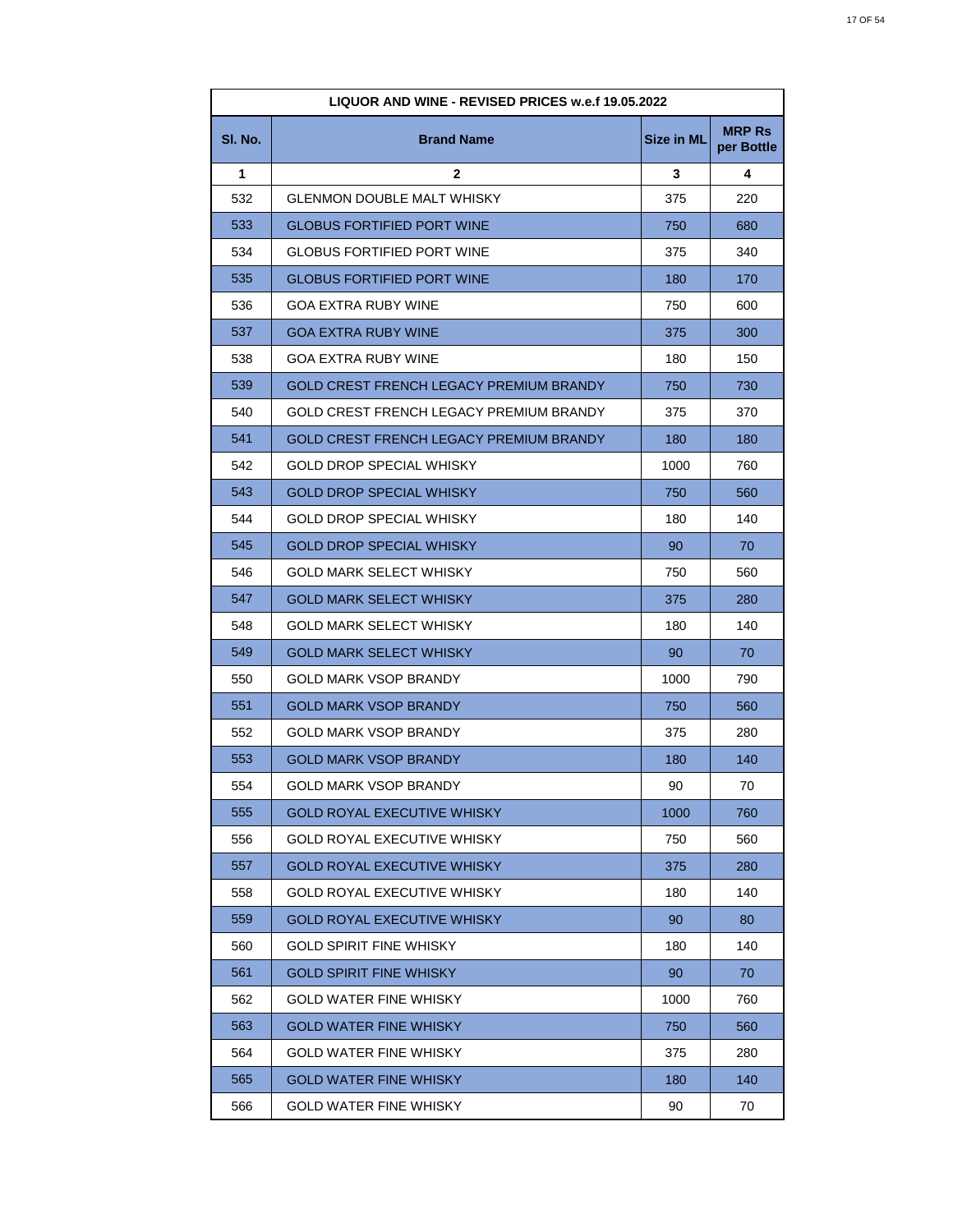| <b>LIQUOR AND WINE - REVISED PRICES w.e.f 19.05.2022</b> |                                             |                   |                             |
|----------------------------------------------------------|---------------------------------------------|-------------------|-----------------------------|
| SI. No.                                                  | <b>Brand Name</b>                           | <b>Size in ML</b> | <b>MRP Rs</b><br>per Bottle |
| 1                                                        | 2                                           | 3                 | 4                           |
| 567                                                      | GOLDEN KING DELUXE OLD FINE WHISKY          | 750               | 760                         |
| 568                                                      | GOLDEN KING DELUXE OLD FINE WHISKY          | 375               | 380                         |
| 569                                                      | GOLDEN KING DELUXE OLD FINE WHISKY          | 180               | 190                         |
| 570                                                      | <b>GOLDEN PRIDE PREMIUM WHISKY</b>          | 375               | 220                         |
| 571                                                      | GOLDEN PRIDE PREMIUM WHISKY                 | 180               | 110                         |
| 572                                                      | GOLDEN RIVER DELUXE WHISKY                  | 750               | 480                         |
| 573                                                      | GOLDEN RIVER DELUXE WHISKY                  | 180               | 120                         |
| 574                                                      | GOLDEN RIVER VSOP BRANDY                    | 1000              | 760                         |
| 575                                                      | GOLDEN RIVER VSOP BRANDY                    | 750               | 560                         |
| 576                                                      | GOLDEN RIVER VSOP BRANDY                    | 375               | 280                         |
| 577                                                      | GOLDEN RIVER VSOP BRANDY                    | 180               | 140                         |
| 578                                                      | GOLDEN RIVER VSOP BRANDY                    | 90                | 70                          |
| 579                                                      | GOLFER`S SHOT OAK BARREL AGED WHISKY        | 750               | 1360                        |
| 580                                                      | GOLFER`S SHOT OAK BARREL AGED WHISKY        | 375               | 680                         |
| 581                                                      | GOLFER`S SHOT OAK BARREL AGED WHISKY        | 180               | 340                         |
| 582                                                      | GOOD DAY PRESTIGE WHISKY                    | 1000              | 620                         |
| 583                                                      | <b>GOOD DAY PRESTIGE WHISKY</b>             | 750               | 480                         |
| 584                                                      | GOOD DAY PRESTIGE WHISKY                    | 180               | 120                         |
| 585                                                      | GOOD EARTH ANTRAA CARBENET SHIRAZ CLASSIC   | 750               | 1600                        |
| 586                                                      | GOOD EARTH BELLA SHIRAZ ROSE CLASSIC        | 750               | 1080                        |
| 587                                                      | GOOD EARTH BELLA SHIRAZ ROSE CLASSIC        | 375               | 540                         |
| 588                                                      | GOOD MAN PREMIUM BLENDED BRANDY             | 750               | 1680                        |
| 589                                                      | GOOD MAN PREMIUM BLENDED BRANDY             | 180               | 420                         |
| 590                                                      | GOVERNORS RESERVE 100% PREMIUM GRAIN WHISKY | 750               | 1200                        |
| 591                                                      | GOVERNORS RESERVE 100% PREMIUM GRAIN WHISKY | 375               | 600                         |
| 592                                                      | GOVERNORS RESERVE 100% PREMIUM GRAIN WHISKY | 180               | 300                         |
| 593                                                      | GOVERNORS RESERVE 100% PREMIUM GRAIN WHISKY | 90                | 160                         |
| 594                                                      | GOVERNORS RESERVE 100% PREMIUM GRAIN WHISKY | 60                | 110                         |
| 595                                                      | GRAND DUKE MALT WHISKY                      | 1000              | 820                         |
| 596                                                      | <b>GRAND DUKE MALT WHISKY</b>               | 750               | 640                         |
| 597                                                      | GRAND DUKE MALT WHISKY                      | 375               | 320                         |
| 598                                                      | <b>GRAND DUKE MALT WHISKY</b>               | 180               | 160                         |
| 599                                                      | GRAND DUKE MALT WHISKY                      | 90                | 80                          |
| 600                                                      | <b>GRAND DUKE PREMIUM WHISKY</b>            | 750               | 640                         |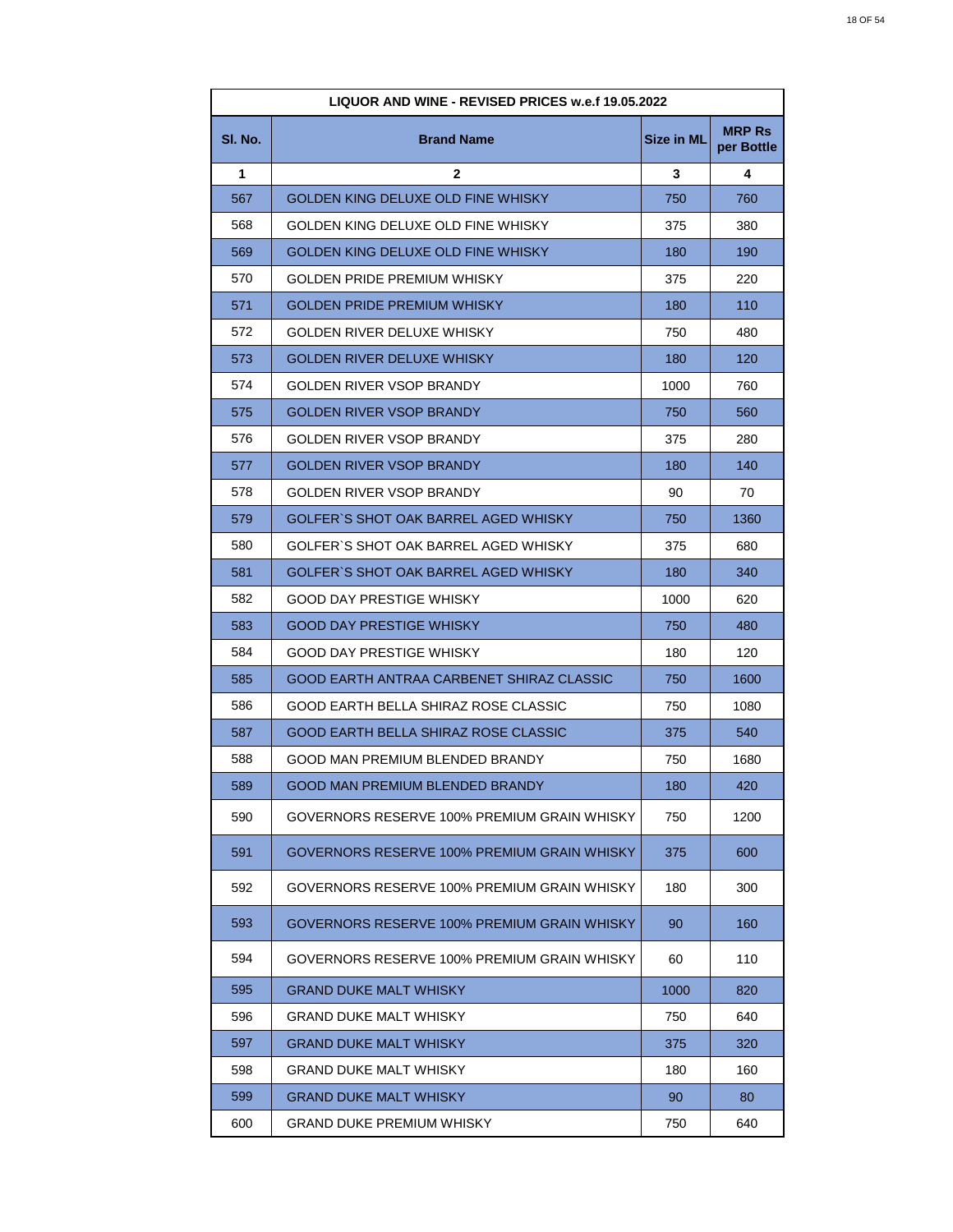| LIQUOR AND WINE - REVISED PRICES w.e.f 19.05.2022 |                                                                 |                   |                             |
|---------------------------------------------------|-----------------------------------------------------------------|-------------------|-----------------------------|
| SI. No.                                           | <b>Brand Name</b>                                               | <b>Size in ML</b> | <b>MRP Rs</b><br>per Bottle |
| 1                                                 | 2                                                               | 3                 | 4                           |
| 601                                               | <b>GRAND DUKE PREMIUM WHISKY</b>                                | 375               | 320                         |
| 602                                               | <b>GRAND DUKE PREMIUM WHISKY</b>                                | 180               | 160                         |
| 603                                               | <b>GRAND DUKE PREMIUM WHISKY</b>                                | 90                | 80                          |
| 604                                               | <b>GRANT'S DISTINCTION BLENDED SCOTCH WHISKY</b>                | 750               | 2400                        |
| 605                                               | <b>GRANT'S DISTINCTION BLENDED SCOTCH WHISKY</b>                | 180               | 600                         |
| 606                                               | GRANT`S DISTINCTION BLENDED SCOTCH WHISKY                       | 60                | 210                         |
| 607                                               | <b>GRAYSONS GOLDEN STRIPES ELITE WHISKY</b>                     | 750               | 760                         |
| 608                                               | GRAYSONS GOLDEN STRIPES ELITE WHISKY                            | 375               | 380                         |
| 609                                               | <b>GRAYSONS GOLDEN STRIPES ELITE WHISKY</b>                     | 180               | 190                         |
| 610                                               | <b>GRAYSONS KINGS CREST BRANDY</b>                              | 750               | 560                         |
| 611                                               | <b>GRAYSONS KINGS CREST BRANDY</b>                              | 375               | 280                         |
| 612                                               | <b>GRAYSONS KINGS CREST BRANDY</b>                              | 180               | 140                         |
| 613                                               | <b>GRAYSONS KINGS CREST INDIAN BRANDY</b>                       | 750               | 560                         |
| 614                                               | <b>GRAYSONS KINGS CREST INDIAN BRANDY</b>                       | 375               | 280                         |
| 615                                               | <b>GRAYSONS KINGS CREST INDIAN BRANDY</b>                       | 180               | 140                         |
| 616                                               | <b>GRAYSONS KINGS CREST INDIAN BRANDY</b>                       | 90                | 70                          |
| 617                                               | <b>GRAYSONS KINGS CREST WHISKY</b>                              | 750               | 560                         |
| 618                                               | <b>GRAYSONS KINGS CREST WHISKY</b>                              | 375               | 280                         |
| 619                                               | GRAYSONS KINGS CREST WHISKY                                     | 180               | 140                         |
| 620                                               | <b>GRAYSONS KINGSWELL GOLD BRANDY</b>                           | 750               | 730                         |
| 621                                               | <b>GRAYSONS KINGSWELL GOLD BRANDY</b>                           | 375               | 370                         |
| 622                                               | <b>GRAYSONS KINGSWELL GOLD BRANDY</b>                           | 180               | 180                         |
| 623                                               | <b>GRAYSONS SILVER STRIPES PREMIUM RESERVE</b><br><b>WHISKY</b> | 750               | 640                         |
| 624                                               | GRAYSONS SILVER STRIPES PREMIUM RESERVE<br><b>WHISKY</b>        | 375               | 320                         |
| 625                                               | <b>GRAYSONS SILVER STRIPES PREMIUM RESERVE</b><br><b>WHISKY</b> | 180               | 160                         |
| 626                                               | <b>GRAYSONS SILVER STRIPES PREMIUM RESERVE</b><br><b>WHISKY</b> | 90                | 80                          |
| 627                                               | <b>GREATER THAN LONDON DRY GIN</b>                              | 750               | 1880                        |
| 628                                               | GREATER THAN LONDON DRY GIN                                     | 750               | 1920                        |
| 629                                               | <b>GREENWICH PLEASANT WHISKY</b>                                | 750               | 880                         |
| 630                                               | <b>GREENWICH PLEASANT WHISKY</b>                                | 375               | 440                         |
| 631                                               | <b>GREENWICH PLEASANT WHISKY</b>                                | 180               | 220                         |
| 632                                               | <b>GREENWICH PLEASANT WHISKY</b>                                | 90                | 120                         |
| 633                                               | <b>GREENWICH VSOP BRANDY</b>                                    | 750               | 730                         |
| 634                                               | <b>GREENWICH VSOP BRANDY</b>                                    | 375               | 370                         |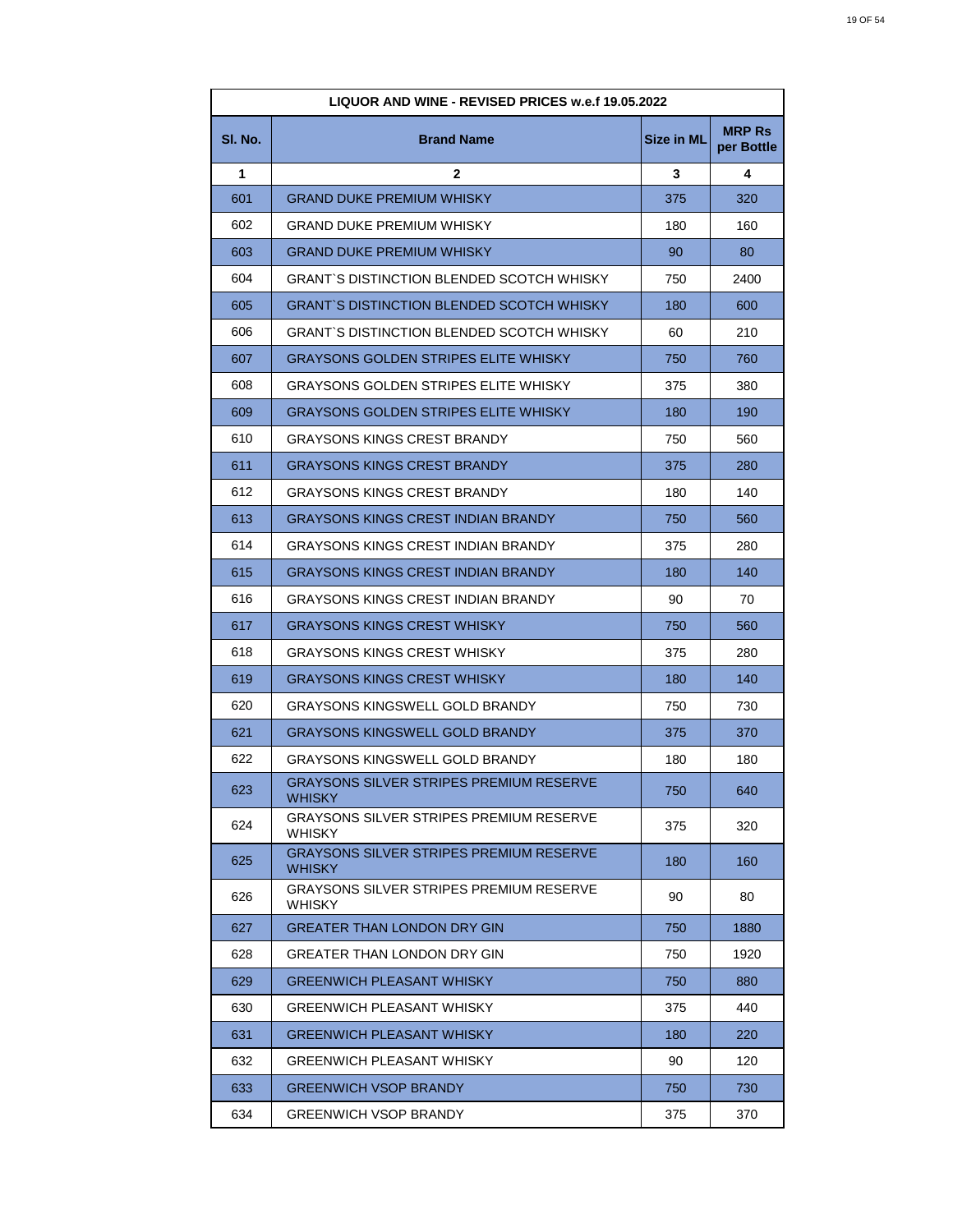| LIQUOR AND WINE - REVISED PRICES w.e.f 19.05.2022 |                                                                  |                   |                             |
|---------------------------------------------------|------------------------------------------------------------------|-------------------|-----------------------------|
| SI. No.                                           | <b>Brand Name</b>                                                | <b>Size in ML</b> | <b>MRP Rs</b><br>per Bottle |
| 1                                                 | $\mathbf{2}$                                                     | 3                 | 4                           |
| 635                                               | <b>GREENWICH VSOP BRANDY</b>                                     | 180               | 180                         |
| 636                                               | <b>GREENWICH VSOP BRANDY</b>                                     | 90                | 100                         |
| 637                                               | GROVER ART COLLECTION CABERNET SHIRAZ RED<br><b>WINE</b>         | 750               | 940                         |
| 638                                               | GROVER ART COLLECTION CABERNET SHIRAZ RED<br><b>WINE</b>         | 375               | 470                         |
| 639                                               | <b>GROVER ART COLLECTION CHENIN BLANC WHITE</b><br><b>WINE</b>   | 750               | 920                         |
| 640                                               | GROVER ART COLLECTION CHENIN BLANC WHITE<br><b>WINE</b>          | 375               | 460                         |
| 641                                               | <b>GROVER ART COLLECTION MERLOT RED WINE</b>                     | 750               | 1180                        |
| 642                                               | GROVER ART COLLECTION MERLOT RED WINE                            | 375               | 590                         |
| 643                                               | <b>GROVER ART COLLECTION SERIE D' ART CHENIN</b><br><b>BLANC</b> | 750               | 1000                        |
| 644                                               | GROVER ART COLLECTION SERIE D' ART CHENIN<br><b>BLANC</b>        | 375               | 500                         |
| 645                                               | GROVER ART COLLECTION SERIE D'ART CABERNET<br><b>SHIR</b>        | 750               | 1000                        |
| 646                                               | GROVER ART COLLECTION SERIE D'ART CABERNET<br>SHIR               | 375               | 500                         |
| 647                                               | GROVER ART COLLECTION SERIE D'ART SAUVIGNON<br><b>BLA</b>        | 750               | 1060                        |
| 648                                               | GROVER ART COLLECTION SERIE D`ART SAUVIGNON<br>BLA               | 375               | 530                         |
| 649                                               | GROVER ART COLLECTION SERIE D`ART SHIRAZ                         | 750               | 1040                        |
| 650                                               | GROVER ART COLLECTION SERIE D`ART SHIRAZ                         | 375               | 520                         |
| 651                                               | GROVER ART COLLECTION SERIE D'ART SHIRAZ ROSE                    | 750               | 1040                        |
| 652                                               | GROVER ART COLLECTION SERIE D'ART SHIRAZ ROSE                    | 375               | 520                         |
| 653                                               | <b>GROVER ART COLLECTION SERIE D'ART VIOGNIER</b>                | 750               | 1040                        |
| 654                                               | GROVER ART COLLECTION SERIE D`ART VIOGNIER                       | 375               | 520                         |
| 655                                               | GROVER ART COLLECTION SHIRAZ RED WINE                            | 750               | 960                         |
| 656                                               | GROVER ART COLLECTION SHIRAZ RED WINE                            | 375               | 480                         |
| 657                                               | GROVER ART COLLECTION VIGONIER WHITE WINE                        | 750               | 960                         |
| 658                                               | GROVER ART COLLECTION VIGONIER WHITE WINE                        | 375               | 480                         |
| 659                                               | <b>GROVER LA RESERVE RED WINE</b>                                | 750               | 1000                        |
| 660                                               | <b>GROVER LA RESERVE SELECTION</b>                               | 750               | 1070                        |
| 661                                               | <b>GROVER SAUVIGNON BLANC WHITE WINE</b>                         | 750               | 1000                        |
| 662                                               | GROVER SAUVIGNON BLANC WHITE WINE                                | 375               | 500                         |
| 663                                               | GROVER VA RESERVE COLLECTION RED WINE                            | 750               | 2190                        |
| 664                                               | <b>GURRAM MALT WHISKY</b>                                        | 1000              | 620                         |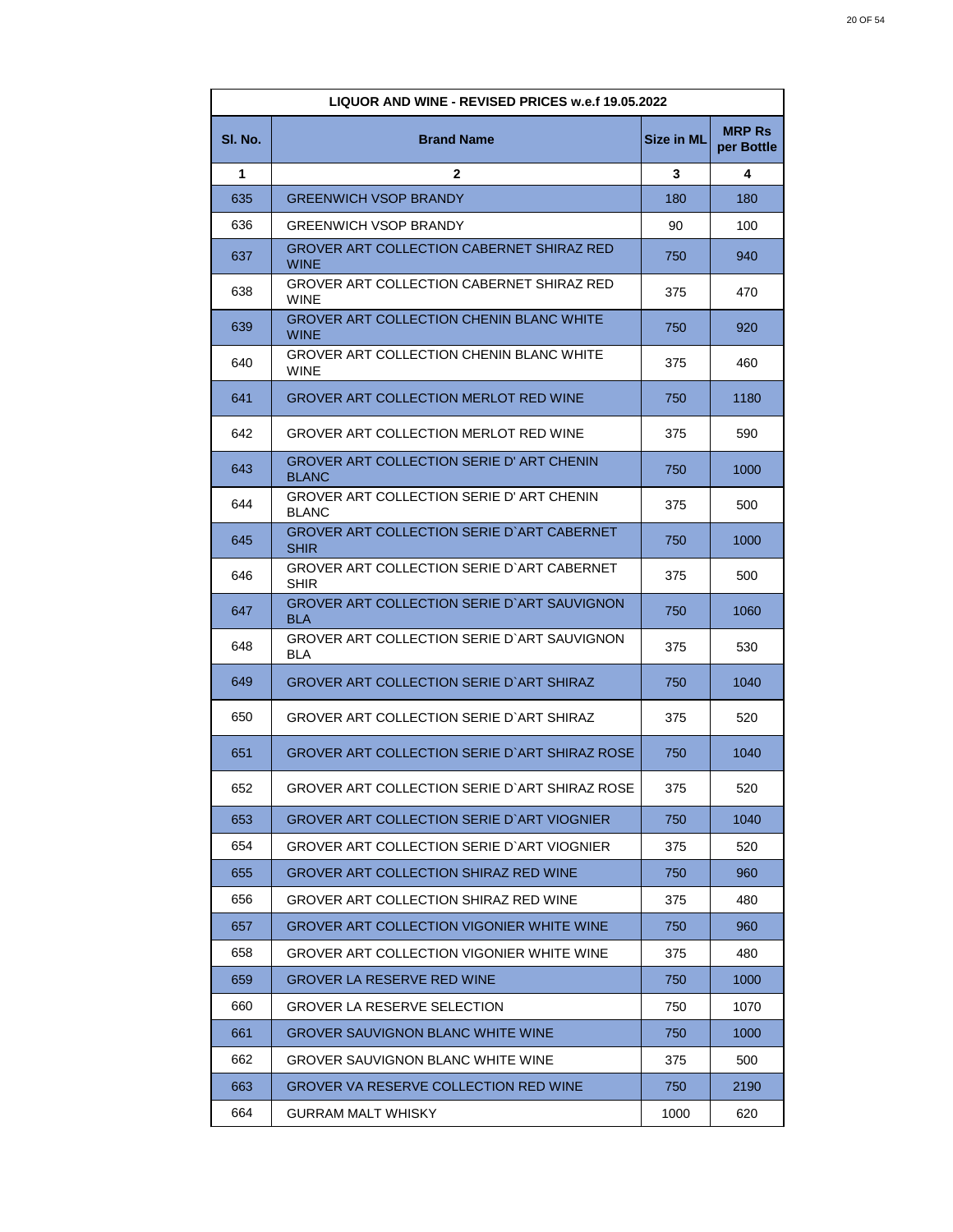| LIQUOR AND WINE - REVISED PRICES w.e.f 19.05.2022 |                                           |                   |                             |
|---------------------------------------------------|-------------------------------------------|-------------------|-----------------------------|
| SI. No.                                           | <b>Brand Name</b>                         | <b>Size in ML</b> | <b>MRP Rs</b><br>per Bottle |
| 1                                                 | $\mathbf{2}$                              | 3                 | 4                           |
| 665                                               | <b>GURRAM MALT WHISKY</b>                 | 750               | 480                         |
| 666                                               | <b>GURRAM MALT WHISKY</b>                 | 375               | 240                         |
| 667                                               | <b>GURRAM MALT WHISKY</b>                 | 180               | 120                         |
| 668                                               | GURRAM MALT WHISKY                        | 90                | 70                          |
| 669                                               | HABSBURGS LINEAGE XO PREMIUM GRAPE BRANDY | 750               | 1280                        |
| 670                                               | HABSBURGS LINEAGE XO PREMIUM GRAPE BRANDY | 375               | 640                         |
| 671                                               | HABSBURGS LINEAGE XO PREMIUM GRAPE BRANDY | 180               | 320                         |
| 672                                               | HAPPY DAYS WHISKY                         | 1000              | 760                         |
| 673                                               | <b>HAPPY DAYS WHISKY</b>                  | 750               | 560                         |
| 674                                               | HAPPY DAYS WHISKY                         | 375               | 280                         |
| 675                                               | <b>HAPPY DAYS WHISKY</b>                  | 180               | 140                         |
| 676                                               | HAPPY DAYS WHISKY                         | 90                | 70                          |
| 677                                               | <b>HAWK WHISKY</b>                        | 750               | 640                         |
| 678                                               | <b>HAWK WHISKY</b>                        | 180               | 160                         |
| 679                                               | <b>HAYWARDS FINE BRANDY</b>               | 1000              | 760                         |
| 680                                               | HAYWARDS FINE BRANDY                      | 750               | 560                         |
| 681                                               | <b>HAYWARDS FINE BRANDY</b>               | 375               | 280                         |
| 682                                               | <b>HAYWARDS FINE BRANDY</b>               | 180               | 140                         |
| 683                                               | <b>HAYWARDS FINE BRANDY</b>               | 90                | 70                          |
| 684                                               | HAZE FRENCH LINEAGE XO BRANDY             | 750               | 1240                        |
| 685                                               | HAZE FRENCH LINEAGE XO BRANDY             | 375               | 620                         |
| 686                                               | HAZE FRENCH LINEAGE XO BRANDY             | 180               | 310                         |
| 687                                               | HERCULES BIANCO SUPERIOR WHITE RUM        | 750               | 1200                        |
| 688                                               | HERCULES BIANCO SUPERIOR WHITE RUM        | 375               | 600                         |
| 689                                               | HERCULES BIANCO SUPERIOR WHITE RUM        | 180               | 300                         |
| 690                                               | HERCULES CLASSIC XXX RUM                  | 750               | 760                         |
| 691                                               | <b>HERCULES CLASSIC XXX RUM</b>           | 375               | 380                         |
| 692                                               | <b>HERCULES CLASSIC XXX RUM</b>           | 180               | 190                         |
| 693                                               | <b>HERCULES CLASSIC XXX RUM</b>           | 90                | 100                         |
| 694                                               | HERCULES OLD MATURED DELUXE 3X RUM        | 1000              | 1370                        |
| 695                                               | HERCULES OLD MATURED DELUXE 3X RUM        | 750               | 1040                        |
| 696                                               | HERCULES OLD MATURED DELUXE 3X RUM        | 375               | 520                         |
| 697                                               | HERCULES OLD MATURED DELUXE 3X RUM        | 180               | 260                         |
| 698                                               | HERCULES OLD MATURED DELUXE 3X RUM        | 90                | 140                         |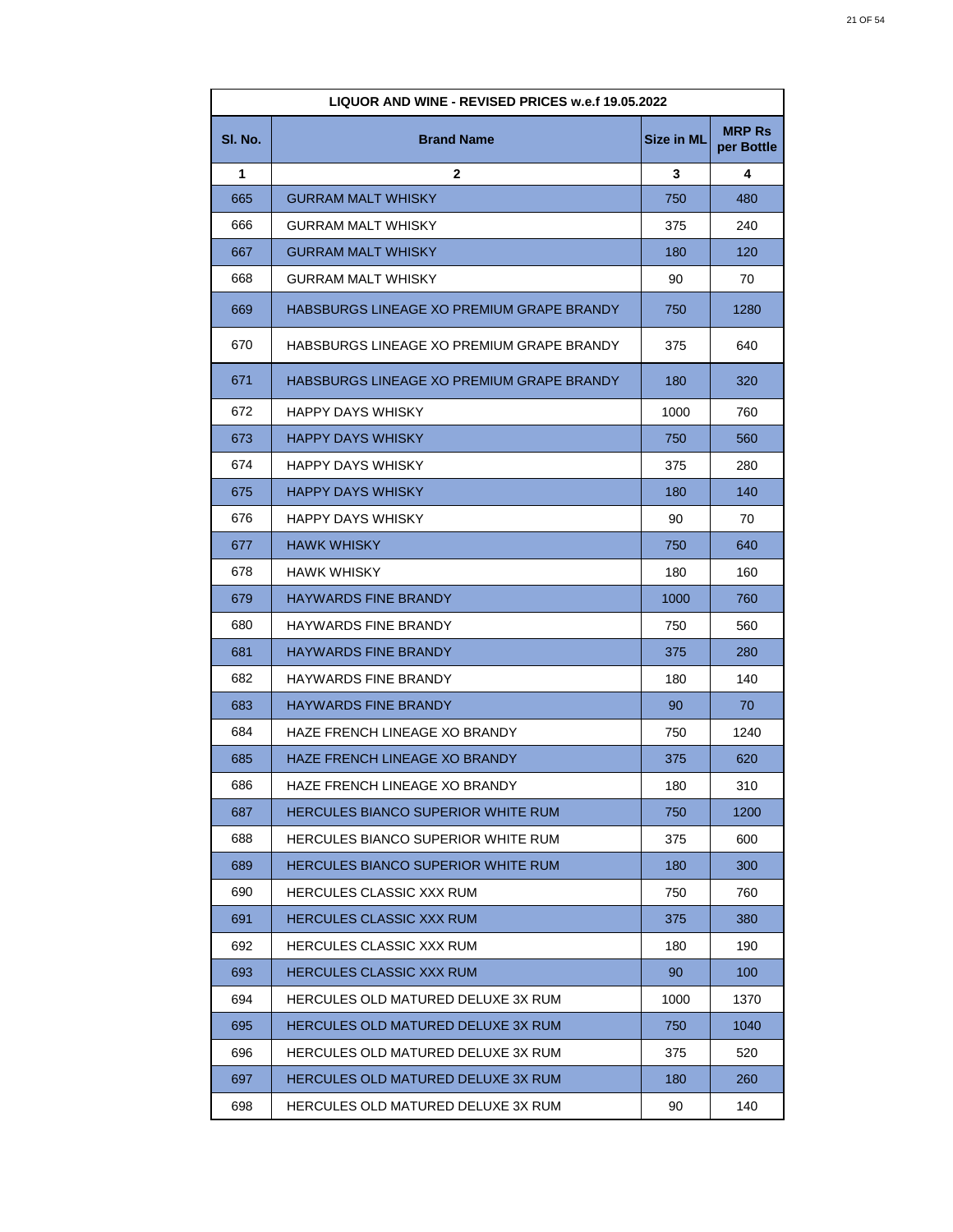| LIQUOR AND WINE - REVISED PRICES w.e.f 19.05.2022 |                                         |                   |                             |
|---------------------------------------------------|-----------------------------------------|-------------------|-----------------------------|
| SI. No.                                           | <b>Brand Name</b>                       | <b>Size in ML</b> | <b>MRP Rs</b><br>per Bottle |
| 1                                                 | 2                                       | 3                 | 4                           |
| 699                                               | <b>HERITAGE 2000 PREMIUM RED WINE</b>   | 750               | 840                         |
| 700                                               | HERITAGE 2000 PREMIUM RED WINE          | 375               | 420                         |
| 701                                               | <b>HERITAGE 2000 PREMIUM RED WINE</b>   | 180               | 210                         |
| 702                                               | <b>HERITAGE CABERNET RED WINE</b>       | 750               | 980                         |
| 703                                               | <b>HERITAGE CABERNET RED WINE</b>       | 375               | 490                         |
| 704                                               | <b>HERITAGE RED WINE</b>                | 750               | 600                         |
| 705                                               | <b>HERITAGE RED WINE</b>                | 375               | 300                         |
| 706                                               | <b>HERITAGE RED WINE</b>                | 180               | 150                         |
| 707                                               | <b>HERITAGE SHIRAZ RED WINE</b>         | 750               | 980                         |
| 708                                               | <b>HERITAGE SHIRAZ RED WINE</b>         | 375               | 490                         |
| 709                                               | <b>HI LYF WHISKY</b>                    | 1000              | 610                         |
| 710                                               | HI LYF WHISKY                           | 750               | 480                         |
| 711                                               | <b>HI LYF WHISKY</b>                    | 375               | 240                         |
| 712                                               | HI LYF WHISKY                           | 180               | 120                         |
| 713                                               | <b>HIDDEN TREASURE PREMIUM WHISKY</b>   | 750               | 1200                        |
| 714                                               | HIDDEN TREASURE PREMIUM WHISKY          | 375               | 600                         |
| 715                                               | HIDDEN TREASURE PREMIUM WHISKY          | 180               | 300                         |
| 716                                               | HIGH BLEND PREMIUM WHISKY EXTRA SPECIAL | 750               | 1240                        |
| 717                                               | HIGH BLEND PREMIUM WHISKY EXTRA SPECIAL | 375               | 620                         |
| 718                                               | HIGH BLEND PREMIUM WHISKY EXTRA SPECIAL | 180               | 310                         |
| 719                                               | <b>HIGH BLUE RESERVE WHISKY</b>         | 750               | 640                         |
| 720                                               | HIGH BLUE RESERVE WHISKY                | 375               | 320                         |
| 721                                               | HIGH BLUE RESERVE WHISKY                | 180               | 160                         |
| 722                                               | HIGH BLUE RESERVE WHISKY                | 90                | 80                          |
| 723                                               | HIGH RISE WHISKY                        | 1000              | 620                         |
| 724                                               | HIGH RISE WHISKY                        | 750               | 480                         |
| 725                                               | <b>HIGH RISE WHISKY</b>                 | 180               | 120                         |
| 726                                               | HIGHBURY CLASSIC SUPERIOR GRAIN WHISKY  | 750               | 1360                        |
| 727                                               | HIGHBURY CLASSIC SUPERIOR GRAIN WHISKY  | 375               | 680                         |
| 728                                               | HIGHBURY CLASSIC SUPERIOR GRAIN WHISKY  | 180               | 340                         |
| 729                                               | HOBSONS XR PURE FRENCH GRAPE BRANDY     | 750               | 2120                        |
| 730                                               | HOBSONS XR PURE FRENCH GRAPE BRANDY     | 180               | 530                         |
| 731                                               | HONEY BEE GENUINE BRANDY                | 1000              | 800                         |
| 732                                               | HONEY BEE GENUINE BRANDY                | 750               | 600                         |
| 733                                               | HONEY BEE GENUINE BRANDY                | 375               | 300                         |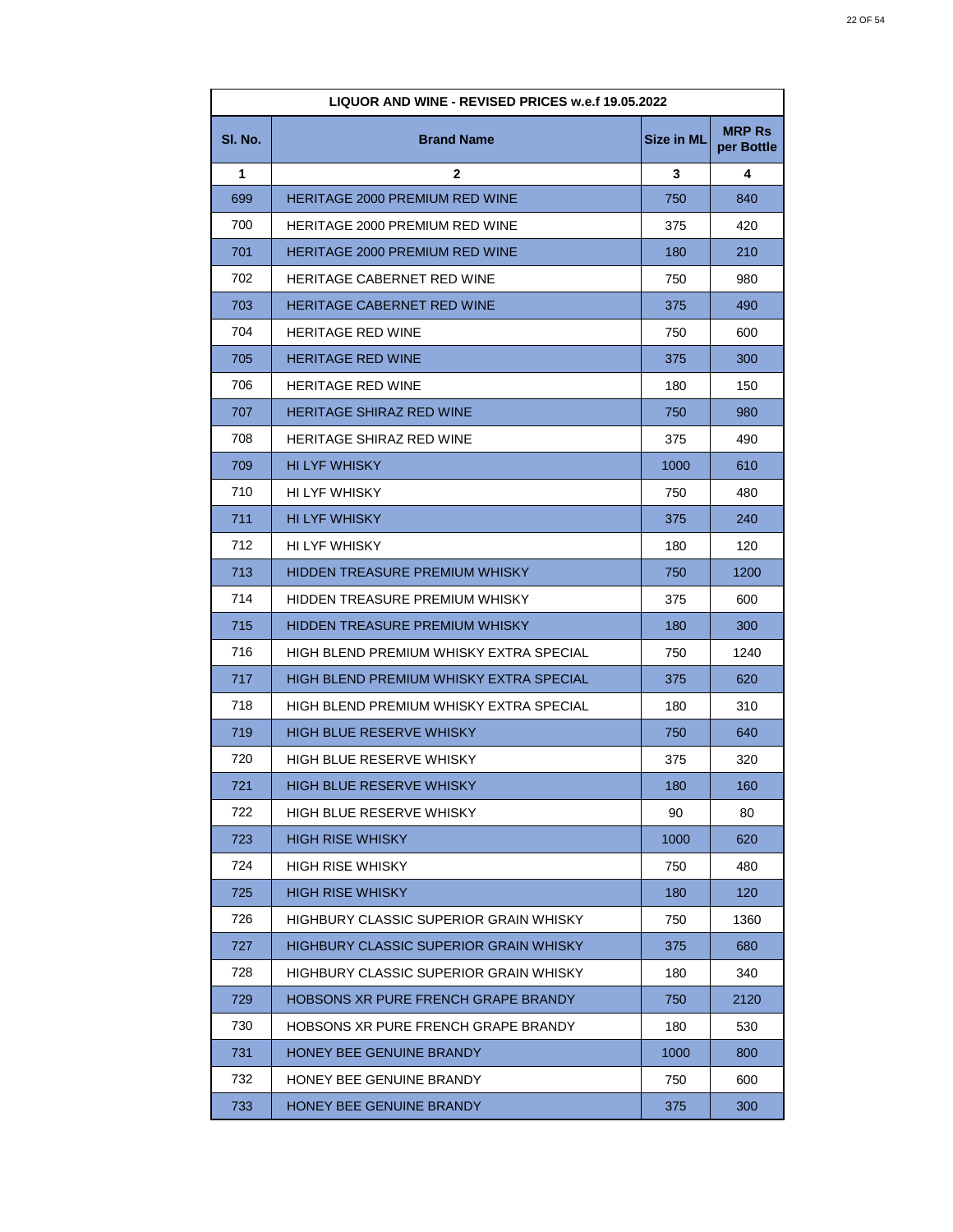| LIQUOR AND WINE - REVISED PRICES w.e.f 19.05.2022 |                                                 |                   |                             |
|---------------------------------------------------|-------------------------------------------------|-------------------|-----------------------------|
| SI. No.                                           | <b>Brand Name</b>                               | <b>Size in ML</b> | <b>MRP Rs</b><br>per Bottle |
| 1                                                 | 2                                               | 3                 | 4                           |
| 734                                               | HONEY BEE GENUINE BRANDY                        | 180               | 150                         |
| 735                                               | HONEY BEE GENUINE BRANDY                        | 90                | 80                          |
| 736                                               | <b>HYDERABAD BLUE SUPERIOR WHISKY</b>           | 1000              | 870                         |
| 737                                               | <b>HYDERABAD BLUE SUPERIOR WHISKY</b>           | 750               | 640                         |
| 738                                               | <b>HYDERABAD BLUE SUPERIOR WHISKY</b>           | 375               | 320                         |
| 739                                               | <b>HYDERABAD BLUE SUPERIOR WHISKY</b>           | 180               | 160                         |
| 740                                               | <b>HYDERABAD BLUE SUPERIOR WHISKY</b>           | 90                | 80                          |
| 741                                               | <b>ICE CASTLE PREMIUM BRANDY</b>                | 750               | 730                         |
| 742                                               | <b>ICE CASTLE PREMIUM BRANDY</b>                | 375               | 370                         |
| 743                                               | <b>ICE CASTLE PREMIUM BRANDY</b>                | 180               | 180                         |
| 744                                               | <b>ICE CASTLE PREMIUM BRANDY</b>                | 90                | 100                         |
| 745                                               | ICE CASTLE PREMIUM WHISKY                       | 750               | 760                         |
| 746                                               | ICE CASTLE PREMIUM WHISKY                       | 375               | 380                         |
| 747                                               | <b>ICE CASTLE PREMIUM WHISKY</b>                | 180               | 190                         |
| 748                                               | ICE CASTLE PREMIUM WHISKY                       | 90                | 100                         |
| 749                                               | <b>IGNITE GOLD CLASSIC BRANDY</b>               | 1000              | 1010                        |
| 750                                               | IGNITE GOLD CLASSIC BRANDY                      | 750               | 730                         |
| 751                                               | <b>IGNITE GOLD CLASSIC BRANDY</b>               | 375               | 370                         |
| 752                                               | IGNITE GOLD CLASSIC BRANDY                      | 180               | 180                         |
| 753                                               | <b>IGNITE GOLD CLASSIC BRANDY</b>               | 90                | 100                         |
| 754                                               | IICE FLAVORZ GREEN APPLE FLAVOURED VODKA        | 750               | 880                         |
| 755                                               | <b>IICE FLAVORZ GREEN APPLE FLAVOURED VODKA</b> | 375               | 440                         |
| 756                                               | IICE FLAVORZ GREEN APPLE FLAVOURED VODKA        | 180               | 220                         |
| 757                                               | <b>IICE FLAVORZ ORANGE FLAVOURED VODKA</b>      | 750               | 880                         |
| 758                                               | <b>IICE FLAVORZ ORANGE FLAVOURED VODKA</b>      | 375               | 440                         |
| 759                                               | IICE FLAVORZ ORANGE FLAVOURED VODKA             | 180               | 220                         |
| 760                                               | <b>IICE VODKA</b>                               | 750               | 880                         |
| 761                                               | <b>IICE VODKA</b>                               | 375               | 440                         |
| 762                                               | <b>IICE VODKA</b>                               | 180               | 220                         |
| 763                                               | <b>INDIANA BLUE GRAIN WHISKY</b>                | 180               | 120                         |
| 764                                               | INDIOSA CHENIN BLANC WHITE WINE                 | 750               | 1090                        |
| 765                                               | INDIOSA SHIRAZ RED WINE                         | 750               | 1090                        |
| 766                                               | <b>INVINCIBLE VODKA</b>                         | 750               | 1540                        |
| 767                                               | <b>INVINCIBLE VODKA</b>                         | 180               | 380                         |
| 768                                               | IRYA CABERNET SHIRAZ RESERVE                    | 750               | 1820                        |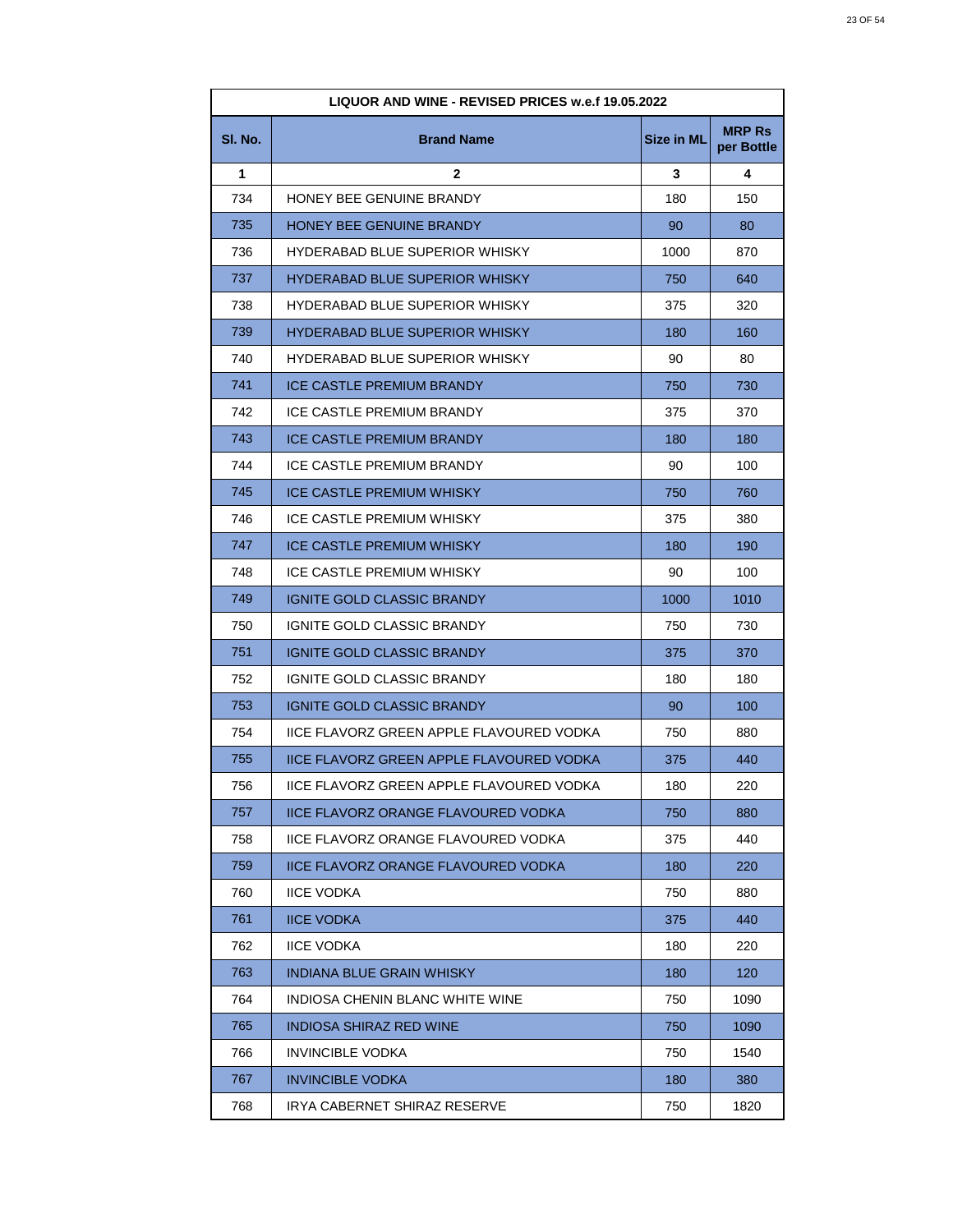| LIQUOR AND WINE - REVISED PRICES w.e.f 19.05.2022 |                                            |            |                             |
|---------------------------------------------------|--------------------------------------------|------------|-----------------------------|
| SI. No.                                           | <b>Brand Name</b>                          | Size in ML | <b>MRP Rs</b><br>per Bottle |
| 1                                                 | $\mathbf{2}$                               | 3          | 4                           |
| 769                                               | IRYA CHARDONNAY OAK AGED RESERVE           | 750        | 2040                        |
| 770                                               | IRYA CHENIN BLANC OFF DRY                  | 750        | 1700                        |
| 771                                               | IRYA DEMI SECO ROSE                        | 750        | 1850                        |
| 772                                               | IRYA MEAD HONEY WINE                       | 750        | 1700                        |
| 773                                               | IRYA SPARKLING SWEET RED                   | 750        | 1720                        |
| 774                                               | <b>ITALIAN GOLD XO BRANDY</b>              | 750        | 560                         |
| 775                                               | <b>ITALIAN GOLD XO BRANDY</b>              | 375        | 280                         |
| 776                                               | ITALIAN GOLD XO BRANDY                     | 180        | 140                         |
| 777                                               | J PREMIUM GRAPE BRANDY                     | 750        | 2030                        |
| 778                                               | J PREMIUM GRAPE BRANDY                     | 180        | 600                         |
| 779                                               | JACK 10 RESERVE WHISKY                     | 1000       | 1180                        |
| 780                                               | JACK 10 RESERVE WHISKY                     | 750        | 880                         |
| 781                                               | <b>JACK 10 RESERVE WHISKY</b>              | 375        | 440                         |
| 782                                               | JACK 10 RESERVE WHISKY                     | 180        | 220                         |
| 783                                               | JACK 10 RESERVE WHISKY                     | 90         | 120                         |
| 784                                               | JAISALMER CRAFT INDIAN GIN                 | 750        | 4160                        |
| 785                                               | JAISALMER CRAFT INDIAN GIN                 | 750        | 4160                        |
| 786                                               | JAMBOREE CABERNET SAUVIGNON RED WINE       | 750        | 1440                        |
| 787                                               | JAMBOREE SHIRAZ RED WINE                   | 750        | 1440                        |
| 788                                               | JANUS 100% PREMIUM GRAPE BRANDY            | 750        | 2770                        |
| 789                                               | <b>JANUS 100% PREMIUM GRAPE BRANDY</b>     | 180        | 840                         |
| 790                                               | JAZZ BLUE CURACAO VODKA                    | 750        | 2160                        |
| 791                                               | JIM BEAM KENTUCKY STRAIGHT BOURBON WHISKEY | 750        | 2680                        |
| 792                                               | JIM BEAM KENTUCKY STRAIGHT BOURBON WHISKEY | 375        | 1340                        |
| 793                                               | JIM BEAM KENTUCKY STRAIGHT BOURBON WHISKEY | 180        | 670                         |
| 794                                               | JIM BEAM KENTUCKY STRAIGHT BOURBON WHISKEY | 60         | 230                         |
| 795                                               | JNOON INDIA RED WINE                       | 750        | 5670                        |
| 796                                               | JNOON INDIA RED WINE                       | 750        | 5670                        |
| 797                                               | JOHN EX-SHAW PREMIUM RED WINE              | 750        | 640                         |
| 798                                               | JOHN EX-SHAW PREMIUM RED WINE              | 375        | 320                         |
| 799                                               | JOHN EX-SHAW PREMIUM RED WINE              | 180        | 160                         |
| 800                                               | JOHN JACOBS JJ VINTAGE RED WINE            | 750        | 840                         |
| 801                                               | JOHN JACOBS JJ VINTAGE RED WINE            | 375        | 420                         |
| 802                                               | JOHN JACOBS JJ VINTAGE RED WINE            | 180        | 210                         |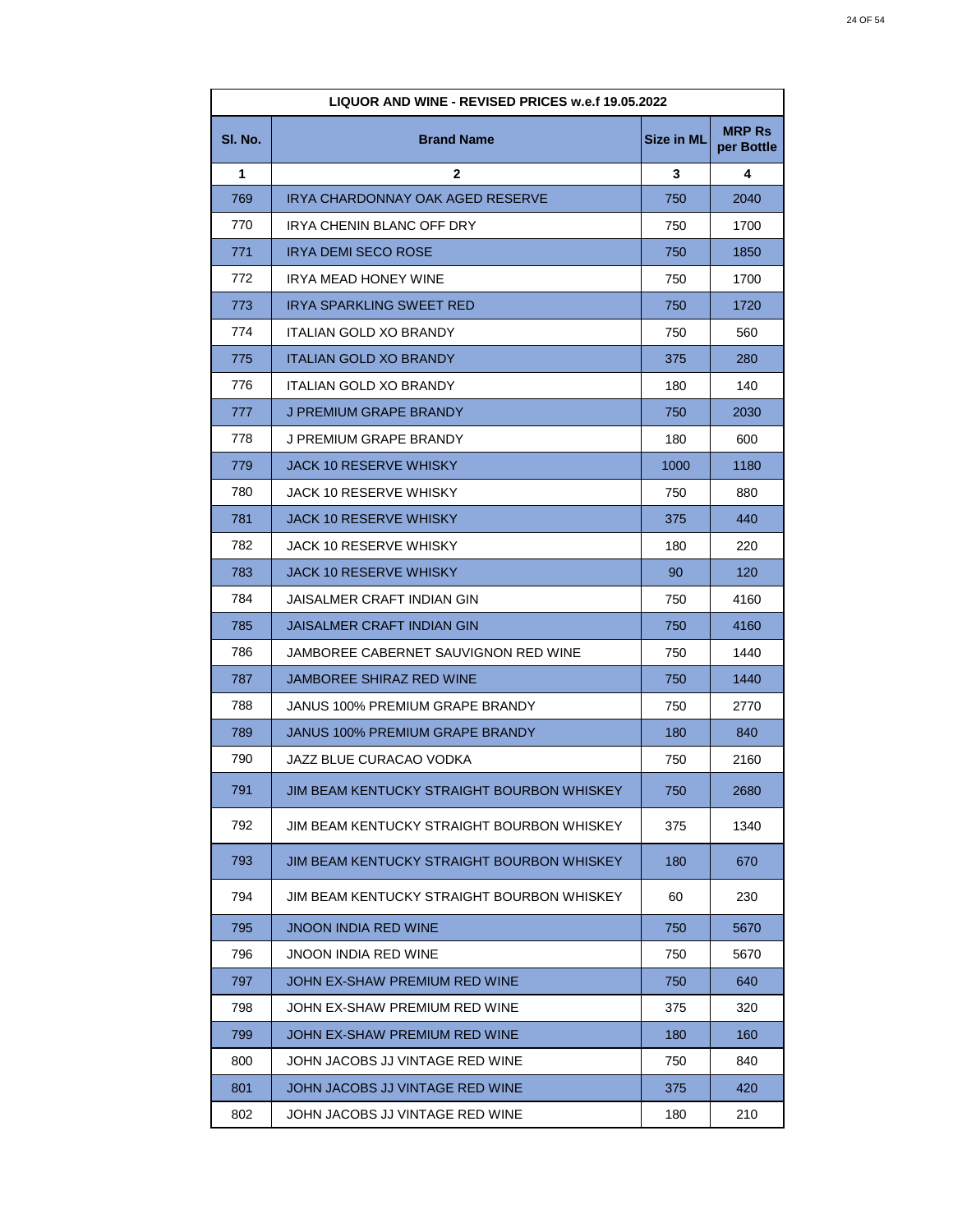| LIQUOR AND WINE - REVISED PRICES w.e.f 19.05.2022 |                                       |                   |                             |
|---------------------------------------------------|---------------------------------------|-------------------|-----------------------------|
| SI. No.                                           | <b>Brand Name</b>                     | <b>Size in ML</b> | <b>MRP Rs</b><br>per Bottle |
| 1                                                 | $\mathbf{2}$                          | 3                 | 4                           |
| 803                                               | JOHN RIDER INTERNATIONAL BLENDED CASK | 2000              | 2280                        |
| 804                                               | JOHN RIDER INTERNATIONAL BLENDED CASK | 750               | 880                         |
| 805                                               | JOHN RIDER INTERNATIONAL BLENDED CASK | 180               | 220                         |
| 806                                               | JORDYS BAR PREMIUM EXQUISITE WHISKY   | 750               | 1200                        |
| 807                                               | JORDYS BAR PREMIUM EXQUISITE WHISKY   | 375               | 600                         |
| 808                                               | JORDYS BAR PREMIUM EXQUISITE WHISKY   | 180               | 300                         |
| 809                                               | JUNO CLASSIC ORANGE VODKA             | 750               | 1250                        |
| 810                                               | JUNO CLASSIC ORANGE VODKA             | 375               | 620                         |
| 811                                               | <b>JUNO CLASSIC ORANGE VODKA</b>      | 180               | 310                         |
| 812                                               | JUNO CLASSIC PINK VODKA               | 750               | 1250                        |
| 813                                               | JUNO CLASSIC PINK VODKA               | 375               | 620                         |
| 814                                               | JUNO CLASSIC PINK VODKA               | 180               | 310                         |
| 815                                               | <b>KANDARA CHENIN BLANC</b>           | 750               | 940                         |
| 816                                               | KANDARA SHIRAZ RED WINE               | 750               | 940                         |
| 817                                               | KAPITAN S ENGLOW RARE WHISKY          | 180               | 120                         |
| 818                                               | KAPITAN`S IMAGE CLASSIC WHISKY        | 750               | 640                         |
| 819                                               | KAPITAN`S IMAGE CLASSIC WHISKY        | 375               | 320                         |
| 820                                               | KAPITAN`S IMAGE CLASSIC WHISKY        | 180               | 160                         |
| 821                                               | KAPITAN`S IMAGE CLASSIC WHISKY        | 90                | 80                          |
| 822                                               | KAY KAY FINE WHISKY                   | 1000              | 620                         |
| 823                                               | <b>KAY KAY FINE WHISKY</b>            | 750               | 480                         |
| 824                                               | KAY KAY FINE WHISKY                   | 375               | 240                         |
| 825                                               | KAY KAY FINE WHISKY                   | 180               | 120                         |
| 826                                               | KAY KAY FINE WHISKY                   | 90                | 60                          |
| 827                                               | KERALA MALTED WHISKY DELUXE           | 1000              | 610                         |
| 828                                               | KERALA MALTED WHISKY DELUXE           | 750               | 480                         |
| 829                                               | KERALA MALTED WHISKY DELUXE           | 375               | 240                         |
| 830                                               | KERALA MALTED WHISKY DELUXE           | 180               | 120                         |
| 831                                               | KERALA MALTED WHISKY DELUXE           | 90                | 70                          |
| 832                                               | KHODAYS CLASSIC BRANDY                | 750               | 730                         |
| 833                                               | <b>KHODAYS CLASSIC BRANDY</b>         | 375               | 370                         |
| 834                                               | KHODAYS CLASSIC BRANDY                | 180               | 180                         |
| 835                                               | KHODAYS CLASSIC BRANDY                | 90                | 100                         |
| 836                                               | KHODAYS XXX SPECIAL RUM               | 750               | 1040                        |
| 837                                               | KHODAYS XXX SPECIAL RUM               | 375               | 520                         |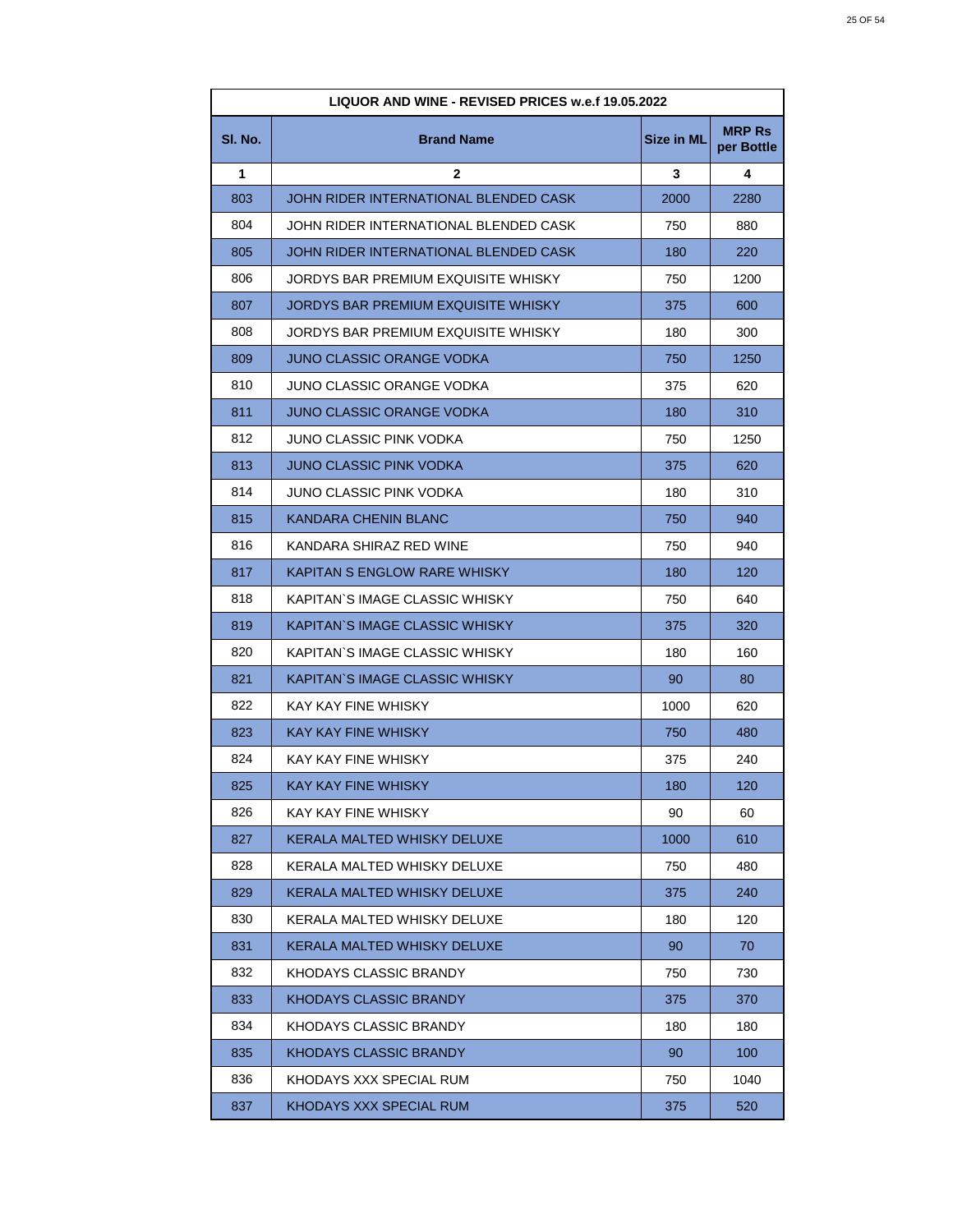| LIQUOR AND WINE - REVISED PRICES w.e.f 19.05.2022 |                                       |                   |                             |
|---------------------------------------------------|---------------------------------------|-------------------|-----------------------------|
| SI. No.                                           | <b>Brand Name</b>                     | <b>Size in ML</b> | <b>MRP Rs</b><br>per Bottle |
| 1                                                 | $\mathbf{2}$                          | 3                 | 4                           |
| 838                                               | KHODAYS XXX SPECIAL RUM               | 180               | 260                         |
| 839                                               | KHODAYS XXX SPECIAL RUM               | 90                | 140                         |
| 840                                               | KING HENRY VIII BLENDED SCOTCH WHISKY | 750               | 2080                        |
| 841                                               | KING HENRY VIII BLENDED SCOTCH WHISKY | 375               | 1040                        |
| 842                                               | KING HENRY VIII BLENDED SCOTCH WHISKY | 180               | 520                         |
| 843                                               | KINGS CABERNET SHIRAZ                 | 750               | 1160                        |
| 844                                               | KINGS CABERNET SHIRAZ                 | 375               | 580                         |
| 845                                               | KINGS CABERNET SHIRAZ                 | 180               | 290                         |
| 846                                               | KINGS PREMIUM RED WINE                | 750               | 840                         |
| 847                                               | KINGS PREMIUM RED WINE                | 375               | 420                         |
| 848                                               | KINGS PREMIUM RED WINE                | 180               | 210                         |
| 849                                               | KINGZ NAPOLEAN ORIGINAL GRAPE BRANDY  | 750               | 880                         |
| 850                                               | KINGZ NAPOLEAN ORIGINAL GRAPE BRANDY  | 375               | 440                         |
| 851                                               | KINGZ NAPOLEAN ORIGINAL GRAPE BRANDY  | 180               | 220                         |
| 852                                               | KINVAH FIZZO                          | 375               | 300                         |
| 853                                               | KRSMA CABERNET SAUVIGNON              | 750               | 2700                        |
| 854                                               | KRSMA K2                              | 750               | 1750                        |
| 855                                               | <b>KRSMA SAUVIGNON BLANC</b>          | 750               | 2050                        |
| 856                                               | KRSMA SYRAH                           | 750               | 2700                        |
| 857                                               | <b>KYRA CABERNET SAUVIGNON</b>        | 750               | 880                         |
| 858                                               | KYRA CABERNET SAUVIGNON               | 375               | 440                         |
| 859                                               | KYRA CABERNET SAUVIGNON               | 180               | 220                         |
| 860                                               | KYRA RED RISERVA                      | 750               | 880                         |
| 861                                               | KYRA RED RISERVA                      | 375               | 440                         |
| 862                                               | KYRA RED RISERVA                      | 180               | 220                         |
| 863                                               | <b>KYRA SAUVIGNON BLANC</b>           | 750               | 880                         |
| 864                                               | KYRA SAUVIGNON BLANC                  | 375               | 440                         |
| 865                                               | <b>KYRA SAUVIGNON BLANC</b>           | 180               | 220                         |
| 866                                               | KYRON PREMIUM BRANDY FRENCH BLEND     | 750               | 1280                        |
| 867                                               | KYRON PREMIUM BRANDY FRENCH BLEND     | 750               | 1280                        |
| 868                                               | KYRON PREMIUM BRANDY FRENCH BLEND     | 375               | 640                         |
| 869                                               | KYRON PREMIUM BRANDY FRENCH BLEND     | 180               | 320                         |
| 870                                               | KYRON PREMIUM BRANDY FRENCH BLEND     | 90                | 170                         |
| 871                                               | LA ROCHELLE VSOP FRENCH BRANDY        | 750               | 880                         |
| 872                                               | LA ROCHELLE VSOP FRENCH BRANDY        | 375               | 440                         |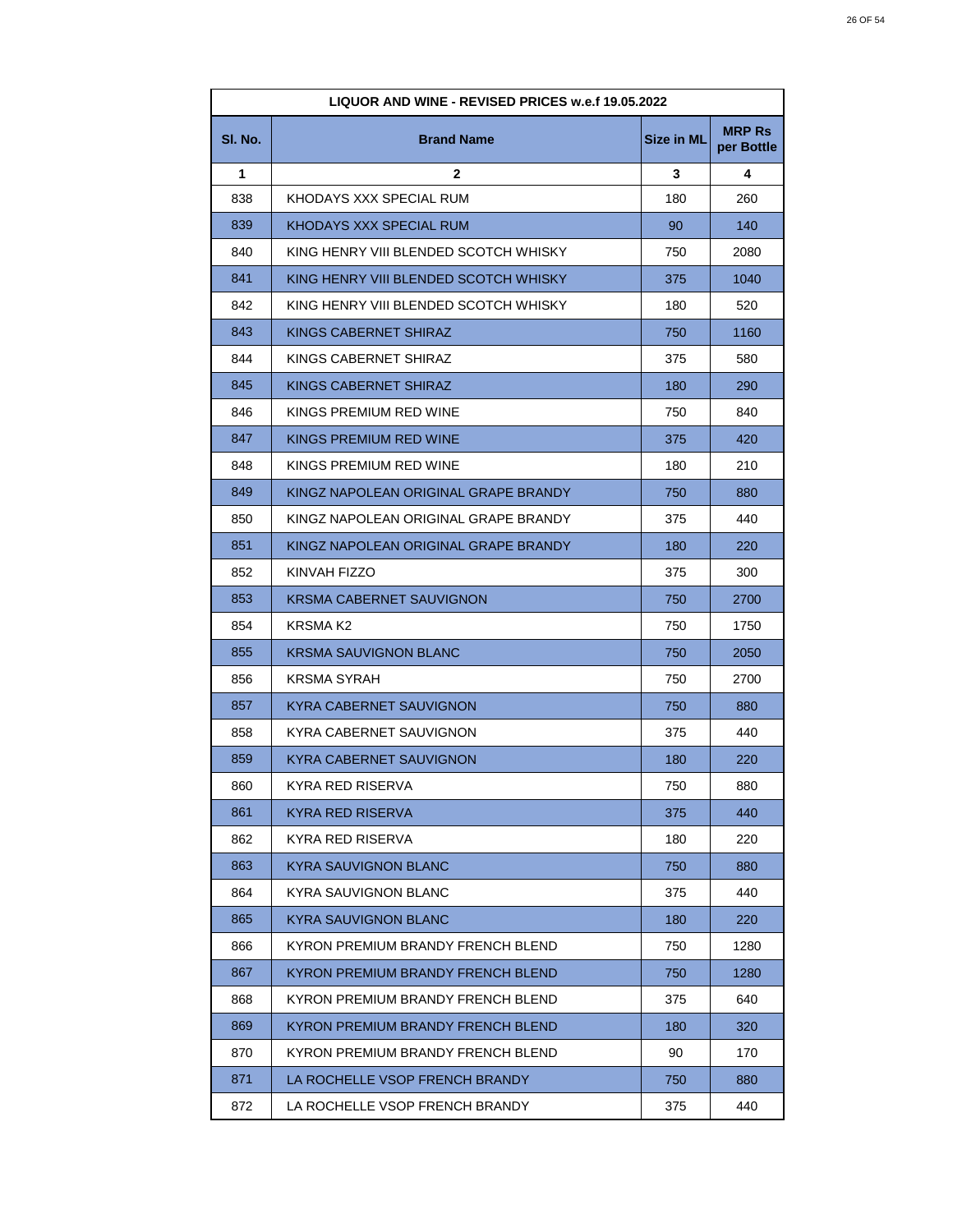| LIQUOR AND WINE - REVISED PRICES w.e.f 19.05.2022 |                                                                 |                   |                             |
|---------------------------------------------------|-----------------------------------------------------------------|-------------------|-----------------------------|
| SI. No.                                           | <b>Brand Name</b>                                               | <b>Size in ML</b> | <b>MRP Rs</b><br>per Bottle |
| 1                                                 | $\mathbf{2}$                                                    | 3                 | 4                           |
| 873                                               | LA ROCHELLE VSOP FRENCH BRANDY                                  | 180               | 220                         |
| 874                                               | LADY BIRD PREMIUM WINE                                          | 750               | 720                         |
| 875                                               | LADY BIRD PREMIUM WINE                                          | 375               | 360                         |
| 876                                               | <b>LADY BIRD PREMIUM WINE</b>                                   | 180               | 180                         |
| 877                                               | LADYBUG SPECIAL MALT PREMIUM WHISKY                             | 750               | 760                         |
| 878                                               | LADYBUG SPECIAL MALT PREMIUM WHISKY                             | 375               | 380                         |
| 879                                               | LADYBUG SPECIAL MALT PREMIUM WHISKY                             | 180               | 190                         |
| 880                                               | LADYBUG SPECIAL MALT PREMIUM WHISKY                             | 90                | 100                         |
| 881                                               | <b>LADYBUG WHISKY</b>                                           | 1000              | 990                         |
| 882                                               | LADYBUG WHISKY                                                  | 750               | 720                         |
| 883                                               | <b>LADYBUG WHISKY</b>                                           | 375               | 360                         |
| 884                                               | LADYBUG WHISKY                                                  | 180               | 180                         |
| 885                                               | <b>LADYBUG WHISKY</b>                                           | 90                | 100                         |
| 886                                               | LAFFAIRE NAPOLEON PREMIUM FRENCH BLENDED<br><b>GRAPE BRANDY</b> | 750               | 1240                        |
| 887                                               | LAFFAIRE NAPOLEON PREMIUM FRENCH BLENDED<br><b>GRAPE BRANDY</b> | 375               | 620                         |
| 888                                               | LAFFAIRE NAPOLEON PREMIUM FRENCH BLENDED<br><b>GRAPE BRANDY</b> | 180               | 310                         |
| 889                                               | LAFFAIRE NAPOLEON PREMIUM FRENCH BLENDED<br><b>GRAPE BRANDY</b> | 90                | 170                         |
| 890                                               | LAS LOMAS CABERNET SHIRAZ RED WINE                              | 750               | 1360                        |
| 891                                               | LAS LOMAS CABERNET SHIRAZ RED WINE                              | 375               | 680                         |
| 892                                               | LAS LOMAS CABERNET SHIRAZ RED WINE                              | 180               | 340                         |
| 893                                               | LIFE STYLE SELECT WHISKY                                        | 1000              | 830                         |
| 894                                               | LIFE STYLE SELECT WHISKY                                        | 750               | 640                         |
| 895                                               | LIFE STYLE SELECT WHISKY                                        | 375               | 320                         |
| 896                                               | LIFE STYLE SELECT WHISKY                                        | 180               | 160                         |
| 897                                               | LIFE STYLE SELECT WHISKY                                        | 90                | 80                          |
| 898                                               | LIONS GATE BLACK PREMIUM MALT WHISKY                            | 750               | 720                         |
| 899                                               | LIONS GATE BLACK PREMIUM MALT WHISKY                            | 180               | 180                         |
| 900                                               | LIONS GATE FRENCH FINEST OLD BRANDY                             | 180               | 180                         |
| 901                                               | LIONSGATE BLUE CLASSIC SELECT WHISKY 8                          | 750               | 1120                        |
| 902                                               | LIONSGATE BLUE CLASSIC SELECT WHISKY 8                          | 180               | 280                         |
| 903                                               | LIONSGATE DOUBLE BLACK RARE WHISKY                              | 750               | 880                         |
| 904                                               | LIONSGATE DOUBLE BLACK RARE WHISKY                              | 375               | 440                         |
| 905                                               | LIONSGATE DOUBLE BLACK RARE WHISKY                              | 180               | 220                         |
| 906                                               | LIONSGATE DOUBLE BLU SELECT WHISKY RESERVE 10                   | 750               | 1320                        |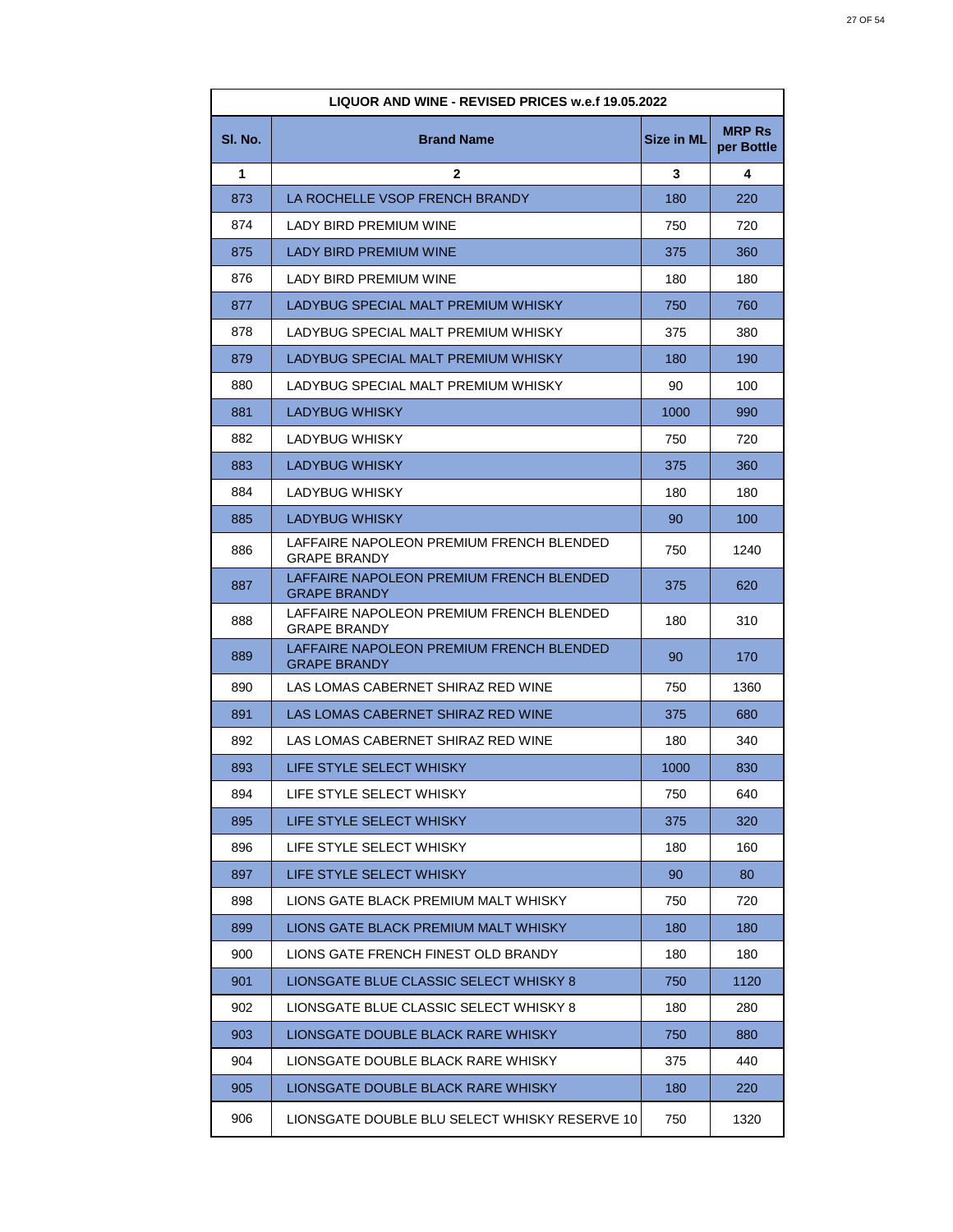| LIQUOR AND WINE - REVISED PRICES w.e.f 19.05.2022 |                                                                        |            |                             |
|---------------------------------------------------|------------------------------------------------------------------------|------------|-----------------------------|
| SI. No.                                           | <b>Brand Name</b>                                                      | Size in ML | <b>MRP Rs</b><br>per Bottle |
| 1                                                 | $\mathbf{2}$                                                           | 3          | 4                           |
| 907                                               | LIONSGATE DOUBLE BLU SELECT WHISKY RESERVE 10                          | 180        | 330                         |
| 908                                               | LORD & MASTER FRENCH GRAPE BRANDY                                      | 180        | 190                         |
| 909                                               | LORD AND MASTER FRENCH GRAPE BRANDY                                    | 750        | 760                         |
| 910                                               | LORD AND MASTER FRENCH GRAPE BRANDY                                    | 375        | 380                         |
| 911                                               | LORD AND MASTER FRENCH GRAPE BRANDY                                    | 180        | 190                         |
| 912                                               | LORD AND MASTER FRENCH GRAPE BRANDY                                    | 90         | 100                         |
| 913                                               | LYCA PREMIUM RED WINE                                                  | 750        | 880                         |
| 914                                               | LYCA PREMIUM RED WINE                                                  | 375        | 440                         |
| 915                                               | LYCA PREMIUM RED WINE                                                  | 180        | 220                         |
| 916                                               | M2 MAGIC MOMENTS DAZZLE SPECIAL EDITION<br>PREMIUM GRAIN VODKA         | 750        | 1660                        |
| 917                                               | M2 MAGIC MOMENTS DAZZLE SPECIAL EDITION<br>PREMIUM GRAIN VODKA         | 750        | 1660                        |
| 918                                               | M2 MAGIC MOMENTS DAZZLE SPECIAL EDITION<br>VANILLA FLAVOURED VODKA     | 750        | 1660                        |
| 919                                               | M2 MAGIC MOMENTS DAZZLE SPECIAL EDITION<br>VANILLA FLAVOURED VODKA     | 750        | 1660                        |
| 920                                               | M2 MAGIC MOMENTS VERVE GREEN APPLE PREMIUM<br>FLAVOURED VODKA          | 750        | 1170                        |
| 921                                               | M2 MAGIC MOMENTS VERVE GREEN APPLE PREMIUM<br><b>FLAVOURED VODKA</b>   | 750        | 1250                        |
| 922                                               | M2 MAGIC MOMENTS VERVE GREEN APPLE PREMIUM<br>FLAVOURED VODKA          | 375        | 620                         |
| 923                                               | M2 MAGIC MOMENTS VERVE GREEN APPLE PREMIUM<br><b>FLAVOURED VODKA</b>   | 180        | 310                         |
| 924                                               | M2 MAGIC MOMENTS VERVE ORANGE PREMIUM<br>FLAVOURED VODKA               | 750        | 1170                        |
| 925                                               | <b>M2 MAGIC MOMENTS VERVE ORANGE PREMIUM</b><br><b>FLAVOURED VODKA</b> | 750        | 1250                        |
| 926                                               | M2 MAGIC MOMENTS VERVE ORANGE PREMIUM<br>FLAVOURED VODKA               | 375        | 620                         |
| 927                                               | <b>M2 MAGIC MOMENTS VERVE ORANGE PREMIUM</b><br><b>FLAVOURED VODKA</b> | 180        | 310                         |
| 928                                               | M2 MAGIC MOMENTS VERVE PREMIUM VODKA                                   | 750        | 1230                        |
| 929                                               | M2 MAGIC MOMENTS VERVE SUPER PREMIUM VODKA                             | 750        | 1170                        |
| 930                                               | M2 MAGIC MOMENTS VERVE SUPER PREMIUM VODKA                             | 750        | 1250                        |
| 931                                               | M2 MAGIC MOMENTS VERVE SUPER PREMIUM VODKA                             | 375        | 620                         |
| 932                                               | M2 MAGIC MOMENTS VERVE SUPER PREMIUM VODKA                             | 180        | 310                         |
| 933                                               | <b>MACMILLAN PREMIUM BRANDY</b>                                        | 750        | 800                         |
| 934                                               | MACMILLAN PREMIUM BRANDY                                               | 375        | 400                         |
| 935                                               | <b>MACMILLAN PREMIUM BRANDY</b>                                        | 180        | 200                         |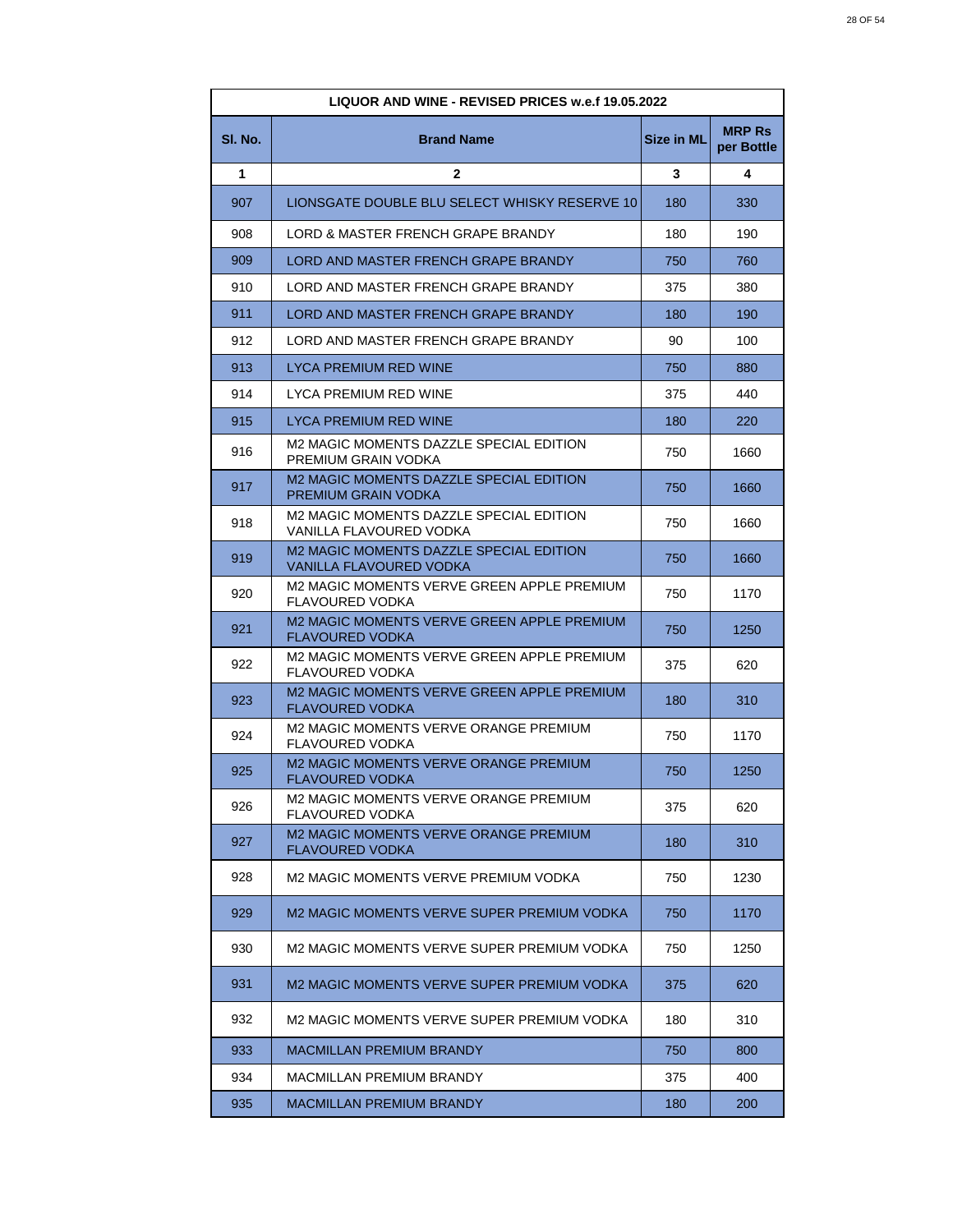| LIQUOR AND WINE - REVISED PRICES w.e.f 19.05.2022 |                                                               |                   |                             |
|---------------------------------------------------|---------------------------------------------------------------|-------------------|-----------------------------|
| SI. No.                                           | <b>Brand Name</b>                                             | <b>Size in ML</b> | <b>MRP Rs</b><br>per Bottle |
| 1                                                 | 2                                                             | 3                 | 4                           |
| 936                                               | MACROYS BLENDED SCOTCH WHISKY                                 | 1000              | 2980                        |
| 937                                               | MACROYS BLENDED SCOTCH WHISKY                                 | 750               | 2280                        |
| 938                                               | MACROYS BLENDED SCOTCH WHISKY                                 | 375               | 1140                        |
| 939                                               | MACROYS BLENDED SCOTCH WHISKY                                 | 180               | 570                         |
| 940                                               | MACROYS BLENDED SCOTCH WHISKY                                 | 60                | 200                         |
| 941                                               | MACROYS EXTRA PEAT BLENDED SCOTCH WHISKY                      | 1000              | 3940                        |
| 942                                               | MACROYS EXTRA PEAT BLENDED SCOTCH WHISKY                      | 750               | 3000                        |
| 943                                               | MACROYS EXTRA PEAT BLENDED SCOTCH WHISKY                      | 375               | 1500                        |
| 944                                               | MACROYS EXTRA PEAT BLENDED SCOTCH WHISKY                      | 180               | 750                         |
| 945                                               | MACROYS EXTRA PEAT BLENDED SCOTCH WHISKY                      | 60                | 260                         |
| 946                                               | MADERA NASHIK VALLEY RED WINE                                 | 750               | 880                         |
| 947                                               | MADERA NASHIK VALLEY RED WINE                                 | 375               | 440                         |
| 948                                               | MADERA NASHIK VALLEY WHITE WINE                               | 750               | 880                         |
| 949                                               | MADERA NASHIK VALLEY WHITE WINE                               | 375               | 440                         |
| 950                                               | MADHURA CAB SHIRAZ                                            | 750               | 920                         |
| 951                                               | <b>MADHURA CAB SHIRAZ</b>                                     | 375               | 460                         |
| 952                                               | <b>MADHURA CAB SHIRAZ</b>                                     | 180               | 230                         |
| 953                                               | MADIRAA PREMIUM DARK XXX RUM                                  | 750               | 560                         |
| 954                                               | MADIRAA PREMIUM DARK XXX RUM                                  | 375               | 280                         |
| 955                                               | MADIRAA PREMIUM DARK XXX RUM                                  | 180               | 140                         |
| 956                                               | MADRAS GOLD PREMIUM WHISKY                                    | 1000              | 820                         |
| 957                                               | <b>MADRAS GOLD PREMIUM WHISKY</b>                             | 750               | 640                         |
| 958                                               | MADRAS GOLD PREMIUM WHISKY                                    | 375               | 320                         |
| 959                                               | <b>MADRAS GOLD PREMIUM WHISKY</b>                             | 180               | 160                         |
| 960                                               | MADRAS GOLD PREMIUM WHISKY                                    | 90                | 80                          |
| 961                                               | MAGIC MOMENTS FLAVOURED PR.VODKA-GREEN<br><b>APPLE</b>        | 750               | 840                         |
| 962                                               | MAGIC MOMENTS FLAVOURED PR.VODKA-GREEN<br><b>APPLE</b>        | 375               | 420                         |
| 963                                               | MAGIC MOMENTS FLAVOURED PR.VODKA-GREEN<br><b>APPLE</b>        | 180               | 210                         |
| 964                                               | <b>MAGIC MOMENTS FLAVOURED PR.VODKA-</b><br>LEMONGRASS&GINGER | 750               | 840                         |
| 965                                               | <b>MAGIC MOMENTS FLAVOURED PR.VODKA-</b><br>LEMONGRASS&GINGER | 375               | 420                         |
| 966                                               | MAGIC MOMENTS FLAVOURED PR.VODKA-<br>LEMONGRASS&GINGER        | 180               | 210                         |
| 967                                               | MAGIC MOMENTS FLAVOURED PR.VODKA-<br>LEMONGRASS&GINGER        | 90                | 110                         |
| 968                                               | MAGIC MOMENTS FLAVOURED PR.VODKA-ORANGE                       | 750               | 840                         |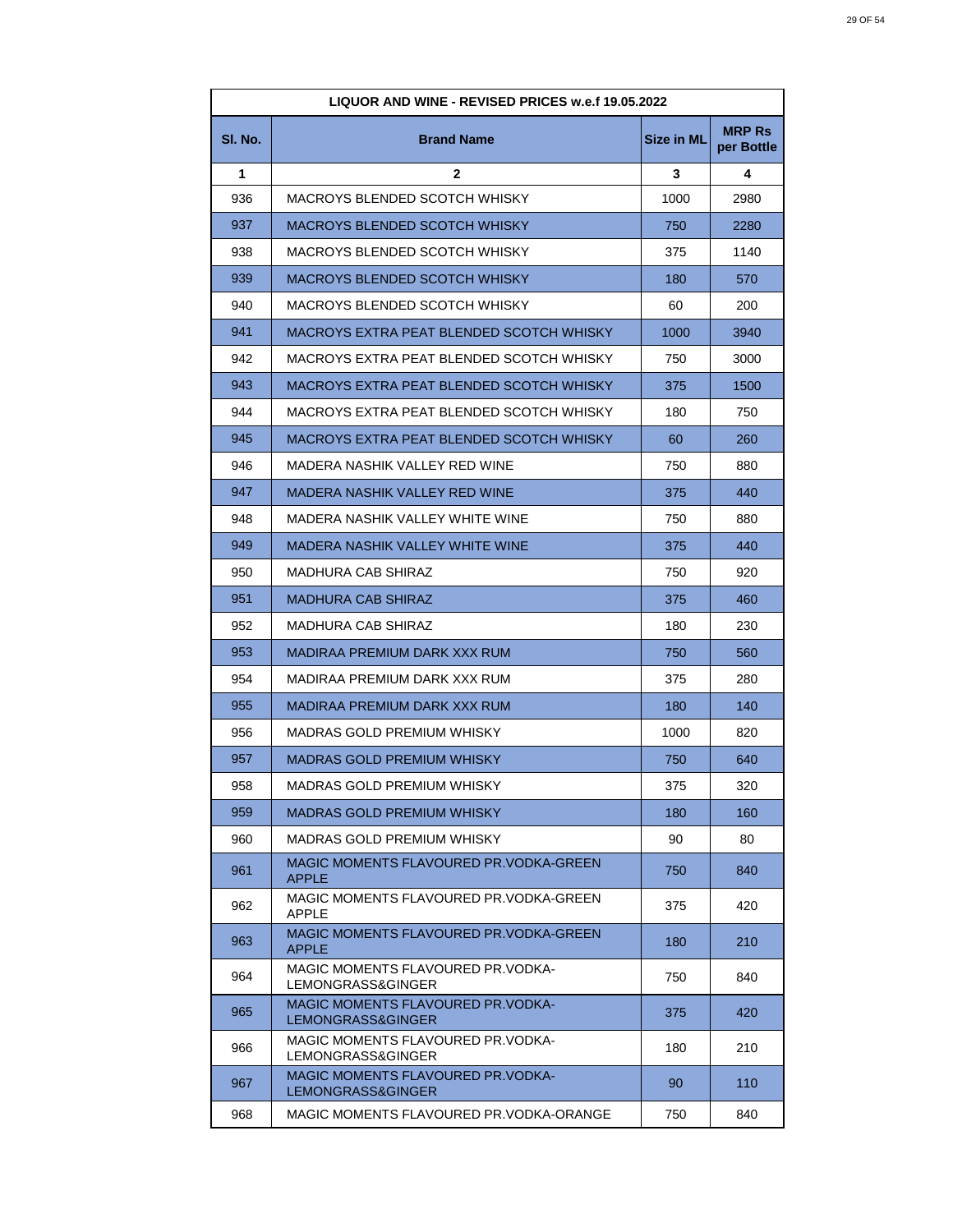| LIQUOR AND WINE - REVISED PRICES w.e.f 19.05.2022 |                                                                 |                   |                             |
|---------------------------------------------------|-----------------------------------------------------------------|-------------------|-----------------------------|
| SI. No.                                           | <b>Brand Name</b>                                               | <b>Size in ML</b> | <b>MRP Rs</b><br>per Bottle |
| 1                                                 | $\mathbf{2}$                                                    | 3                 | 4                           |
| 969                                               | MAGIC MOMENTS FLAVOURED PR.VODKA-ORANGE                         | 375               | 420                         |
| 970                                               | MAGIC MOMENTS FLAVOURED PR.VODKA-ORANGE                         | 180               | 210                         |
| 971                                               | MAGIC MOMENTS FLAVOURED PR.VODKA-ORANGE                         | 90                | 110                         |
| 972                                               | MAGIC MOMENTS FLAVOURED PREMIUM VODKA<br><b>GREEN APPLE EXP</b> | 750               | 920                         |
| 973                                               | MAGIC MOMENTS FLAVOURED PREMIUM VODKA<br><b>GREEN APPLE EXP</b> | 375               | 460                         |
| 974                                               | MAGIC MOMENTS FLAVOURED PREMIUM VODKA<br><b>GREEN APPLE EXP</b> | 180               | 230                         |
| 975                                               | MAGIC MOMENTS FLAVOURED PREMIUM VODKA<br><b>ORANGE EXP</b>      | 750               | 920                         |
| 976                                               | MAGIC MOMENTS FLAVOURED PREMIUM VODKA<br><b>ORANGE EXP</b>      | 375               | 460                         |
| 977                                               | MAGIC MOMENTS FLAVOURED PREMIUM VODKA<br><b>ORANGE EXP</b>      | 180               | 230                         |
| 978                                               | <b>MAGIC MOMENTS GRAIN VODKA</b>                                | 180               | 190                         |
| 979                                               | MAGIC MOMENTS PR.FINE GRAIN VODKA                               | 750               | 840                         |
| 980                                               | MAGIC MOMENTS PR.FINE GRAIN VODKA                               | 375               | 420                         |
| 981                                               | <b>MAGIC MOMENTS PR.FINE GRAIN VODKA</b>                        | 180               | 210                         |
| 982                                               | MAGIC MOMENTS PREMIUM GRAIN VODKA Exp                           | 750               | 820                         |
| 983                                               | <b>MAGNUM GOLD PREMIUM WHISKY</b>                               | 1000              | 830                         |
| 984                                               | MAGNUM GOLD PREMIUM WHISKY                                      | 750               | 640                         |
| 985                                               | <b>MAGNUM GOLD PREMIUM WHISKY</b>                               | 375               | 320                         |
| 986                                               | MAGNUM GOLD PREMIUM WHISKY                                      | 180               | 160                         |
| 987                                               | <b>MAGNUM GOLD PREMIUM WHISKY</b>                               | 90                | 80                          |
| 988                                               | <b>MAJIC PORT WINE</b>                                          | 750               | 640                         |
| 989                                               | <b>MAJIC PORT WINE</b>                                          | 375               | 320                         |
| 990                                               | <b>MAJIC PORT WINE</b>                                          | 180               | 160                         |
| 991                                               | <b>MALTAGE AGED MALT WHISKY</b>                                 | 1000              | 1790                        |
| 992                                               | MALTAGE AGED MALT WHISKY                                        | 750               | 1360                        |
| 993                                               | <b>MALTAGE AGED MALT WHISKY</b>                                 | 375               | 680                         |
| 994                                               | MALTAGE AGED MALT WHISKY                                        | 180               | 340                         |
| 995                                               | <b>MALTAGE AGED MALT WHISKY</b>                                 | 90                | 180                         |
| 996                                               | MANJEERA BLUE SELECT WHISKY                                     | 750               | 640                         |
| 997                                               | MANJEERA BLUE SELECT WHISKY                                     | 375               | 320                         |
| 998                                               | MANJEERA BLUE SELECT WHISKY                                     | 180               | 160                         |
| 999                                               | <b>MANJEERA BLUE SELECT WHISKY</b>                              | 90                | 80                          |
| 1000                                              | MANJEERA CLASSIC NO 1 WHISKY                                    | 1000              | 830                         |
| 1001                                              | MANJEERA CLASSIC NO 1 WHISKY                                    | 750               | 640                         |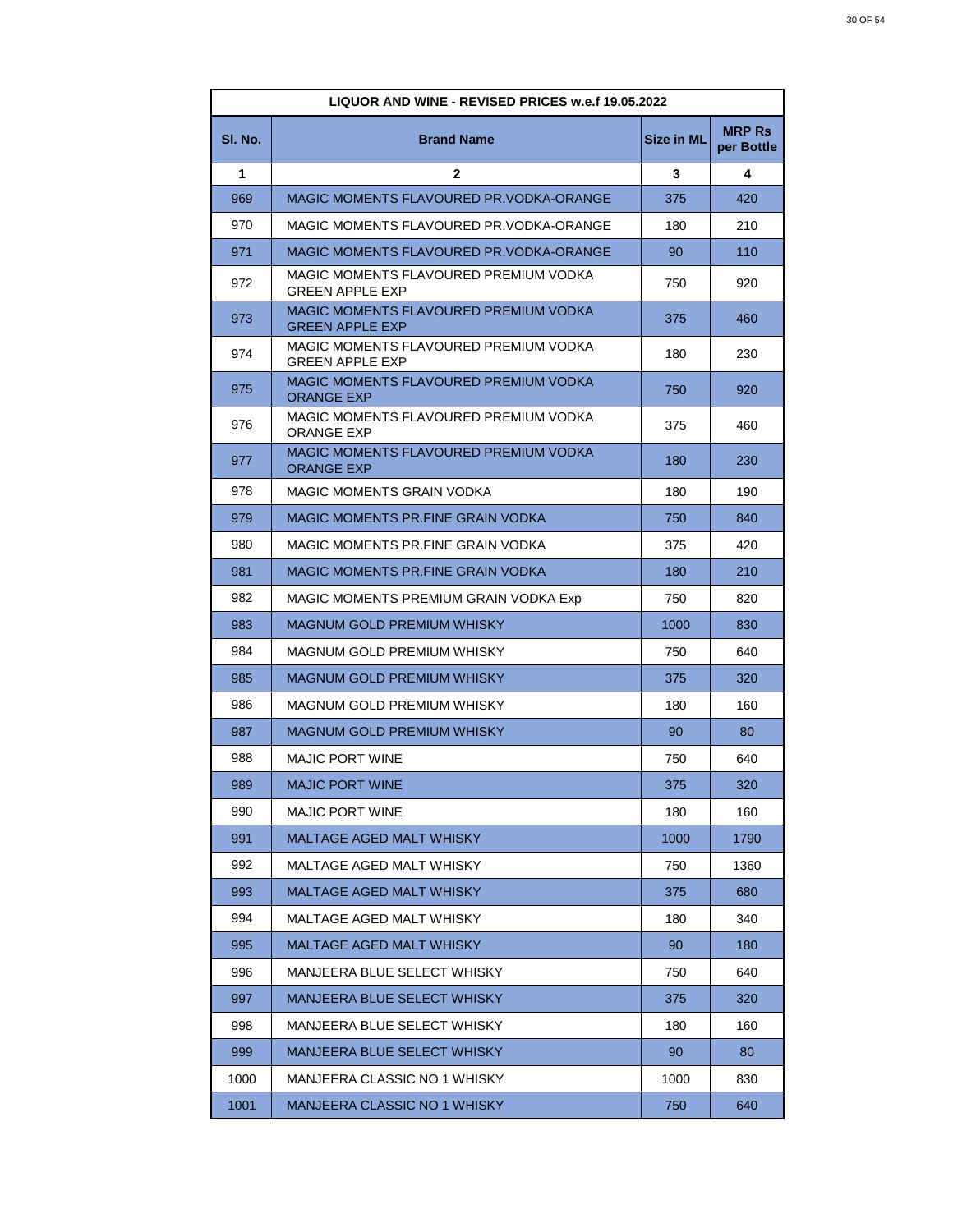| LIQUOR AND WINE - REVISED PRICES w.e.f 19.05.2022 |                                                           |                   |                             |
|---------------------------------------------------|-----------------------------------------------------------|-------------------|-----------------------------|
| SI. No.                                           | <b>Brand Name</b>                                         | <b>Size in ML</b> | <b>MRP Rs</b><br>per Bottle |
| 1                                                 | $\mathbf{2}$                                              | 3                 | 4                           |
| 1002                                              | MANJEERA CLASSIC NO 1 WHISKY                              | 375               | 320                         |
| 1003                                              | <b>MANJEERA CLASSIC NO 1 WHISKY</b>                       | 180               | 160                         |
| 1004                                              | MANJEERA CLASSIC NO 1 WHISKY                              | 90                | 80                          |
| 1005                                              | MANJEERA SPECIAL RESERVE WHISKY                           | 1000              | 770                         |
| 1006                                              | MANJEERA SPECIAL RESERVE WHISKY                           | 750               | 560                         |
| 1007                                              | <b>MANJEERA SPECIAL RESERVE WHISKY</b>                    | 375               | 280                         |
| 1008                                              | MANJEERA SPECIAL RESERVE WHISKY                           | 180               | 140                         |
| 1009                                              | MANJEERA SPECIAL RESERVE WHISKY                           | 90                | 70                          |
| 1010                                              | MAQINTOSH SILVER EDITION WHISKY                           | 750               | 1480                        |
| 1011                                              | <b>MAQINTOSH SILVER EDITION WHISKY</b>                    | 375               | 740                         |
| 1012                                              | MAQINTOSH SILVER EDITION WHISKY                           | 180               | 370                         |
| 1013                                              | <b>MAQINTOSH SILVER EDITION WHISKY</b>                    | 90                | 190                         |
| 1014                                              | <b>MAQINTOSH SILVER EDITION WHISKY</b>                    | 60                | 140                         |
| 1015                                              | <b>MASTER'S IMPERIAL WHISKY</b>                           | 750               | 1560                        |
| 1016                                              | MASTER'S IMPERIAL WHISKY                                  | 180               | 390                         |
| 1017                                              | MC DOWELL SIGNATURE RARE AGED SUPREME<br>WHISKY           | 2000              | 3430                        |
| 1018                                              | MC DOWELL SIGNATURE RARE AGED SUPREME<br>WHISKY           | 1000              | 1710                        |
| 1019                                              | MC DOWELL SIGNATURE RARE AGED SUPREME<br><b>WHISKY</b>    | 750               | 1320                        |
| 1020                                              | MC DOWELL SIGNATURE RARE AGED SUPREME<br>WHISKY           | 375               | 660                         |
| 1021                                              | MC DOWELL SIGNATURE RARE AGED SUPREME<br>WHISKY           | 180               | 330                         |
| 1022                                              | MC DOWELL SIGNATURE RARE AGED SUPREME<br>WHISKY           | 90                | 170                         |
| 1023                                              | MC DOWELL'S BLUE RIBAND PREMIUM DUET GIN &<br><b>LIME</b> | 1000              | 1020                        |
| 1024                                              | MC DOWELL'S BLUE RIBAND PREMIUM DUET GIN &<br><b>LIME</b> | 750               | 730                         |
| 1025                                              | MC DOWELL'S BLUE RIBAND PREMIUM DUET GIN &<br><b>LIME</b> | 375               | 370                         |
| 1026                                              | MC DOWELL`S BLUE RIBAND PREMIUM DUET GIN &<br>LIME        | 180               | 180                         |
| 1027                                              | MC DOWELL'S BLUE RIBAND PREMIUM DUET GIN &<br><b>LIME</b> | 90                | 100                         |
| 1028                                              | MC DOWELL`S NO 1 GOLD INDIAN BRANDY                       | 1000              | 970                         |
| 1029                                              | MC DOWELL'S NO 1 GOLD INDIAN BRANDY                       | 750               | 720                         |
| 1030                                              | MC DOWELL`S NO 1 GOLD INDIAN BRANDY                       | 375               | 360                         |
| 1031                                              | MC DOWELL'S NO 1 GOLD INDIAN BRANDY                       | 180               | 180                         |
| 1032                                              | MC DOWELL`S NO 1 GOLD INDIAN BRANDY                       | 90                | 100                         |
| 1033                                              | MC DOWELL'S VSOP BLENDED BRANDY                           | 1000              | 1020                        |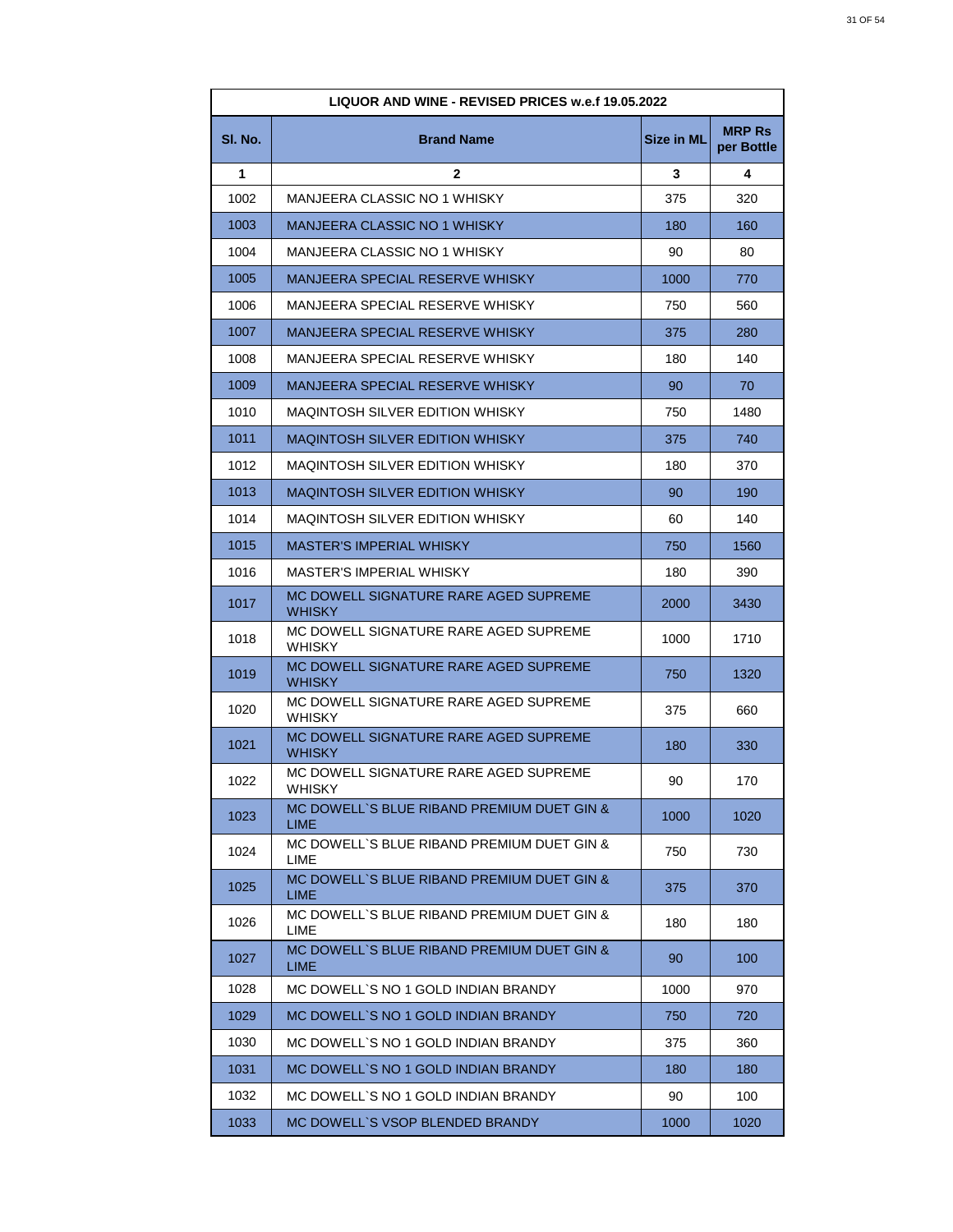| LIQUOR AND WINE - REVISED PRICES w.e.f 19.05.2022 |                                          |                   |                             |
|---------------------------------------------------|------------------------------------------|-------------------|-----------------------------|
| SI. No.                                           | <b>Brand Name</b>                        | <b>Size in ML</b> | <b>MRP Rs</b><br>per Bottle |
| 1                                                 | $\mathbf{2}$                             | 3                 | 4                           |
| 1034                                              | MC DOWELL'S VSOP BLENDED BRANDY          | 750               | 760                         |
| 1035                                              | MC DOWELL'S VSOP BLENDED BRANDY          | 375               | 380                         |
| 1036                                              | MC DOWELL'S VSOP BLENDED BRANDY          | 180               | 190                         |
| 1037                                              | MC DOWELL'S VSOP BLENDED BRANDY          | 90                | 100                         |
| 1038                                              | MCDOWELL S SINGLE MALT SELECT WHISKY     | 750               | 1530                        |
| 1039                                              | MCDOWELL'S BLUE RIBAND DUET GIN N LIME   | 375               | 360                         |
| 1040                                              | MCDOWELL'S GOLD RIBAND ELITE WHISKY      | 1000              | 760                         |
| 1041                                              | MCDOWELL'S GOLD RIBAND ELITE WHISKY      | 750               | 560                         |
| 1042                                              | MCDOWELL'S GOLD RIBAND ELITE WHISKY      | 375               | 280                         |
| 1043                                              | MCDOWELL'S GOLD RIBAND ELITE WHISKY      | 180               | 140                         |
| 1044                                              | MCDOWELL`S GOLD RIBAND ELITE WHISKY      | 90                | 80                          |
| 1045                                              | MCDOWELL'S NO.1 CELE. LUXURY XXX RUM     | 1000              | 810                         |
| 1046                                              | MCDOWELL`S NO.1 CELE. LUXURY XXX RUM     | 750               | 600                         |
| 1047                                              | MCDOWELL`S NO.1 CELE. LUXURY XXX RUM     | 375               | 300                         |
| 1048                                              | MCDOWELL`S NO.1 CELE. LUXURY XXX RUM     | 180               | 150                         |
| 1049                                              | MCDOWELL`S NO.1 CELE. LUXURY XXX RUM     | 90                | 80                          |
| 1050                                              | MCDOWELL`S NO.1 CLASSIC BLEND WHISKY     | 1000              | 980                         |
| 1051                                              | MCDOWELL'S NO.1 CLASSIC BLEND WHISKY     | 750               | 720                         |
| 1052                                              | MCDOWELL`S NO.1 CLASSIC BLEND WHISKY     | 375               | 370                         |
| 1053                                              | MCDOWELL`S NO.1 CLASSIC BLEND WHISKY     | 180               | 180                         |
| 1054                                              | MCDOWELL`S NO.1 CLASSIC BLEND WHISKY     | 90                | 100                         |
| 1055                                              | MCDOWELL`S NO.1 DIET MATE PREMIUM WHIS   | 180               | 180                         |
| 1056                                              | MCDOWELL'S NO.1 DIET MATE SUPREME WHISKY | 750               | 720                         |
| 1057                                              | MCDOWELL`S NO.1 DIET MATE SUPREME WHISKY | 375               | 360                         |
| 1058                                              | MCDOWELL`S NO.1 DIET MATE SUPREME WHISKY | 180               | 180                         |
| 1059                                              | MCDOWELL'S NO.1 DIET MATE SUPREME WHISKY | 90                | 100                         |
| 1060                                              | MCDOWELL`S NO.1 GOLD BRANDY              | 1000              | 970                         |
| 1061                                              | MCDOWELL'S NO.1 GOLD BRANDY              | 750               | 720                         |
| 1062                                              | MCDOWELL'S NO.1 GOLD BRANDY              | 375               | 360                         |
| 1063                                              | MCDOWELL'S NO.1 GOLD BRANDY              | 180               | 180                         |
| 1064                                              | MCDOWELL'S NO.1 GOLD BRANDY              | 90                | 100                         |
| 1065                                              | MCDOWELL`S NO.1 PLATINUM RARE WHISKY     | 1000              | 1090                        |
| 1066                                              | MCDOWELL'S NO.1 PLATINUM RARE WHISKY     | 750               | 840                         |
| 1067                                              | MCDOWELL`S NO.1 PLATINUM RARE WHISKY     | 375               | 420                         |
| 1068                                              | MCDOWELL`S NO.1 PLATINUM RARE WHISKY     | 180               | 210                         |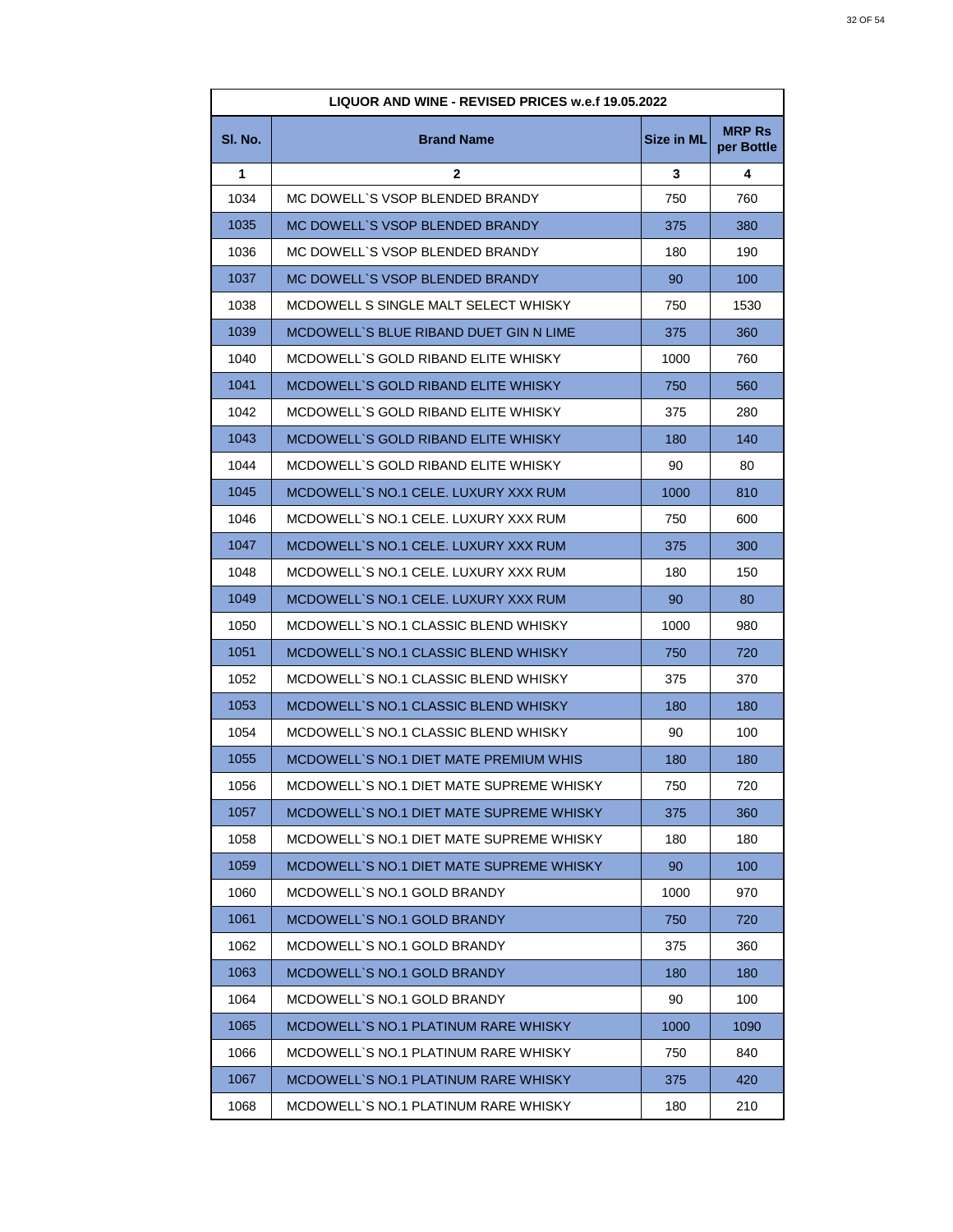| <b>LIQUOR AND WINE - REVISED PRICES w.e.f 19.05.2022</b> |                                      |            |                             |
|----------------------------------------------------------|--------------------------------------|------------|-----------------------------|
| SI. No.                                                  | <b>Brand Name</b>                    | Size in ML | <b>MRP Rs</b><br>per Bottle |
| 1                                                        | $\mathbf{2}$                         | 3          | 4                           |
| 1069                                                     | MCDOWELL'S NO.1 PLATINUM RARE WHISKY | 90         | 110                         |
| 1070                                                     | MCDOWELL'S VSOP BRANDY               | 1000       | 1020                        |
| 1071                                                     | <b>MCDOWELL'S VSOP BRANDY</b>        | 750        | 760                         |
| 1072                                                     | MCDOWELL'S VSOP BRANDY               | 375        | 380                         |
| 1073                                                     | <b>MCDOWELL'S VSOP BRANDY</b>        | 180        | 190                         |
| 1074                                                     | MCDOWELL'S VSOP BRANDY               | 90         | 100                         |
| 1075                                                     | MCDOWELLS NO 1 LUXURY WHISKY         | 1000       | 1010                        |
| 1076                                                     | MCDOWELLS NO 1 LUXURY WHISKY         | 750        | 760                         |
| 1077                                                     | <b>MCDOWELLS NO 1 LUXURY WHISKY</b>  | 375        | 380                         |
| 1078                                                     | MCDOWELLS NO 1 LUXURY WHISKY         | 180        | 190                         |
| 1079                                                     | MCDOWELLS NO 1 LUXURY WHISKY         | 90         | 100                         |
| 1080                                                     | MGM APPLE VODKA                      | 750        | 840                         |
| 1081                                                     | <b>MGM APPLE VODKA</b>               | 375        | 420                         |
| 1082                                                     | MGM APPLE VODKA                      | 180        | 210                         |
| 1083                                                     | <b>MGM CLASSIC RESERVE WHISKY</b>    | 1000       | 820                         |
| 1084                                                     | MGM CLASSIC RESERVE WHISKY           | 750        | 640                         |
| 1085                                                     | <b>MGM CLASSIC RESERVE WHISKY</b>    | 375        | 320                         |
| 1086                                                     | MGM CLASSIC RESERVE WHISKY           | 180        | 160                         |
| 1087                                                     | <b>MGM CLASSIC RESERVE WHISKY</b>    | 90         | 80                          |
| 1088                                                     | MGM GR GERMAN RESERVE VSOP BRANDY    | 1000       | 760                         |
| 1089                                                     | MGM GR GERMAN RESERVE VSOP BRANDY    | 750        | 560                         |
| 1090                                                     | MGM GR GERMAN RESERVE VSOP BRANDY    | 375        | 280                         |
| 1091                                                     | MGM GR GERMAN RESERVE VSOP BRANDY    | 180        | 140                         |
| 1092                                                     | MGM GR GERMAN RESERVE VSOP BRANDY    | 90         | 70                          |
| 1093                                                     | <b>MIDLION BRANDY</b>                | 1000       | 990                         |
| 1094                                                     | <b>MIDLION BRANDY</b>                | 750        | 720                         |
| 1095                                                     | <b>MIDLION BRANDY</b>                | 375        | 360                         |
| 1096                                                     | <b>MIDLION BRANDY</b>                | 180        | 180                         |
| 1097                                                     | <b>MIDLION BRANDY</b>                | 90         | 100                         |
| 1098                                                     | MOHGUL MONARCH DELUXE WHISKY         | 1000       | 830                         |
| 1099                                                     | MOHGUL MONARCH DELUXE WHISKY         | 750        | 640                         |
| 1100                                                     | MOHGUL MONARCH DELUXE WHISKY         | 375        | 320                         |
| 1101                                                     | <b>MOHGUL MONARCH DELUXE WHISKY</b>  | 180        | 160                         |
| 1102                                                     | MOHGUL MONARCH DELUXE WHISKY         | 90         | 80                          |
| 1103                                                     | <b>MONARCH XXX RUM</b>               | 1000       | 760                         |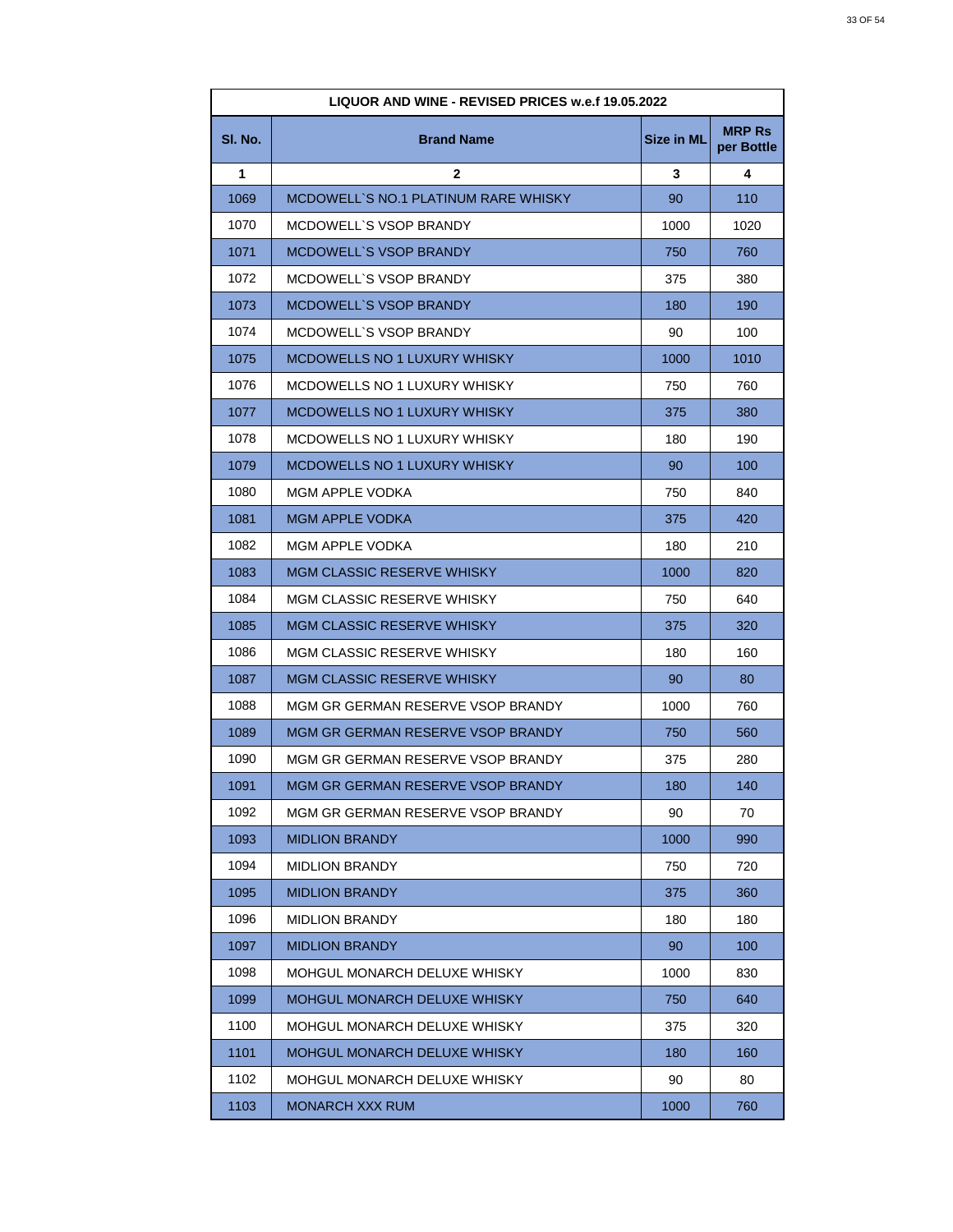| <b>LIQUOR AND WINE - REVISED PRICES w.e.f 19.05.2022</b> |                                            |                   |                             |
|----------------------------------------------------------|--------------------------------------------|-------------------|-----------------------------|
| SI. No.                                                  | <b>Brand Name</b>                          | <b>Size in ML</b> | <b>MRP Rs</b><br>per Bottle |
| 1                                                        | $\mathbf{2}$                               | 3                 | 4                           |
| 1104                                                     | MONARCH XXX RUM                            | 750               | 560                         |
| 1105                                                     | <b>MONARCH XXX RUM</b>                     | 375               | 280                         |
| 1106                                                     | <b>MONARCH XXX RUM</b>                     | 180               | 140                         |
| 1107                                                     | <b>MONARCH XXX RUM</b>                     | 90                | 70                          |
| 1108                                                     | MONT CASTLE PREMIUM GRAPE BRANDY           | 750               | 720                         |
| 1109                                                     | MONT CASTLE PREMIUM GRAPE BRANDY           | 375               | 360                         |
| 1110                                                     | MONT CASTLE PREMIUM GRAPE BRANDY           | 180               | 180                         |
| 1111                                                     | <b>MONT CASTLE PREMIUM GRAPE BRANDY</b>    | 90                | 100                         |
| 1112                                                     | MONT CASTLE XO BLENDED GRAPE BRANDY        | 1000              | 1010                        |
| 1113                                                     | MONT CASTLE XO BLENDED GRAPE BRANDY        | 750               | 730                         |
| 1114                                                     | MONT CASTLE XO BLENDED GRAPE BRANDY        | 375               | 370                         |
| 1115                                                     | MONT CASTLE XO BLENDED GRAPE BRANDY        | 180               | 180                         |
| 1116                                                     | MONT CASTLE XO BLENDED GRAPE BRANDY        | 90                | 100                         |
| 1117                                                     | MORE AND MORE DELUXE WHISKY                | 1000              | 620                         |
| 1118                                                     | MORE AND MORE DELUXE WHISKY                | 180               | 120                         |
| 1119                                                     | MORPHEUS BLUE XO PREMIUM BRANDY            | 750               | 1560                        |
| 1120                                                     | MORPHEUS BLUE XO PREMIUM BRANDY            | 375               | 780                         |
| 1121                                                     | MORPHEUS BLUE XO PREMIUM BRANDY            | 180               | 390                         |
| 1122                                                     | MORPHEUS XO BLENDED PREMIUM BRANDY Exp     | 750               | 1180                        |
| 1123                                                     | MORPHEUS XO BLENDED RARE BRANDY            | 750               | 1240                        |
| 1124                                                     | MORPHEUS XO BLENDED RARE BRANDY            | 750               | 1240                        |
| 1125                                                     | MORPHEUS XO BLENDED RARE BRANDY            | 375               | 620                         |
| 1126                                                     | MORPHEUS XO BLENDED RARE BRANDY            | 180               | 310                         |
| 1127                                                     | <b>MS CHARDONNAY SAUVIGNON BLANC</b>       | 750               | 1640                        |
| 1128                                                     | MS SANGIOVESE CABERNET FRANC SYRAH         | 750               | 1640                        |
| 1129                                                     | <b>MYLO BLENDED WHISKY</b>                 | 1000              | 1210                        |
| 1130                                                     | MYLO BLENDED WHISKY                        | 750               | 880                         |
| 1131                                                     | <b>MYLO BLENDED WHISKY</b>                 | 375               | 500                         |
| 1132                                                     | MYLO BLENDED WHISKY                        | 180               | 220                         |
| 1133                                                     | <b>MYLO BLENDED WHISKY</b>                 | 90                | 140                         |
| 1134                                                     | MYSORE MALT WHISKY                         | 180               | 120                         |
| 1135                                                     | NASHIK PORT GOLD SWEET RED WINE            | 750               | 980                         |
| 1136                                                     | NASHIK PORT GOLD SWEET RED WINE            | 375               | 490                         |
| 1137                                                     | NAUTILUS PREMIUM BLENDED XO RESERVE BRANDY | 750               | 1280                        |
| 1138                                                     | NAUTILUS PREMIUM BLENDED XO RESERVE BRANDY | 375               | 640                         |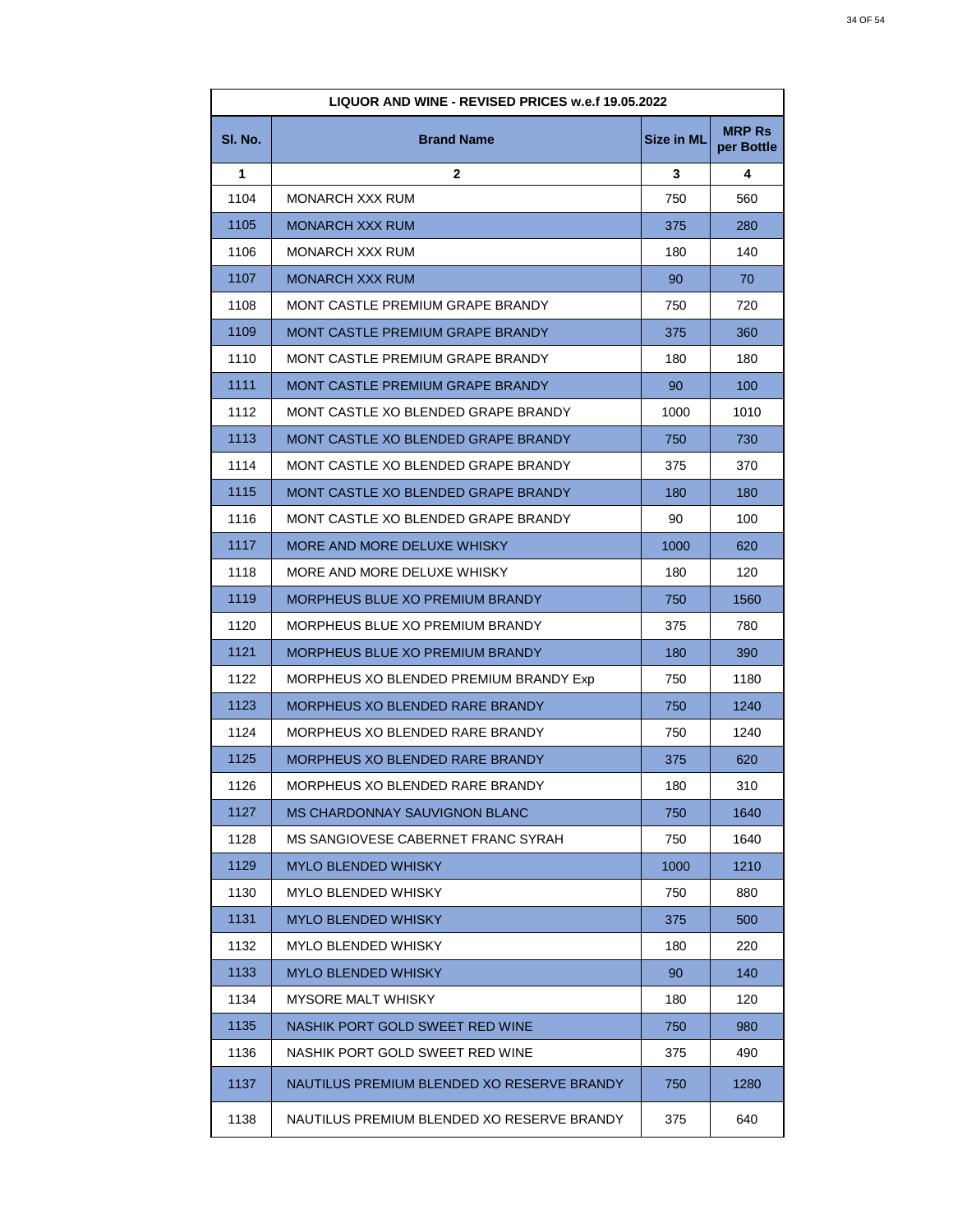| <b>LIQUOR AND WINE - REVISED PRICES w.e.f 19.05.2022</b> |                                                        |                   |                             |
|----------------------------------------------------------|--------------------------------------------------------|-------------------|-----------------------------|
| SI. No.                                                  | <b>Brand Name</b>                                      | <b>Size in ML</b> | <b>MRP Rs</b><br>per Bottle |
| 1                                                        | $\mathbf{2}$                                           | 3                 | 4                           |
| 1139                                                     | NAUTILUS PREMIUM BLENDED XO RESERVE BRANDY             | 180               | 320                         |
| 1140                                                     | NEW KING LOUIS XIV XO FRENCH BRANDY                    | 750               | 1240                        |
| 1141                                                     | NEW KING LOUIS XIV XO FRENCH BRANDY                    | 375               | 620                         |
| 1142                                                     | NEW KING LOUIS XIV XO FRENCH BRANDY                    | 180               | 310                         |
| 1143                                                     | NOI SPARKLING                                          | 750               | 1500                        |
| 1144                                                     | NOI SPARKLING                                          | 375               | 750                         |
| 1145                                                     | OAKEN GLOW FINEST PREMIUM WHISKY                       | 750               | 1280                        |
| 1146                                                     | OAKEN GLOW FINEST PREMIUM WHISKY                       | 375               | 640                         |
| 1147                                                     | OAKEN GLOW FINEST PREMIUM WHISKY                       | 180               | 320                         |
| 1148                                                     | OAKSMITH GOLD INTERNATIONAL BLENDED WHISKY             | 750               | 1480                        |
| 1149                                                     | OAKSMITH GOLD INTERNATIONAL BLENDED WHISKY             | 375               | 740                         |
| 1150                                                     | OAKSMITH GOLD INTERNATIONAL BLENDED WHISKY             | 180               | 370                         |
| 1151                                                     | OAKSMITH INTERNATIONAL BLENDED WHISKY                  | 750               | 1040                        |
| 1152                                                     | OAKSMITH INTERNATIONAL BLENDED WHISKY                  | 375               | 520                         |
| 1153                                                     | OAKSMITH INTERNATIONAL BLENDED WHISKY                  | 180               | 260                         |
| 1154                                                     | OAKTON BARREL AGED RARE PREMIUM GRAIN<br><b>WHISKY</b> | 750               | 1400                        |
| 1155                                                     | OAKTON BARREL AGED RARE PREMIUM GRAIN<br><b>WHISKY</b> | 375               | 700                         |
| 1156                                                     | OAKTON BARREL AGED RARE PREMIUM GRAIN<br><b>WHISKY</b> | 180               | 350                         |
| 1157                                                     | OAKTON BARREL AGED RARE PREMIUM GRAIN<br>WHISKY        | 90                | 180                         |
| 1158                                                     | OAKTON BARREL AGED RARE PREMIUM GRAIN<br>WHISKY        | 60                | 130                         |
| 1159                                                     | OAKWOOD CREEK ULTRA PREMIUM WHISKY                     | 750               | 1440                        |
| 1160                                                     | OAKWOOD CREEK ULTRA PREMIUM WHISKY                     | 180               | 360                         |
| 1161                                                     | OASIS CLASSIC PURE GRAIN WHISKY                        | 1000              | 820                         |
| 1162                                                     | OASIS CLASSIC PURE GRAIN WHISKY                        | 750               | 640                         |
| 1163                                                     | OASIS CLASSIC PURE GRAIN WHISKY                        | 375               | 320                         |
| 1164                                                     | OASIS CLASSIC PURE GRAIN WHISKY                        | 180               | 160                         |
| 1165                                                     | OASIS CLASSIC PURE GRAIN WHISKY                        | 90                | 80                          |
| 1166                                                     | OBE FAB COSMOPOLITAN                                   | 330               | 210                         |
| 1167                                                     | OBE LIVELY LONG ISLAND ICED TEA                        | 330               | 230                         |
| 1168                                                     | OBE ZESTY MOJITO                                       | 330               | 210                         |
| 1169                                                     | OFFICER S CHOICE BLUE PURE GRAIN WHISKY                | 1000              | 1010                        |
| 1170                                                     | OFFICER S CHOICE BLUE PURE GRAIN WHISKY                | 750               | 760                         |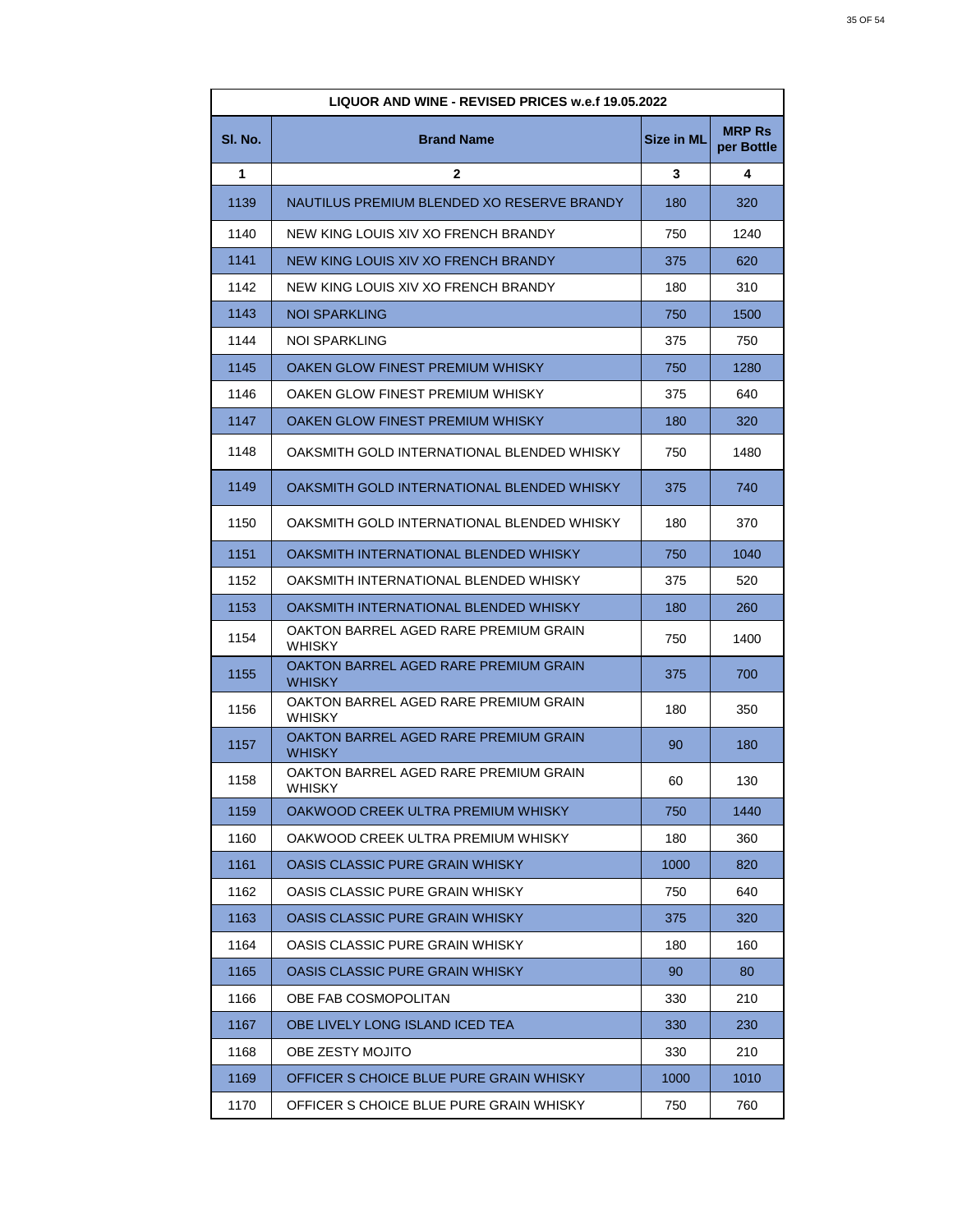| LIQUOR AND WINE - REVISED PRICES w.e.f 19.05.2022 |                                         |                   |                             |
|---------------------------------------------------|-----------------------------------------|-------------------|-----------------------------|
| SI. No.                                           | <b>Brand Name</b>                       | <b>Size in ML</b> | <b>MRP Rs</b><br>per Bottle |
| 1                                                 | 2                                       | 3                 | 4                           |
| 1171                                              | OFFICER S CHOICE BLUE PURE GRAIN WHISKY | 375               | 380                         |
| 1172                                              | OFFICER S CHOICE BLUE PURE GRAIN WHISKY | 180               | 190                         |
| 1173                                              | OFFICER S CHOICE BLUE PURE GRAIN WHISKY | 90                | 100                         |
| 1174                                              | OFFICER'S CHOICE RESERVE WHISKY         | 1000              | 830                         |
| 1175                                              | OFFICER'S CHOICE RESERVE WHISKY         | 750               | 640                         |
| 1176                                              | OFFICER'S CHOICE RESERVE WHISKY         | 375               | 320                         |
| 1177                                              | OFFICER'S CHOICE RESERVE WHISKY         | 180               | 160                         |
| 1178                                              | OFFICER'S CHOICE RESERVE WHISKY         | 90                | 80                          |
| 1179                                              | OLD ADMIRAL SPECIAL VSOP BRANDY         | 1000              | 760                         |
| 1180                                              | OLD ADMIRAL SPECIAL VSOP BRANDY         | 750               | 560                         |
| 1181                                              | OLD ADMIRAL SPECIAL VSOP BRANDY         | 375               | 280                         |
| 1182                                              | OLD ADMIRAL SPECIAL VSOP BRANDY         | 180               | 140                         |
| 1183                                              | OLD ADMIRAL SPECIAL VSOP BRANDY         | 90                | 70                          |
| 1184                                              | OLD ADMIRAL WHISKY                      | 1000              | 830                         |
| 1185                                              | <b>OLD ADMIRAL WHISKY</b>               | 750               | 640                         |
| 1186                                              | OLD ADMIRAL WHISKY                      | 375               | 320                         |
| 1187                                              | <b>OLD ADMIRAL WHISKY</b>               | 180               | 160                         |
| 1188                                              | OLD ADMIRAL WHISKY                      | 90                | 80                          |
| 1189                                              | <b>OLD ARCHERS VSOP BRANDY</b>          | 1000              | 760                         |
| 1190                                              | OLD ARCHERS VSOP BRANDY                 | 750               | 560                         |
| 1191                                              | OLD ARCHERS VSOP BRANDY                 | 180               | 140                         |
| 1192                                              | OLD ARCHERS VSOP BRANDY                 | 90                | 70                          |
| 1193                                              | OLD BLENDERS ULTRA PREMIUM WHISKY       | 1000              | 1790                        |
| 1194                                              | OLD BLENDERS ULTRA PREMIUM WHISKY       | 750               | 1360                        |
| 1195                                              | OLD BLENDERS ULTRA PREMIUM WHISKY       | 375               | 680                         |
| 1196                                              | OLD BLENDERS ULTRA PREMIUM WHISKY       | 180               | 340                         |
| 1197                                              | OLD CENTURY CLASSIC WHISKY              | 180               | 110                         |
| 1198                                              | OLD COAK RESERVE WHISKY                 | 750               | 610                         |
| 1199                                              | OLD COAK RESERVE WHISKY                 | 375               | 310                         |
| 1200                                              | OLD COAK RESERVE WHISKY                 | 180               | 120                         |
| 1201                                              | OLD COAK RESERVE WHISKY                 | 90                | 70                          |
| 1202                                              | OLD COMMANDER FINE BRANDY               | 1000              | 620                         |
| 1203                                              | OLD COMMANDER FINE BRANDY               | 750               | 480                         |
| 1204                                              | OLD COMMANDER FINE BRANDY               | 375               | 240                         |
| 1205                                              | OLD COMMANDER FINE BRANDY               | 180               | 120                         |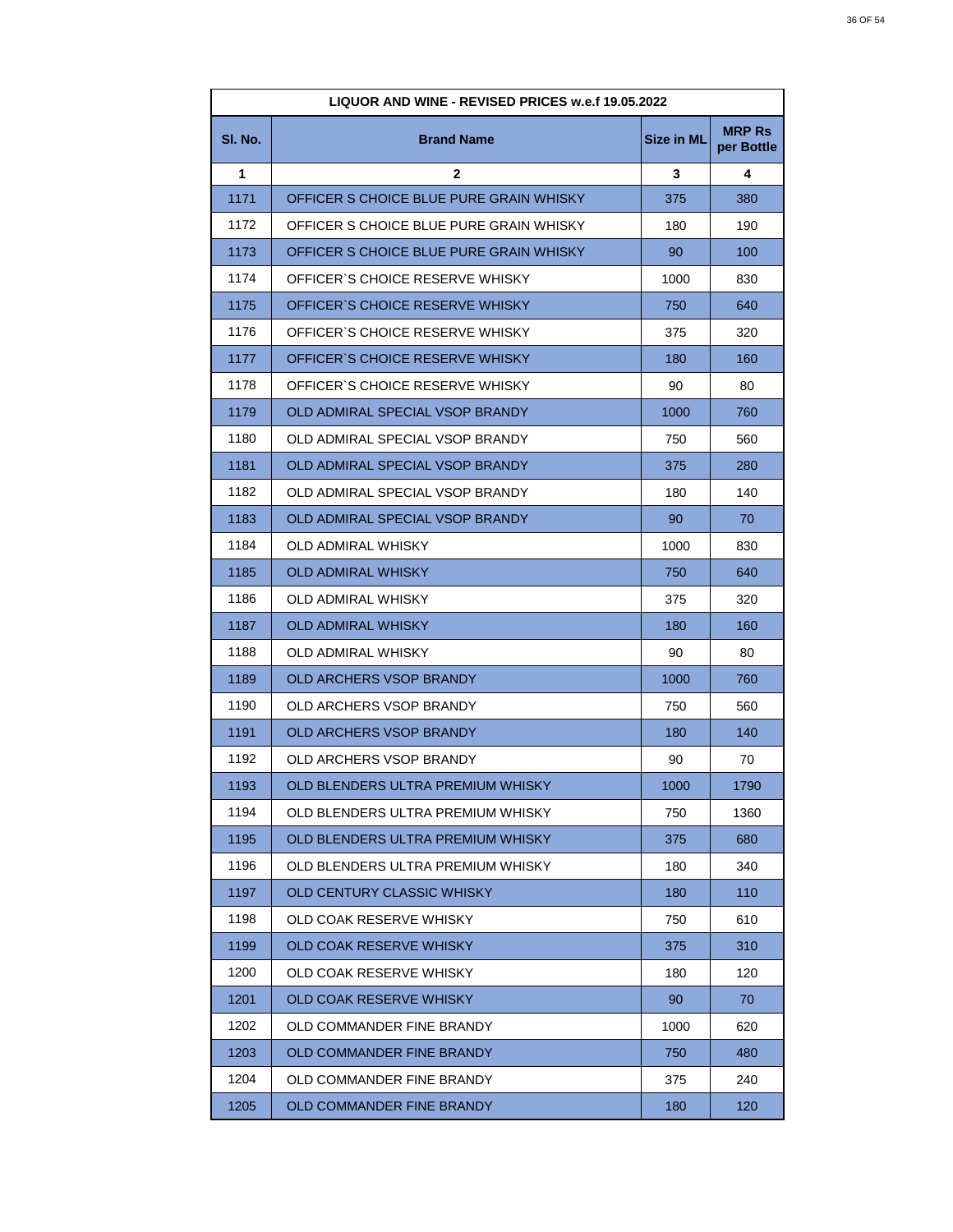| LIQUOR AND WINE - REVISED PRICES w.e.f 19.05.2022 |                                           |                   |                             |
|---------------------------------------------------|-------------------------------------------|-------------------|-----------------------------|
| SI. No.                                           | <b>Brand Name</b>                         | <b>Size in ML</b> | <b>MRP Rs</b><br>per Bottle |
| 1                                                 | 2                                         | 3                 | 4                           |
| 1206                                              | OLD COMMANDER FINE BRANDY                 | 90                | 60                          |
| 1207                                              | OLD COMMANDER RESERVE WHISKY              | 1000              | 620                         |
| 1208                                              | OLD COMMANDER RESERVE WHISKY              | 750               | 480                         |
| 1209                                              | OLD COMMANDER RESERVE WHISKY              | 375               | 240                         |
| 1210                                              | OLD COMMANDER RESERVE WHISKY              | 180               | 120                         |
| 1211                                              | OLD COMMANDER RESERVE WHISKY              | 90                | 60                          |
| 1212                                              | OLD ENGLISH DELUXE BRANDY                 | 180               | 110                         |
| 1213                                              | <b>OLD FOX FINE WHISKY</b>                | 1000              | 760                         |
| 1214                                              | OLD FOX FINE WHISKY                       | 750               | 600                         |
| 1215                                              | <b>OLD FOX FINE WHISKY</b>                | 375               | 300                         |
| 1216                                              | OLD FOX FINE WHISKY                       | 180               | 150                         |
| 1217                                              | OLD FOX FINE WHISKY                       | 90                | 80                          |
| 1218                                              | OLD FOX VSOP BRANDY                       | 180               | 110                         |
| 1219                                              | OLD HABBIT WHISKY                         | 750               | 1040                        |
| 1220                                              | OLD HABBIT WHISKY                         | 375               | 520                         |
| 1221                                              | <b>OLD HABBIT WHISKY</b>                  | 180               | 260                         |
| 1222                                              | OLD HABBIT XXX RUM                        | 750               | 880                         |
| 1223                                              | OLD HABBIT XXX RUM                        | 375               | 440                         |
| 1224                                              | OLD HABBIT XXX RUM                        | 180               | 220                         |
| 1225                                              | OLD MONK GOLD PREMIUM RUM                 | 750               | 720                         |
| 1226                                              | OLD MONK GOLD PREMIUM RUM                 | 375               | 360                         |
| 1227                                              | OLD MONK GOLD PREMIUM RUM                 | 180               | 180                         |
| 1228                                              | OLD MONK RUM VERY OLD VATTED              | 1000              | 1040                        |
| 1229                                              | OLD MONK RUM VERY OLD VATTED              | 750               | 760                         |
| 1230                                              | OLD MONK RUM VERY OLD VATTED              | 375               | 380                         |
| 1231                                              | OLD MONK RUM VERY OLD VATTED              | 180               | 190                         |
| 1232                                              | OLD MONK RUM VERY OLD VATTED              | 90                | 100                         |
| 1233                                              | OLD MONK THE LEGEND RUM VERY OLD VATTED   | 750               | 1400                        |
| 1234                                              | OLD MONK THE LEGEND RUM VERY OLD VATTED   | 180               | 350                         |
| 1235                                              | OLD OAK AGED 12 YEARS PREMIUM MALT WHISKY | 750               | 1310                        |
| 1236                                              | OLD OAK AGED 12 YEARS PREMIUM MALT WHISKY | 750               | 1280                        |
| 1237                                              | OLD OAK AGED 12 YEARS PREMIUM MALT WHISKY | 180               | 320                         |
| 1238                                              | OLD OAK AGED 12 YEARS PREMIUM MALT WHISKY | 180               | 320                         |
| 1239                                              | OLD PROFESSOR GOLD RESERVE WHISKY         | 750               | 1280                        |
| 1240                                              | OLD PROFESSOR GOLD RESERVE WHISKY         | 375               | 640                         |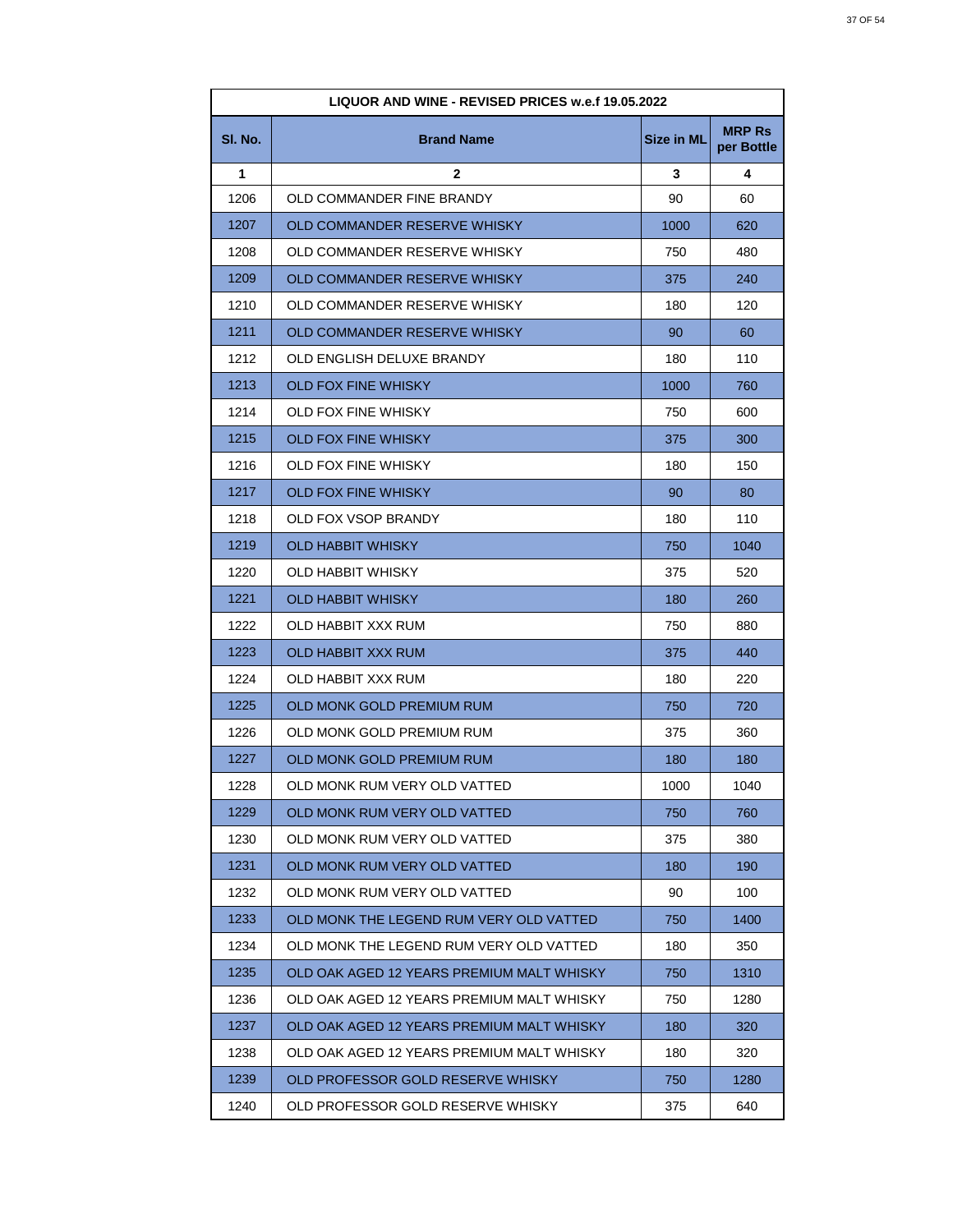| LIQUOR AND WINE - REVISED PRICES w.e.f 19.05.2022 |                                          |                   |                             |
|---------------------------------------------------|------------------------------------------|-------------------|-----------------------------|
| SI. No.                                           | <b>Brand Name</b>                        | <b>Size in ML</b> | <b>MRP Rs</b><br>per Bottle |
| 1                                                 | $\mathbf{2}$                             | 3                 | 4                           |
| 1241                                              | OLD PROFESSOR GOLD RESERVE WHISKY        | 180               | 320                         |
| 1242                                              | OLD SMUGGLER BLENDED SCOTCH WHISKY       | 750               | 2040                        |
| 1243                                              | <b>OLD TAVERN FINE WHISKY</b>            | 1000              | 760                         |
| 1244                                              | <b>OLD TAVERN FINE WHISKY</b>            | 750               | 600                         |
| 1245                                              | OLD TAVERN FINE WHISKY                   | 375               | 300                         |
| 1246                                              | OLD TAVERN FINE WHISKY                   | 180               | 150                         |
| 1247                                              | OLD TAVERN FINE WHISKY                   | 90                | 80                          |
| 1248                                              | OLDEN DAYS VSOP BRANDY                   | 1000              | 760                         |
| 1249                                              | OLDEN DAYS VSOP BRANDY                   | 750               | 560                         |
| 1250                                              | OLDEN DAYS VSOP BRANDY                   | 180               | 140                         |
| 1251                                              | OLDEN DAYS VSOP BRANDY                   | 90                | 70                          |
| 1252                                              | ONE MORE PREMIUM CRAFT VODKA             | 750               | 880                         |
| 1253                                              | ONE MORE PREMIUM CRAFT VODKA             | 375               | 440                         |
| 1254                                              | ONE MORE PREMIUM CRAFT VODKA             | 180               | 220                         |
| 1255                                              | ONE MORE PREMIUM CRAFT VODKA GREEN APPLE | 750               | 880                         |
| 1256                                              | ONE MORE PREMIUM CRAFT VODKA GREEN APPLE | 375               | 440                         |
| 1257                                              | ONE MORE PREMIUM CRAFT VODKA GREEN APPLE | 180               | 220                         |
| 1258                                              | ONE TREE HILL RED WINE                   | 750               | 880                         |
| 1259                                              | ONE TREE HILL RED WINE                   | 375               | 440                         |
| 1260                                              | ONE TREE HILL RED WINE                   | 180               | 220                         |
| 1261                                              | ORIGINAL CHOICE SELECT MALT WHISKY       | 1000              | 760                         |
| 1262                                              | ORIGINAL CHOICE SELECT MALT WHISKY       | 750               | 560                         |
| 1263                                              | ORIGINAL CHOICE SELECT MALT WHISKY       | 375               | 280                         |
| 1264                                              | ORIGINAL CHOICE SELECT MALT WHISKY       | 180               | 140                         |
| 1265                                              | ORIGINAL CHOICE SELECT MALT WHISKY       | 90                | 70                          |
| 1266                                              | ORIGINAL CHOICE SELECT WHISKY            | 1000              | 760                         |
| 1267                                              | ORIGINAL CHOICE SELECT WHISKY            | 750               | 560                         |
| 1268                                              | ORIGINAL CHOICE SELECT WHISKY            | 375               | 280                         |
| 1269                                              | ORIGINAL CHOICE SELECT WHISKY            | 180               | 140                         |
| 1270                                              | ORIGINAL CHOICE SELECT WHISKY            | 90                | 70                          |
| 1271                                              | PAPILLON RESERVE BRANDY                  | 750               | 1280                        |
| 1272                                              | PAPILLON RESERVE BRANDY                  | 375               | 640                         |
| 1273                                              | <b>PAPILLON RESERVE BRANDY</b>           | 180               | 320                         |
| 1274                                              | PAPILLON RESERVE BRANDY                  | 90                | 170                         |
| 1275                                              | PAPILLON RESERVE BRANDY                  | 60                | 120                         |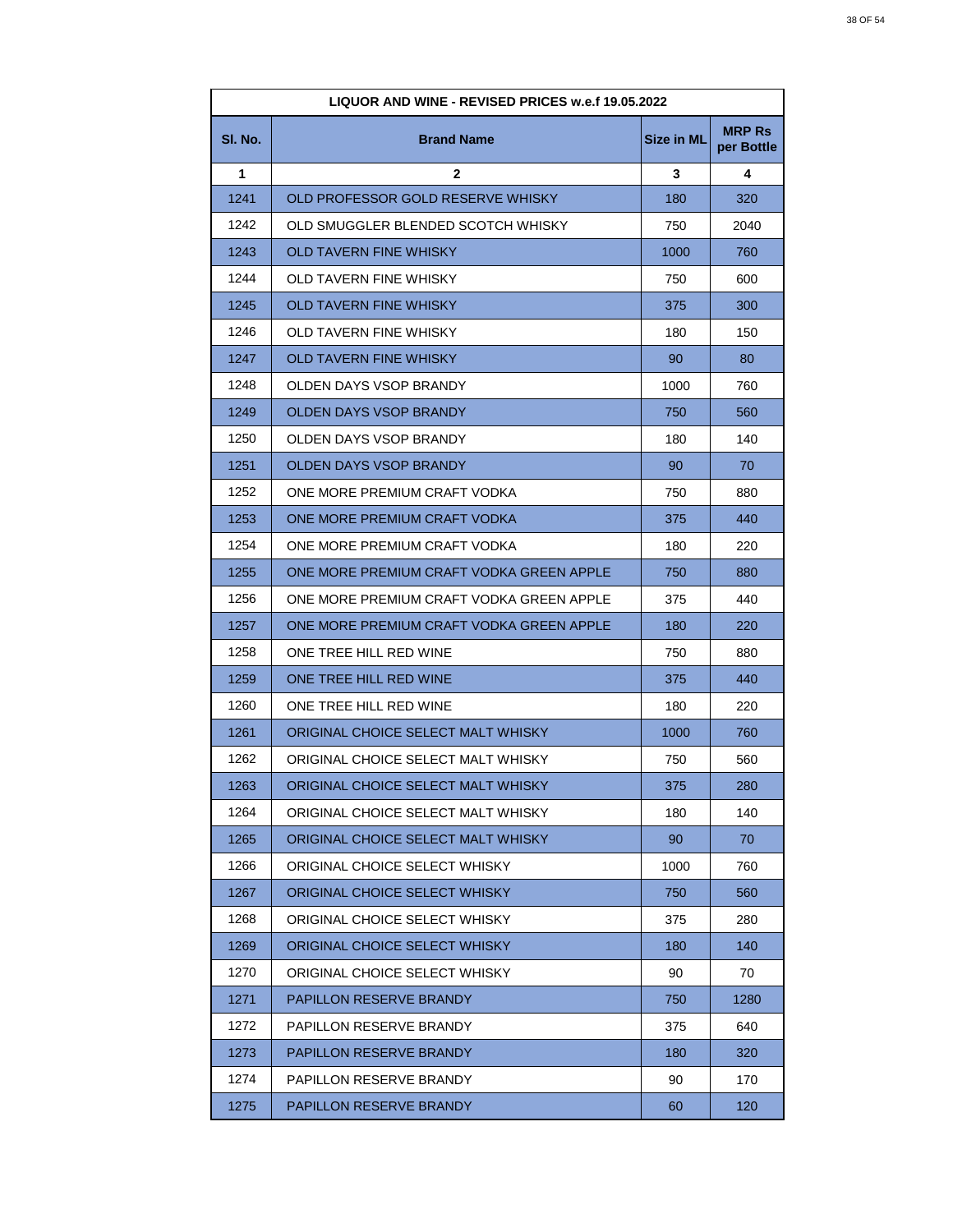| LIQUOR AND WINE - REVISED PRICES w.e.f 19.05.2022 |                                                                            |                   |                             |
|---------------------------------------------------|----------------------------------------------------------------------------|-------------------|-----------------------------|
| SI. No.                                           | <b>Brand Name</b>                                                          | <b>Size in ML</b> | <b>MRP Rs</b><br>per Bottle |
| 1                                                 | $\mathbf{2}$                                                               | 3                 | 4                           |
| 1276                                              | PAUL JOHN INDIAN SINGLE MALT WHISKY BOLD                                   | 750               | 3970                        |
| 1277                                              | PAUL JOHN INDIAN SINGLE MALT WHISKY BRILLIANCE                             | 750               | 3670                        |
| 1278                                              | PAUL JOHN INDIAN SINGLE MALT WHISKY EDITED                                 | 750               | 3820                        |
| 1279                                              | PAUL JOHN INDIAN SINGLE MALT WHISKY NIRVANA<br>UNPEATED SINGLE MALT WHISKY | 750               | 3020                        |
| 1280                                              | PETER SCOT BLACK SINGLE MALT WHISKY                                        | 750               | 5170                        |
| 1281                                              | PETER SCOT BLACK SINGLE MALT WHISKY                                        | 60                | 440                         |
| 1282                                              | PETER SCOT PREMIUM MALT WHISKY                                             | 750               | 1450                        |
| 1283                                              | PETER SCOT PREMIUM MALT WHISKY                                             | 375               | 730                         |
| 1284                                              | PETER SCOT PREMIUM MALT WHISKY                                             | 180               | 360                         |
| 1285                                              | PETERSCOT MALT WHISKY                                                      | 750               | 1360                        |
| 1286                                              | PETERSCOT MALT WHISKY                                                      | 375               | 680                         |
| 1287                                              | PETERSCOT MALT WHISKY                                                      | 180               | 340                         |
| 1288                                              | PHOENIX NO1 WHISKY                                                         | 1000              | 620                         |
| 1289                                              | PHOENIX NO1 WHISKY                                                         | 750               | 480                         |
| 1290                                              | PHOENIX NO1 WHISKY                                                         | 375               | 240                         |
| 1291                                              | PHOENIX NO1 WHISKY                                                         | 180               | 120                         |
| 1292                                              | PINCESS PORT WINE NO.10                                                    | 750               | 640                         |
| 1293                                              | PINCESS PORT WINE NO.10                                                    | 375               | 320                         |
| 1294                                              | PINCESS PORT WINE NO.10                                                    | 180               | 160                         |
| 1295                                              | PLUTON BAY RARE EXOTIC RUM                                                 | 750               | 880                         |
| 1296                                              | PLUTON BAY RARE EXOTIC RUM                                                 | 375               | 440                         |
| 1297                                              | PLUTON BAY RARE EXOTIC RUM                                                 | 180               | 220                         |
| 1298                                              | POLO PURE GRAIN WHISKY                                                     | 180               | 110                         |
| 1299                                              | PORT WINE 1000 RED WINE                                                    | 750               | 720                         |
| 1300                                              | PORT WINE 1000 RED WINE                                                    | 375               | 360                         |
| 1301                                              | PORT WINE 1000 RED WINE                                                    | 180               | 180                         |
| 1302                                              | PRESIDENT MEDAL FINE WHISKY                                                | 750               | 640                         |
| 1303                                              | PRESIDENT MEDAL FINE WHISKY                                                | 375               | 320                         |
| 1304                                              | PRESIDENT MEDAL FINE WHISKY                                                | 180               | 160                         |
| 1305                                              | PRESIDENT MEDAL FINE WHISKY                                                | 90                | 80                          |
| 1306                                              | PRINCE PORT WINE                                                           | 750               | 600                         |
| 1307                                              | PRINCE PORT WINE                                                           | 375               | 300                         |
| 1308                                              | <b>PRINCE PORT WINE</b>                                                    | 180               | 150                         |
| 1309                                              | PUNCH SUPER FINE WHISKY                                                    | 1000              | 1010                        |
| 1310                                              | PUNCH SUPER FINE WHISKY                                                    | 750               | 760                         |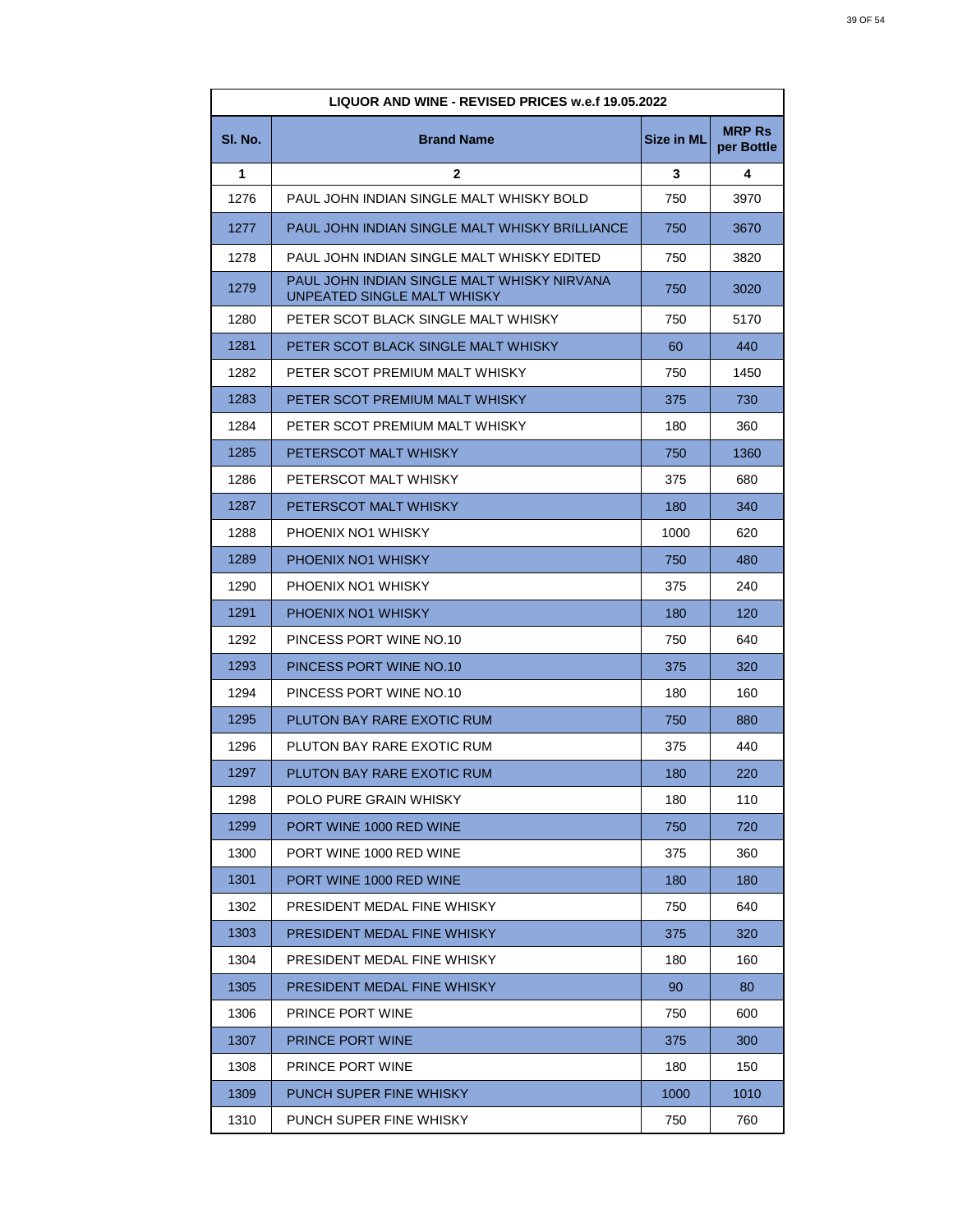| LIQUOR AND WINE - REVISED PRICES w.e.f 19.05.2022 |                                                                |                   |                             |
|---------------------------------------------------|----------------------------------------------------------------|-------------------|-----------------------------|
| SI. No.                                           | <b>Brand Name</b>                                              | <b>Size in ML</b> | <b>MRP Rs</b><br>per Bottle |
| 1                                                 | $\mathbf{2}$                                                   | 3                 | 4                           |
| 1311                                              | PUNCH SUPER FINE WHISKY                                        | 375               | 380                         |
| 1312                                              | PUNCH SUPER FINE WHISKY                                        | 180               | 190                         |
| 1313                                              | <b>PUNCH SUPER FINE WHISKY</b>                                 | 90                | 100                         |
| 1314                                              | RAYNA ORANGE VODKA                                             | 750               | 800                         |
| 1315                                              | RAYNA ORANGE VODKA                                             | 375               | 400                         |
| 1316                                              | RAYNA ORANGE VODKA                                             | 180               | 200                         |
| 1317                                              | RED KNIGHT RESERVE WHISKY                                      | 750               | 800                         |
| 1318                                              | RED KNIGHT RESERVE WHISKY                                      | 375               | 400                         |
| 1319                                              | <b>RED KNIGHT RESERVE WHISKY</b>                               | 180               | 200                         |
| 1320                                              | RED KNIGHT RESERVE WHISKY                                      | 90                | 110                         |
| 1321                                              | RENOIR CHATEAU BOUSCAILLOUS CABERNET<br>SAUVIGNON DRY RED WINE | 750               | 840                         |
| 1322                                              | RENOIR CHATEAU BOUSCAILLOUS CABERNET<br>SAUVIGNON DRY RED WINE | 375               | 420                         |
| 1323                                              | RENOIR CHATEAU BOUSCAILLOUS CABERNET<br>SAUVIGNON DRY RED WINE | 180               | 210                         |
| 1324                                              | RHIZOME SPECIAL WHISKY                                         | 1000              | 610                         |
| 1325                                              | RHIZOME SPECIAL WHISKY                                         | 180               | 120                         |
| 1326                                              | RIO STRONG FIZZY PORT WINE                                     | 375               | 340                         |
| 1327                                              | RK S A ONE FINE WHISKY                                         | 1000              | 610                         |
| 1328                                              | RK S A ONE FINE WHISKY                                         | 750               | 480                         |
| 1329                                              | RK S A ONE FINE WHISKY                                         | 375               | 240                         |
| 1330                                              | RK S A ONE FINE WHISKY                                         | 180               | 120                         |
| 1331                                              | RKS THE GENTLEMAN PRESTIGE WHISKY                              | 1000              | 830                         |
| 1332                                              | RKS THE GENTLEMAN PRESTIGE WHISKY                              | 750               | 640                         |
| 1333                                              | RKS THE GENTLEMAN PRESTIGE WHISKY                              | 375               | 320                         |
| 1334                                              | RKS THE GENTLEMAN PRESTIGE WHISKY                              | 180               | 160                         |
| 1335                                              | RKS THE GENTLEMAN PRESTIGE WHISKY                              | 90                | 80                          |
| 1336                                              | ROCK PREMIUM WHISKY                                            | 750               | 840                         |
| 1337                                              | ROCK PREMIUM WHISKY                                            | 180               | 210                         |
| 1338                                              | ROCKFORD CLASSIC FINEST BLENDED WHISKY                         | 750               | 1460                        |
| 1339                                              | ROCKFORD CLASSIC FINEST BLENDED WHISKY                         | 375               | 730                         |
| 1340                                              | ROCKFORD CLASSIC FINEST BLENDED WHISKY                         | 180               | 360                         |
| 1341                                              | ROCKFORD RESERVE RARE WHISKY                                   | 750               | 1610                        |
| 1342                                              | ROCKFORD RESERVE RARE WHISKY                                   | 375               | 810                         |
| 1343                                              | ROCKFORD RESERVE RARE WHISKY                                   | 180               | 400                         |
| 1344                                              | ROULETTE PREMIUM WHISKY                                        | 750               | 1720                        |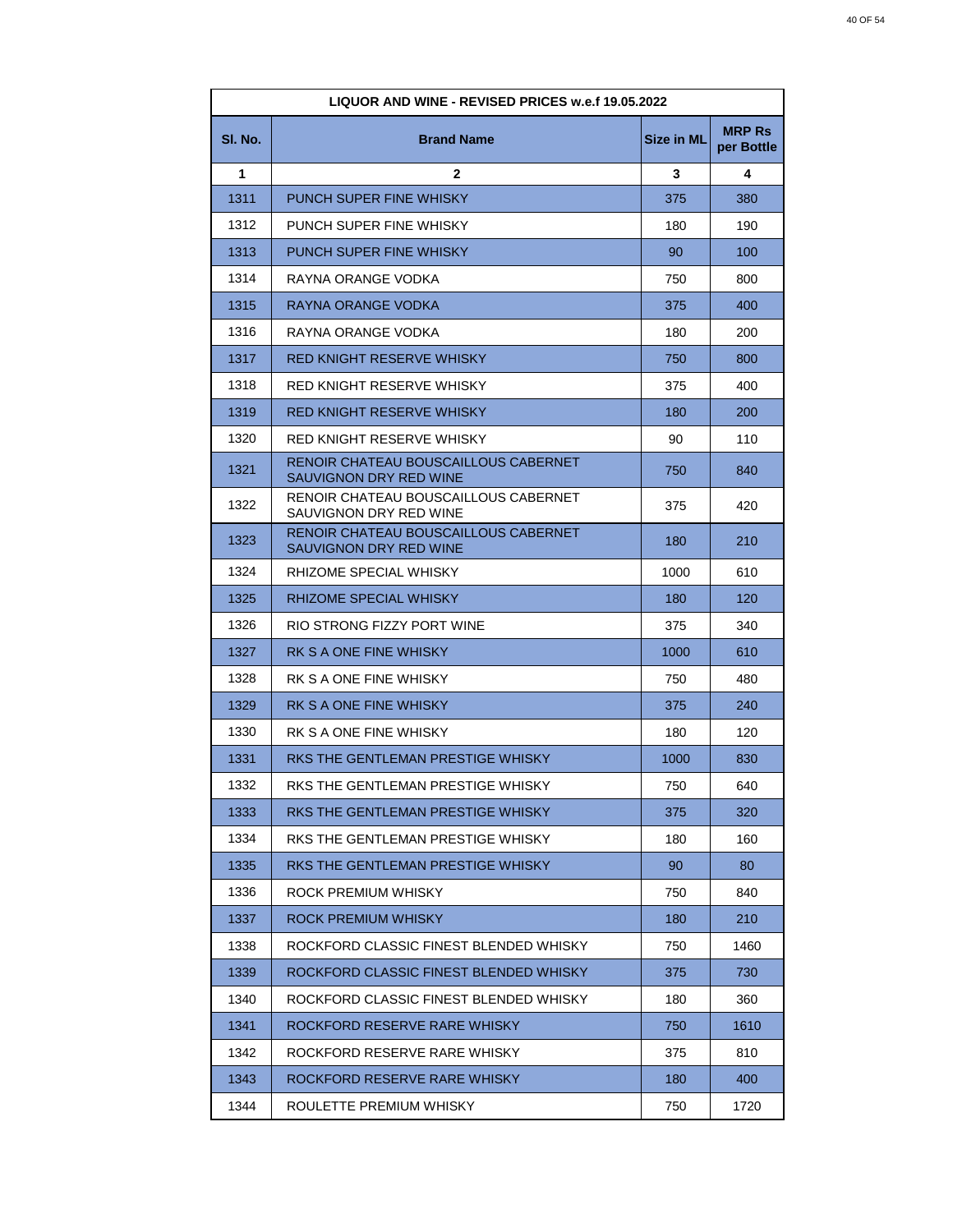| LIQUOR AND WINE - REVISED PRICES w.e.f 19.05.2022 |                                                    |                   |                             |
|---------------------------------------------------|----------------------------------------------------|-------------------|-----------------------------|
| SI. No.                                           | <b>Brand Name</b>                                  | <b>Size in ML</b> | <b>MRP Rs</b><br>per Bottle |
| 1                                                 | $\mathbf{2}$                                       | 3                 | 4                           |
| 1345                                              | ROULETTE PREMIUM WHISKY                            | 180               | 430                         |
| 1346                                              | ROULETTE PREMIUM WHISKY                            | 60                | 160                         |
| 1347                                              | ROULETTE XO PREMIUM GRAPE BRANDY                   | 750               | 1720                        |
| 1348                                              | ROULETTE XO PREMIUM GRAPE BRANDY                   | 375               | 860                         |
| 1349                                              | ROULETTE XO PREMIUM GRAPE BRANDY                   | 180               | 430                         |
| 1350                                              | ROUND ROBIN RESERVE WHISKY                         | 750               | 640                         |
| 1351                                              | ROUND ROBIN RESERVE WHISKY                         | 375               | 320                         |
| 1352                                              | ROUND ROBIN RESERVE WHISKY                         | 180               | 160                         |
| 1353                                              | ROUND ROBIN RESERVE WHISKY                         | 90                | 80                          |
| 1354                                              | ROYAL ACE PREMIUM BLENDED WHISKY                   | 750               | 880                         |
| 1355                                              | ROYAL ACE PREMIUM BLENDED WHISKY                   | 375               | 440                         |
| 1356                                              | ROYAL ACE PREMIUM BLENDED WHISKY                   | 180               | 220                         |
| 1357                                              | ROYAL ARMS PREMIUM FRENCH BRANDY                   | 750               | 800                         |
| 1358                                              | ROYAL ARMS PREMIUM FRENCH BRANDY                   | 375               | 400                         |
| 1359                                              | ROYAL ARMS PREMIUM FRENCH BRANDY                   | 180               | 200                         |
| 1360                                              | ROYAL CHALLENGE AMERICAN PRIDE LUXE GOLD<br>WHISKY | 750               | 1360                        |
| 1361                                              | ROYAL CHALLENGE AMERICAN PRIDE LUXE GOLD<br>WHISKY | 180               | 340                         |
| 1362                                              | ROYAL CHALLENGE BLENDED WHISKY                     | 750               | 880                         |
| 1363                                              | ROYAL CHALLENGE BLENDED WHISKY                     | 375               | 440                         |
| 1364                                              | ROYAL CHALLENGE BLENDED WHISKY                     | 180               | 220                         |
| 1365                                              | ROYAL CHALLENGE CLASSIC MALT WHISKY                | 2000              | 2960                        |
| 1366                                              | ROYAL CHALLENGE CLASSIC MALT WHISKY                | 1000              | 1480                        |
| 1367                                              | ROYAL CHALLENGE CLASSIC MALT WHISKY                | 750               | 1200                        |
| 1368                                              | ROYAL CHALLENGE CLASSIC MALT WHISKY                | 375               | 600                         |
| 1369                                              | ROYAL CHALLENGE CLASSIC MALT WHISKY                | 180               | 300                         |
| 1370                                              | ROYAL CHALLENGE CLASSIC MALT WHISKY                | 90                | 160                         |
| 1371                                              | ROYAL DEN RARE PREMIUM WHISKY                      | 750               | 880                         |
| 1372                                              | ROYAL DEN RARE PREMIUM WHISKY                      | 375               | 440                         |
| 1373                                              | ROYAL DEN RARE PREMIUM WHISKY                      | 180               | 220                         |
| 1374                                              | ROYAL DEN RARE PREMIUM WHISKY                      | 90                | 120                         |
| 1375                                              | ROYAL GREEN DELUXE BLENDED WHISKY                  | 1000              | 1180                        |
| 1376                                              | ROYAL GREEN DELUXE BLENDED WHISKY                  | 750               | 1040                        |
| 1377                                              | ROYAL GREEN DELUXE BLENDED WHISKY                  | 375               | 520                         |
| 1378                                              | ROYAL GREEN DELUXE BLENDED WHISKY                  | 180               | 260                         |
| 1379                                              | ROYAL GREEN DELUXE BLENDED WHISKY                  | 90                | 140                         |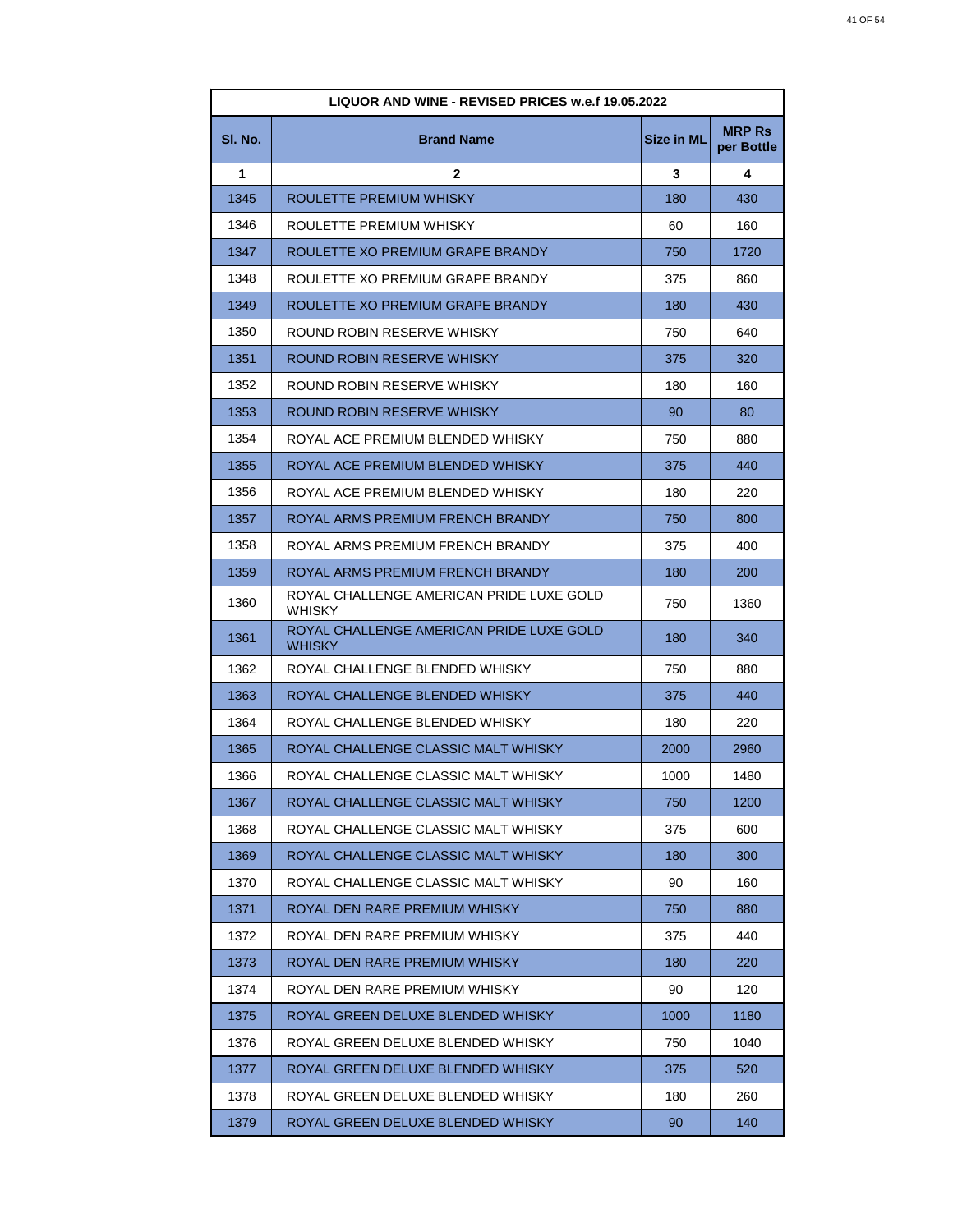| LIQUOR AND WINE - REVISED PRICES w.e.f 19.05.2022 |                                                                              |            |                             |
|---------------------------------------------------|------------------------------------------------------------------------------|------------|-----------------------------|
| SI. No.                                           | <b>Brand Name</b>                                                            | Size in ML | <b>MRP Rs</b><br>per Bottle |
| 1                                                 | $\mathbf{2}$                                                                 | 3          | 4                           |
| 1380                                              | ROYAL HOUSE BRANDY                                                           | 750        | 440                         |
| 1381                                              | ROYAL LEGEND RESERVE WHISKY                                                  | 750        | 770                         |
| 1382                                              | ROYAL LIFE PREMIUM WHISKY                                                    | 180        | 110                         |
| 1383                                              | ROYAL ONE PREMIUM WHISKY                                                     | 750        | 1110                        |
| 1384                                              | ROYAL PRIDE EXQUISITE WHISKY                                                 | 750        | 1400                        |
| 1385                                              | ROYAL PRIDE EXQUISITE WHISKY                                                 | 375        | 700                         |
| 1386                                              | ROYAL PRIDE EXQUISITE WHISKY                                                 | 180        | 350                         |
| 1387                                              | ROYAL RANTHAMBORE HERITAGE COLLECTION ROYAL<br><b>CRAFTED RESERVE WHISKY</b> | 750        | 2400                        |
| 1388                                              | ROYAL RANTHAMBORE HERITAGE COLLECTION ROYAL<br><b>CRAFTED RESERVE WHISKY</b> | 750        | 2400                        |
| 1389                                              | ROYAL RANTHAMBORE HERITAGE COLLECTION ROYAL<br><b>CRAFTED RESERVE WHISKY</b> | 375        | 1200                        |
| 1390                                              | ROYAL RANTHAMBORE HERITAGE COLLECTION ROYAL<br><b>CRAFTED RESERVE WHISKY</b> | 180        | 600                         |
| 1391                                              | ROYAL RANTHAMBORE HERITAGE COLLECTION ROYAL<br><b>CRAFTED RESERVE WHISKY</b> | 60         | 210                         |
| 1392                                              | ROYAL RED RR WINE                                                            | 750        | 520                         |
| 1393                                              | ROYAL RED RR WINE                                                            | 375        | 260                         |
| 1394                                              | ROYAL RED RR WINE                                                            | 180        | 130                         |
| 1395                                              | ROYAL SAFARI PREMIUM GRAIN WHISKY                                            | 750        | 1360                        |
| 1396                                              | ROYAL SAFARI PREMIUM GRAIN WHISKY                                            | 375        | 680                         |
| 1397                                              | ROYAL SAFARI PREMIUM GRAIN WHISKY                                            | 180        | 340                         |
| 1398                                              | ROYAL WALLACE SUPERIAR WHISKY                                                | 750        | 760                         |
| 1399                                              | ROYAL WALLACE SUPERIAR WHISKY                                                | 375        | 380                         |
| 1400                                              | ROYAL WALLACE SUPERIAR WHISKY                                                | 180        | 190                         |
| 1401                                              | ROYAL WALLACE SUPERIAR WHISKY                                                | 90         | 100                         |
| 1402                                              | ROYAL WHYTEHALL SPECIAL WHISKY                                               | 750        | 560                         |
| 1403                                              | ROYAL WHYTEHALL SPECIAL WHISKY                                               | 375        | 280                         |
| 1404                                              | ROYAL WHYTEHALL SPECIAL WHISKY                                               | 180        | 140                         |
| 1405                                              | RUN WIN GREEN APPLE VODKA                                                    | 750        | 840                         |
| 1406                                              | RUN WIN GREEN APPLE VODKA                                                    | 375        | 420                         |
| 1407                                              | RUN WIN GREEN APPLE VODKA                                                    | 180        | 210                         |
| 1408                                              | RUN WIN KACHA MANGO VODKA                                                    | 750        | 840                         |
| 1409                                              | RUN WIN KACHA MANGO VODKA                                                    | 375        | 420                         |
| 1410                                              | RUN WIN KACHA MANGO VODKA                                                    | 180        | 210                         |
| 1411                                              | RUSSIAN ROMANOV VODKA                                                        | 180        | 180                         |
| 1412                                              | SAARA RED WINE                                                               | 750        | 500                         |
| 1413                                              | SAMARA RED WINE                                                              | 750        | 700                         |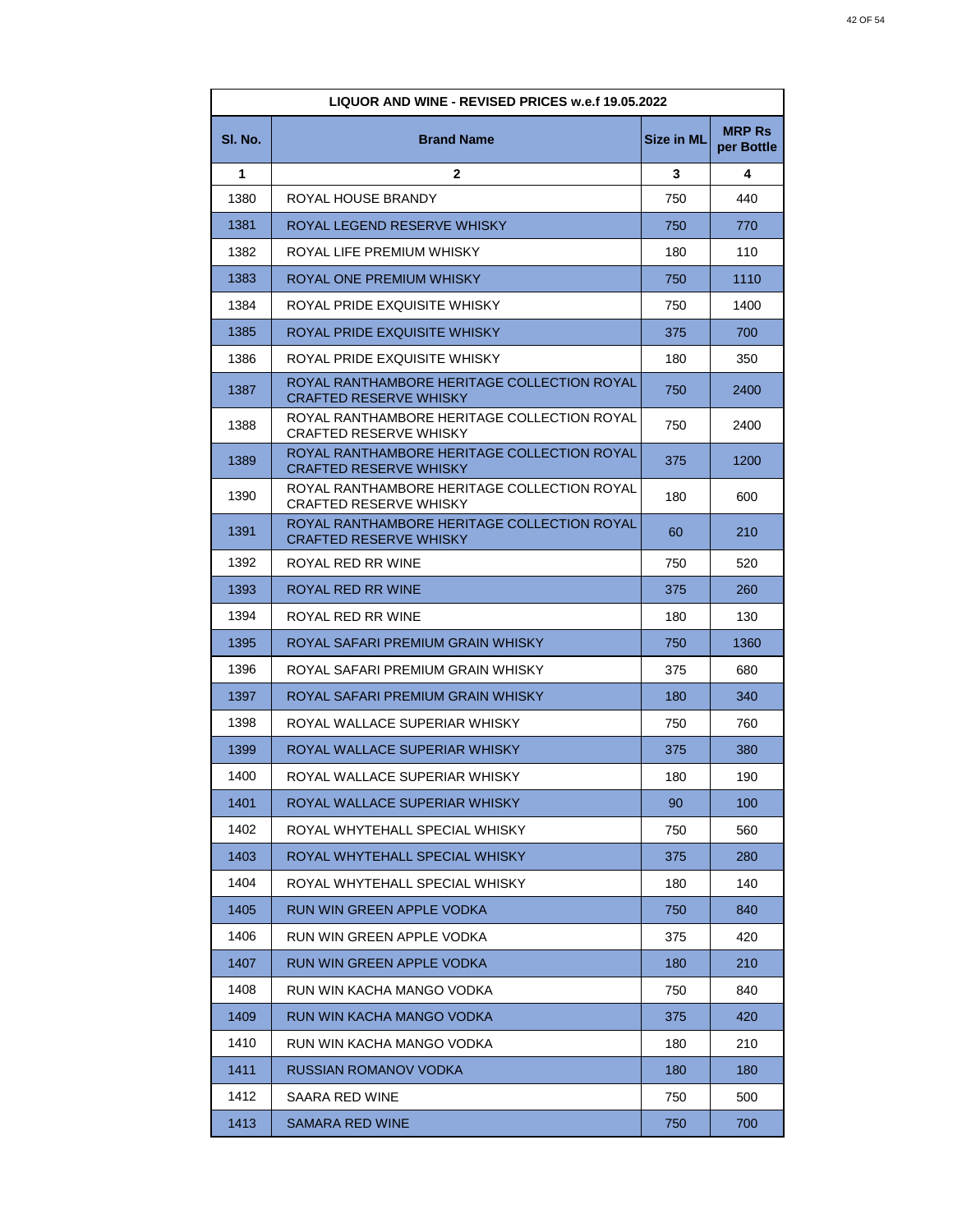| LIQUOR AND WINE - REVISED PRICES w.e.f 19.05.2022 |                                                          |            |                             |
|---------------------------------------------------|----------------------------------------------------------|------------|-----------------------------|
| SI. No.                                           | <b>Brand Name</b>                                        | Size in ML | <b>MRP Rs</b><br>per Bottle |
| 1                                                 | $\mathbf{2}$                                             | 3          | 4                           |
| 1414                                              | SAMARA RED WINE                                          | 375        | 350                         |
| 1415                                              | <b>SAMARA WHITE WINE</b>                                 | 750        | 700                         |
| 1416                                              | SAMARA WHITE WINE                                        | 375        | 350                         |
| 1417                                              | SANTA BARBARA PORT WINE                                  | 750        | 480                         |
| 1418                                              | SANTA BARBARA PORT WINE                                  | 375        | 240                         |
| 1419                                              | SANTA BARBARA PORT WINE                                  | 180        | 120                         |
| 1420                                              | SANTA CRUZ PORT WINE                                     | 750        | 640                         |
| 1421                                              | SANTA CRUZ PORT WINE                                     | 375        | 320                         |
| 1422                                              | SANTA CRUZ PORT WINE                                     | 180        | 160                         |
| 1423                                              | SANTE CHENIN BLANC WHITE WINE                            | 750        | 960                         |
| 1424                                              | SANTE CHENIN BLANC WHITE WINE                            | 375        | 480                         |
| 1425                                              | SANTE SELECTION CHENIN BLANC                             | 750        | 1000                        |
| 1426                                              | SANTE SELECTION CHENIN BLANC                             | 375        | 500                         |
| 1427                                              | SANTE SELECTION SHIRAZ                                   | 750        | 1000                        |
| 1428                                              | SANTE SELECTION SHIRAZ                                   | 375        | 500                         |
| 1429                                              | SANTE SHIRAZ RED WINE                                    | 750        | 960                         |
| 1430                                              | SANTE SHIRAZ RED WINE                                    | 375        | 480                         |
| 1431                                              | SAVOY CLUB S FINE GIN & FRESH LIME                       | 750        | 640                         |
| 1432                                              | SAVOY CLUB S FINE GIN & FRESH LIME                       | 375        | 320                         |
| 1433                                              | SAVOY CLUB S FINE GIN & FRESH LIME                       | 180        | 160                         |
| 1434                                              | SCHOLAR INDIAN GRAIN WHISKY                              | 750        | 1360                        |
| 1435                                              | SCHOLAR INDIAN GRAIN WHISKY                              | 375        | 680                         |
| 1436                                              | SCHOLAR INDIAN GRAIN WHISKY                              | 180        | 340                         |
| 1437                                              | SCOTTISH LEADER ORIGINAL BLENDED SCOTCH<br><b>WHISKY</b> | 750        | 2310                        |
| 1438                                              | SCOTTS MAN SELECT WHISKY                                 | 1000       | 750                         |
| 1439                                              | <b>SCOTTS MAN SELECT WHISKY</b>                          | 750        | 560                         |
| 1440                                              | <b>SCOTTS MAN SELECT WHISKY</b>                          | 180        | 140                         |
| 1441                                              | <b>SCOTTS MAN SELECT WHISKY</b>                          | 90         | 70                          |
| 1442                                              | SDU DEVA CABERNET SAUVIGNON RED WINE                     | 750        | 1000                        |
| 1443                                              | SDU DEVA CHARDONNAY WHITE WINE                           | 750        | 1000                        |
| 1444                                              | SDU DEVA CHENIN BLANC WHITE WINE                         | 750        | 1230                        |
| 1445                                              | SDU DEVA PREMIUM RED WINE                                | 750        | 1230                        |
| 1446                                              | SDU DEVA PREMIUM WHITE WINE                              | 750        | 1230                        |
| 1447                                              | SDU DEVA SYRAH RED WINE                                  | 750        | 910                         |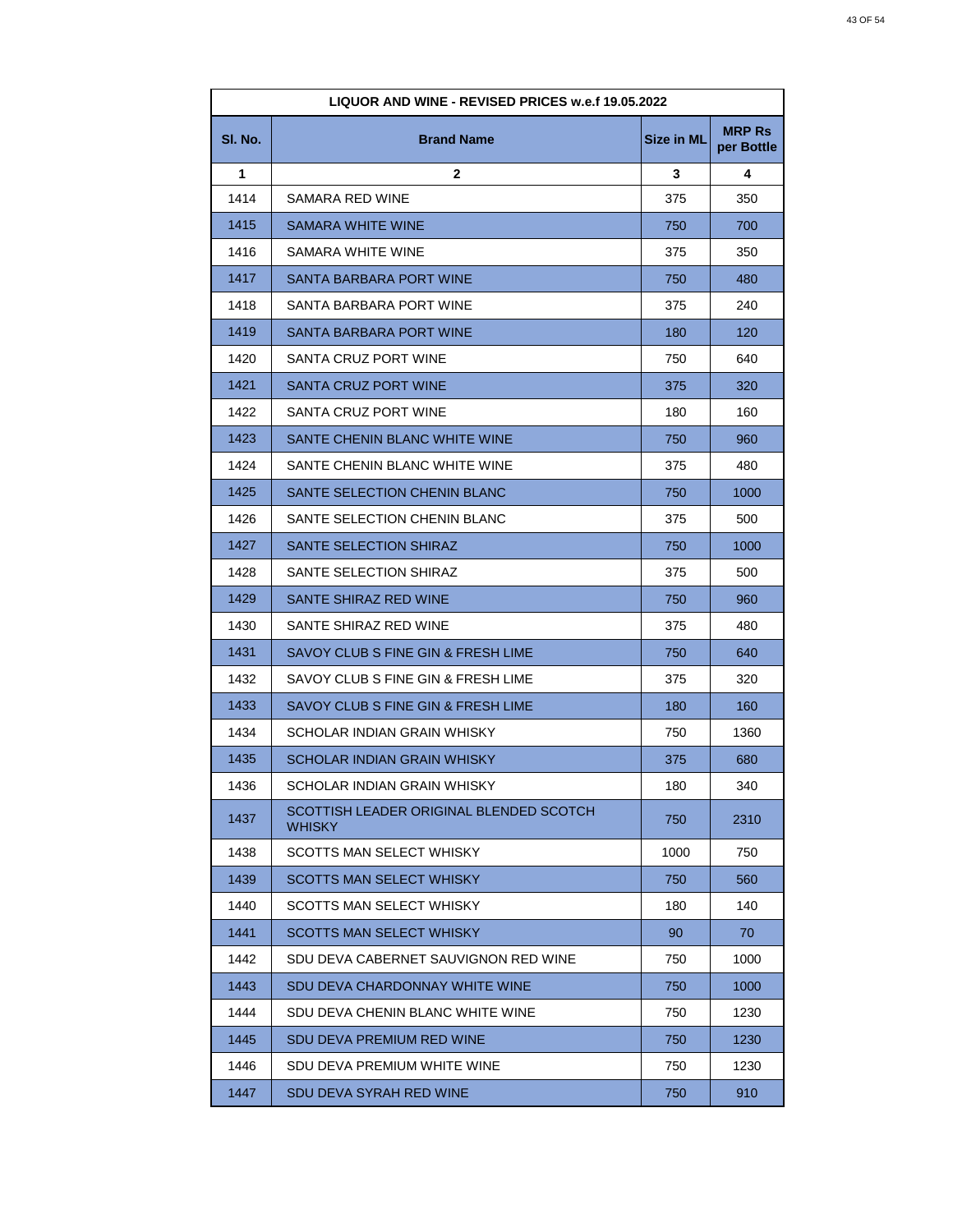| <b>LIQUOR AND WINE - REVISED PRICES w.e.f 19.05.2022</b> |                                                                           |                   |                             |
|----------------------------------------------------------|---------------------------------------------------------------------------|-------------------|-----------------------------|
| SI. No.                                                  | <b>Brand Name</b>                                                         | <b>Size in ML</b> | <b>MRP Rs</b><br>per Bottle |
| 1                                                        | $\mathbf{2}$                                                              | 3                 | 4                           |
| 1448                                                     | SEAGRAM S BLENDERS PRIDE RES.COLLECTION<br><b>WHISKY</b>                  | 750               | 1560                        |
| 1449                                                     | SEAGRAM S BLENDERS PRIDE RES.COLLECTION<br><b>WHISKY</b>                  | 375               | 780                         |
| 1450                                                     | SEAGRAM S BLENDERS PRIDE RES.COLLECTION<br><b>WHISKY</b>                  | 180               | 390                         |
| 1451                                                     | SEAGRAM S FUEL GREEN APPLE FLAVORED VO                                    | 750               | 800                         |
| 1452                                                     | SEAGRAM S FUEL GREEN APPLE FLAVORED VO                                    | 375               | 400                         |
| 1453                                                     | SEAGRAM S FUEL GREEN APPLE FLAVORED VO                                    | 180               | 200                         |
| 1454                                                     | SEAGRAM S FUEL ORANGE FLAVOURED VODKA                                     | 750               | 800                         |
| 1455                                                     | SEAGRAM S FUEL ORANGE FLAVOURED VODKA                                     | 375               | 400                         |
| 1456                                                     | SEAGRAM S FUEL ORANGE FLAVOURED VODKA                                     | 180               | 200                         |
| 1457                                                     | SEAGRAM`S 100 PIPERS BLDSCT WHISKY AGED 12<br>YEARS                       | 750               | 2970                        |
| 1458                                                     | SEAGRAM`S 100 PIPERS DX. BLENDED SCOTCH<br><b>WHISKY</b>                  | 750               | 2160                        |
| 1459                                                     | SEAGRAM`S 100 PIPERS DX. BLENDED SCOTCH<br><b>WHISKY</b>                  | 750               | 2160                        |
| 1460                                                     | SEAGRAM`S 100 PIPERS DX. BLENDED SCOTCH<br><b>WHISKY</b>                  | 375               | 1080                        |
| 1461                                                     | SEAGRAM'S 100 PIPERS DX. BLENDED SCOTCH<br>WHISKY                         | 180               | 540                         |
| 1462                                                     | SEAGRAM`S 100 PIPERS DX. BLENDED SCOTCH<br><b>WHISKY</b>                  | 60                | 190                         |
| 1463                                                     | SEAGRAM`S 100 PIPERS EXQUISITE BLENDED MAIT<br>SCOTCH WHISKY AGED 8 YEARS | 750               | 2880                        |
| 1464                                                     | SEAGRAM`S 100 PIPERS EXQUISITE BLENDED MAIT<br>SCOTCH WHISKY AGED 8 YEARS | 180               | 720                         |
| 1465                                                     | SEAGRAM`S BLENDERS PRIDE SELECT PR. WHISKY                                | 2000              | 3560                        |
| 1466                                                     | SEAGRAM`S BLENDERS PRIDE SELECT PR. WHISKY                                | 1000              | 1790                        |
| 1467                                                     | SEAGRAM`S BLENDERS PRIDE SELECT PR. WHISKY                                | 750               | 1360                        |
| 1468                                                     | SEAGRAM`S BLENDERS PRIDE SELECT PR. WHISKY                                | 375               | 680                         |
| 1469                                                     | SEAGRAM`S BLENDERS PRIDE SELECT PR. WHISKY                                | 180               | 340                         |
| 1470                                                     | SEAGRAM`S BLENDERS PRIDE SELECT PR. WHISKY                                | 90                | 180                         |
| 1471                                                     | SEAGRAM`S BLENDERS PRIDE SELECT PREMIUM<br>WHISKY                         | 750               | 1340                        |
| 1472                                                     | SEAGRAM`S BLENDERS PRIDE SELECT PREMIUM.<br>WHISKY                        | 375               | 670                         |
| 1473                                                     | SEAGRAM`S BLENDERS PRIDE SELECT PREMIUM<br>WHISKY                         | 180               | 330                         |
| 1474                                                     | SEAGRAM`S FUEL VODKA                                                      | 750               | 840                         |
| 1475                                                     | SEAGRAM`S FUEL VODKA                                                      | 375               | 420                         |
| 1476                                                     | SEAGRAM`S FUEL VODKA                                                      | 180               | 210                         |
| 1477                                                     | SEAGRAM`S IMPERIAL BLUE CLASSIC GRAIN WHISKY                              | 1000              | 1010                        |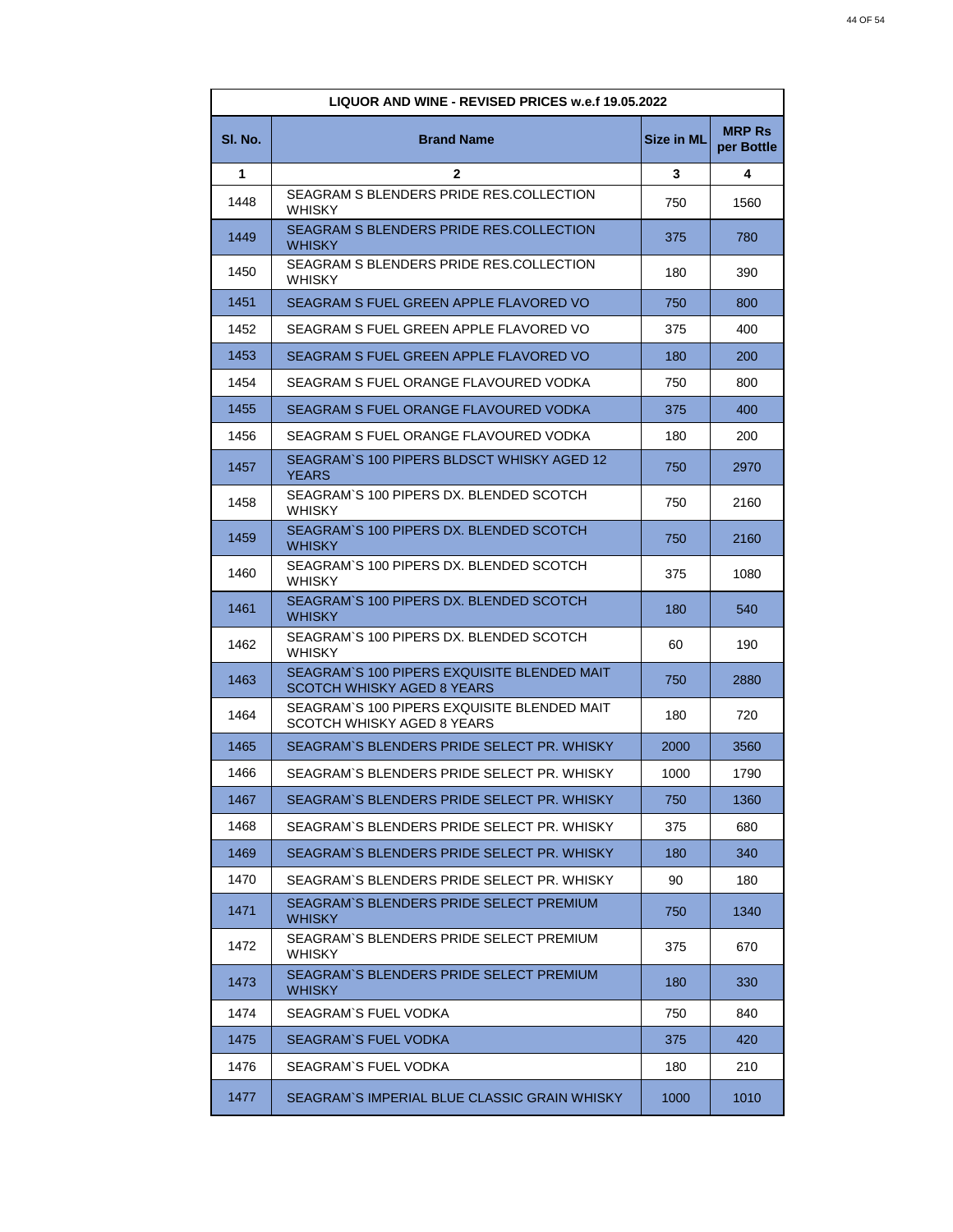| LIQUOR AND WINE - REVISED PRICES w.e.f 19.05.2022 |                                                             |                   |                             |
|---------------------------------------------------|-------------------------------------------------------------|-------------------|-----------------------------|
| SI. No.                                           | <b>Brand Name</b>                                           | <b>Size in ML</b> | <b>MRP Rs</b><br>per Bottle |
| 1                                                 | $\mathbf{2}$                                                | 3                 | 4                           |
| 1478                                              | SEAGRAM`S IMPERIAL BLUE CLASSIC GRAIN WHISKY                | 750               | 760                         |
| 1479                                              | SEAGRAM`S IMPERIAL BLUE CLASSIC GRAIN WHISKY                | 375               | 380                         |
| 1480                                              | SEAGRAM`S IMPERIAL BLUE CLASSIC GRAIN WHISKY                | 180               | 190                         |
| 1481                                              | SEAGRAM`S IMPERIAL BLUE CLASSIC GRAIN WHISKY                | 90                | 100                         |
| 1482                                              | SEAGRAM`S NINE HILLS CABERNET SAUVIGNON                     | 750               | 960                         |
| 1483                                              | SEAGRAM'S NINE HILLS CABERNET SAUVIGNON                     | 375               | 500                         |
| 1484                                              | SEAGRAM`S NINE HILLS CHENIN BLANC                           | 750               | 1000                        |
| 1485                                              | SEAGRAM'S NINE HILLS CHENIN BLANC                           | 375               | 500                         |
| 1486                                              | SEAGRAM`S NINE HILLS SAUVIGNON BLANC                        | 750               | 1000                        |
| 1487                                              | SEAGRAM`S NINE HILLS SAUVIGNON BLANC                        | 375               | 500                         |
| 1488                                              | SEAGRAM`S NINE HILLS SHIRAZ RED WINE                        | 750               | 1000                        |
| 1489                                              | SEAGRAM`S NINE HILLS SHIRAZ RED WINE                        | 375               | 500                         |
| 1490                                              | SEAGRAM`S ROYAL STAG BARREL SELECT PREMIER<br><b>WHISKY</b> | 750               | 1120                        |
| 1491                                              | SEAGRAM'S ROYAL STAG BARREL SELECT PREMIER<br>WHISKY        | 375               | 560                         |
| 1492                                              | SEAGRAM`S ROYAL STAG BARREL SELECT PREMIER<br><b>WHISKY</b> | 180               | 280                         |
| 1493                                              | SEAGRAM`S ROYAL STAG BARREL SELECT WHISKY                   | 750               | 1120                        |
| 1494                                              | SEAGRAM`S ROYAL STAG BARREL SELECT WHISKY                   | 375               | 560                         |
| 1495                                              | SEAGRAM`S ROYAL STAG BARREL SELECT WHISKY                   | 180               | 280                         |
| 1496                                              | SEAGRAM`S ROYAL STAG BLENDED WHISKY                         | 2000              | 2340                        |
| 1497                                              | SEAGRAM`S ROYAL STAG BLENDED WHISKY                         | 1000              | 1180                        |
| 1498                                              | SEAGRAM`S ROYAL STAG BLENDED WHISKY                         | 750               | 880                         |
| 1499                                              | SEAGRAM`S ROYAL STAG BLENDED WHISKY                         | 750               | 880                         |
| 1500                                              | SEAGRAM'S ROYAL STAG BLENDED WHISKY                         | 375               | 440                         |
| 1501                                              | SEAGRAM`S ROYAL STAG BLENDED WHISKY                         | 375               | 440                         |
| 1502                                              | SEAGRAM`S ROYAL STAG BLENDED WHISKY                         | 180               | 220                         |
| 1503                                              | SEAGRAM`S ROYAL STAG BLENDED WHISKY                         | 180               | 220                         |
| 1504                                              | SEAGRAM'S ROYAL STAG BLENDED WHISKY                         | 90                | 120                         |
| 1505                                              | SECRET AGENT PREMIUM GOLD WHISKY                            | 750               | 1360                        |
| 1506                                              | SECRET AGENT PREMIUM GOLD WHISKY                            | 375               | 680                         |
| 1507                                              | SECRET AGENT PREMIUM GOLD WHISKY                            | 180               | 340                         |
| 1508                                              | SETTE                                                       | 750               | 3240                        |
| 1509                                              | <b>SETTE</b>                                                | 375               | 1620                        |
| 1510                                              | SIDUS PREMIUM PORT WINE                                     | 750               | 720                         |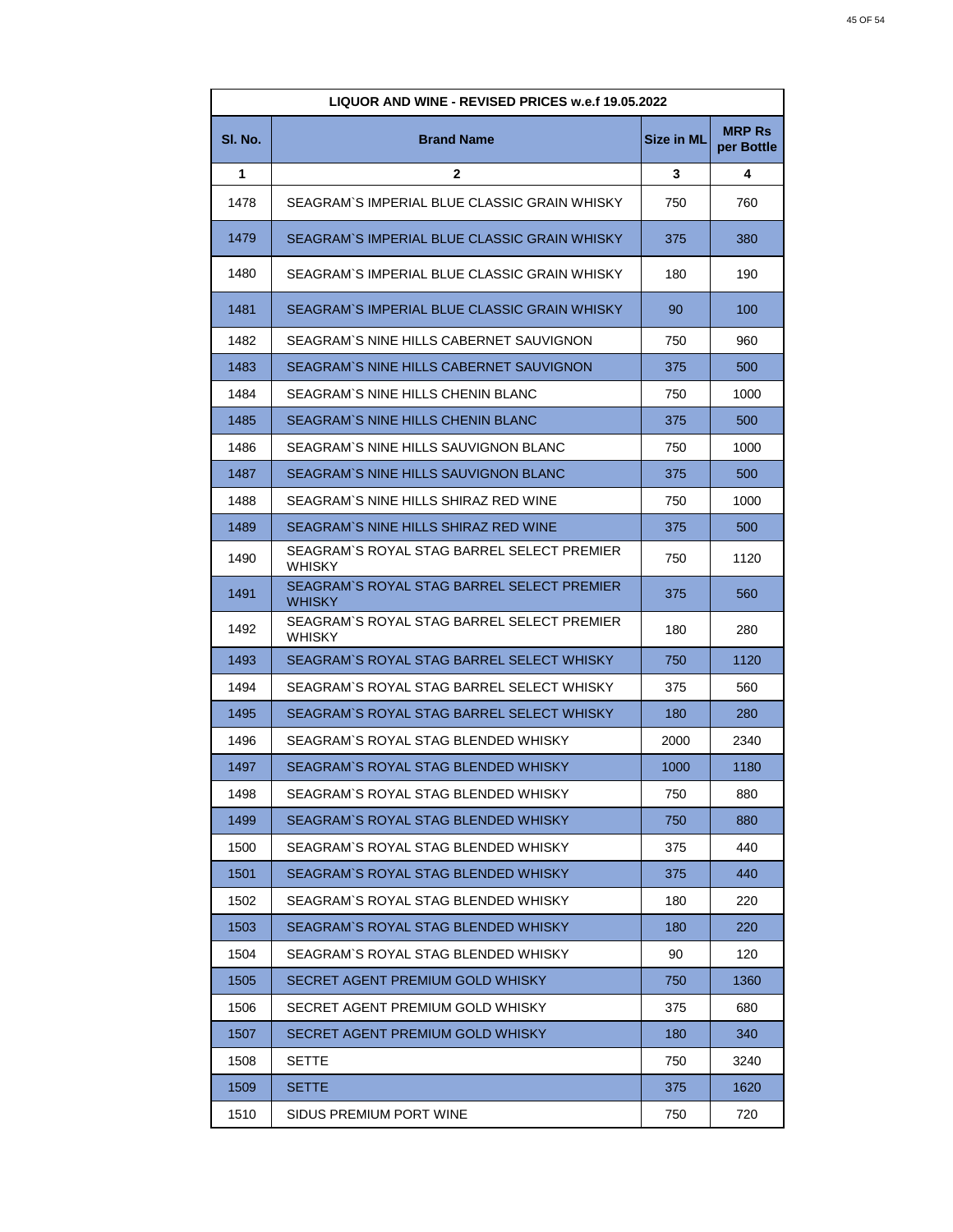| LIQUOR AND WINE - REVISED PRICES w.e.f 19.05.2022 |                                          |                   |                             |
|---------------------------------------------------|------------------------------------------|-------------------|-----------------------------|
| SI. No.                                           | <b>Brand Name</b>                        | <b>Size in ML</b> | <b>MRP Rs</b><br>per Bottle |
| 1                                                 | $\mathbf{2}$                             | 3                 | 4                           |
| 1511                                              | SIDUS PREMIUM PORT WINE                  | 375               | 360                         |
| 1512                                              | SIDUS PREMIUM PORT WINE                  | 180               | 180                         |
| 1513                                              | SIDUS PREMIUM RED WINE                   | 750               | 860                         |
| 1514                                              | SIDUS PREMIUM RED WINE                   | 375               | 430                         |
| 1515                                              | SIDUS PREMIUM WHITE WINE                 | 750               | 860                         |
| 1516                                              | SIDUS PREMIUM WHITE WINE                 | 375               | 430                         |
| 1517                                              | SIGNATURE RARE AGED SUPREME WHISKY       | 750               | 1310                        |
| 1518                                              | SIGNATURE ULTRA PREMIER GRAIN WHISKY     | 2000              | 3510                        |
| 1519                                              | SIGNATURE ULTRA PREMIER GRAIN WHISKY     | 1000              | 1750                        |
| 1520                                              | SIGNATURE ULTRA PREMIER GRAIN WHISKY     | 750               | 1360                        |
| 1521                                              | SIGNATURE ULTRA PREMIER GRAIN WHISKY     | 375               | 680                         |
| 1522                                              | SIGNATURE ULTRA PREMIER GRAIN WHISKY     | 180               | 340                         |
| 1523                                              | SIGNATURE ULTRA PREMIER GRAIN WHISKY     | 90                | 180                         |
| 1524                                              | SINGLE VAT BLENDED INDIAN MALT WHISKY    | 1000              | 1790                        |
| 1525                                              | SINGLE VAT BLENDED INDIAN MALT WHISKY    | 750               | 1360                        |
| 1526                                              | SINGLE VAT BLENDED INDIAN MALT WHISKY    | 375               | 680                         |
| 1527                                              | SINGLE VAT BLENDED INDIAN MALT WHISKY    | 180               | 340                         |
| 1528                                              | SINGLE VAT BLENDED INDIAN MALT WHISKY    | 90                | 180                         |
| 1529                                              | SMIRNOFF ESPRESSO TRIPLE DISTILLED VODKA | 750               | 1250                        |
| 1530                                              | SMIRNOFF ESPRESSO TRIPLE DISTILLED VODKA | 375               | 620                         |
| 1531                                              | SMIRNOFF ESPRESSO TRIPLE DISTILLED VODKA | 180               | 310                         |
| 1532                                              | SMIRNOFF ESPRESSO TRIPLE DISTILLED VODKA | 60                | 120                         |
| 1533                                              | SMIRNOFF GREEN APPLE TWIST VODKA         | 750               | 1250                        |
| 1534                                              | SMIRNOFF GREEN APPLE TWIST VODKA         | 375               | 620                         |
| 1535                                              | SMIRNOFF GREEN APPLE TWIST VODKA         | 180               | 310                         |
| 1536                                              | SMIRNOFF GREEN APPLE TWIST VODKA         | 60                | 120                         |
| 1537                                              | SMIRNOFF NO.21 TRIPLE DISTILLED VODKA    | 750               | 1240                        |
| 1538                                              | SMIRNOFF NO.21 TRIPLE DISTILLED VODKA    | 375               | 620                         |
| 1539                                              | SMIRNOFF NO.21 TRIPLE DISTILLED VODKA    | 180               | 310                         |
| 1540                                              | SMIRNOFF NO.21 TRIPLE DISTILLED VODKA    | 60                | 120                         |
| 1541                                              | SMIRNOFF ORANGE TWIST VODKA              | 750               | 1250                        |
| 1542                                              | SMIRNOFF ORANGE TWIST VODKA              | 375               | 620                         |
| 1543                                              | SMIRNOFF ORANGE TWIST VODKA              | 180               | 310                         |
| 1544                                              | SMIRNOFF ORANGE TWIST VODKA              | 60                | 120                         |
| 1545                                              | SMIRNOFF VANILLA TWIST VODKA             | 750               | 1250                        |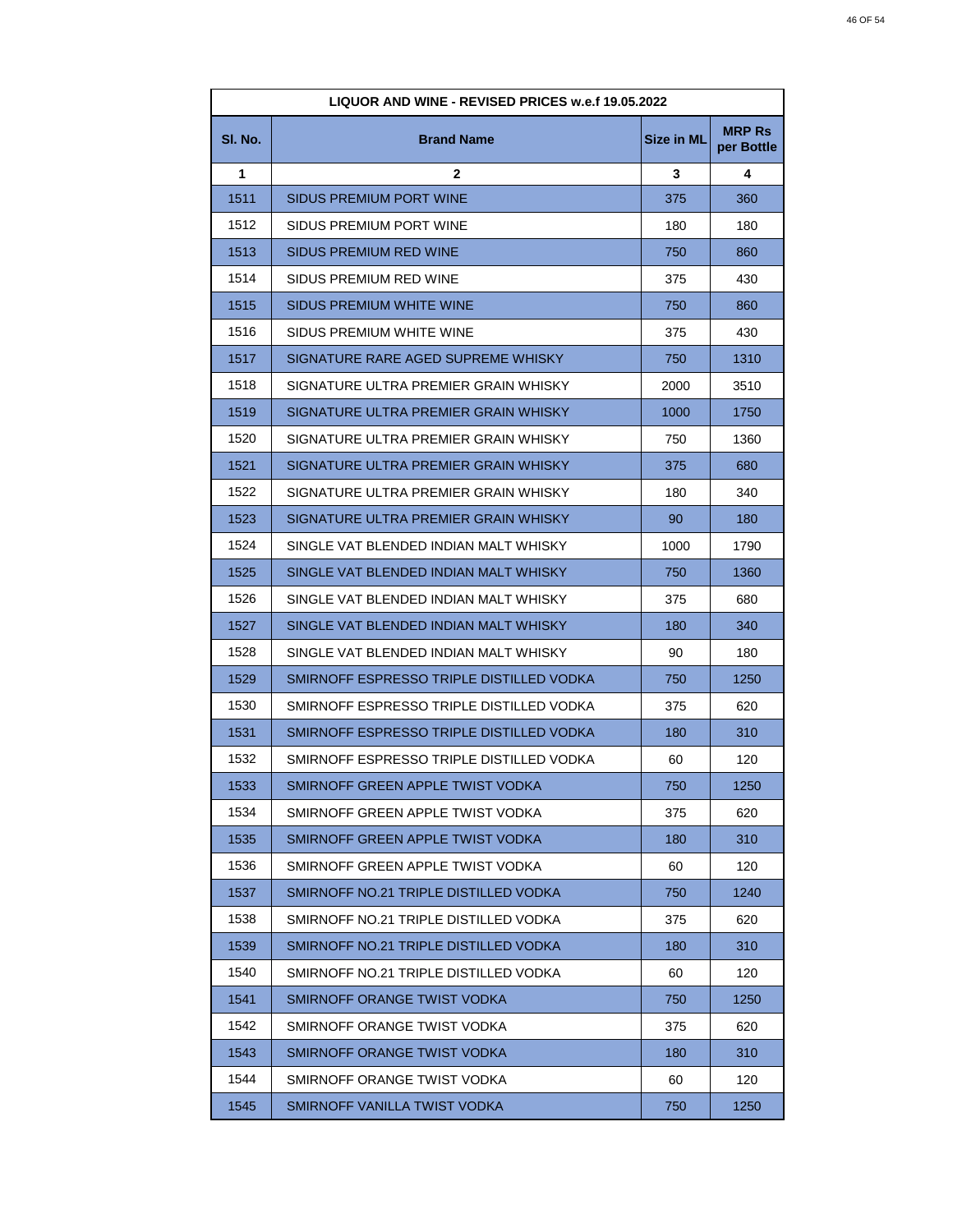| <b>LIQUOR AND WINE - REVISED PRICES w.e.f 19.05.2022</b> |                                                                        |                   |                             |
|----------------------------------------------------------|------------------------------------------------------------------------|-------------------|-----------------------------|
| SI. No.                                                  | <b>Brand Name</b>                                                      | <b>Size in ML</b> | <b>MRP Rs</b><br>per Bottle |
| 1                                                        | $\mathbf{2}$                                                           | 3                 | 4                           |
| 1546                                                     | SMIRNOFF VANILLA TWIST VODKA                                           | 180               | 310                         |
| 1547                                                     | SMIRNOFF VANILLA TWIST VODKA                                           | 60                | 120                         |
| 1548                                                     | SOLAN NUMBER ONE BLACK RARE AND PREMIUM<br><b>WHISKY</b>               | 750               | 880                         |
| 1549                                                     | SOLAN NUMBER ONE BLACK RARE AND PREMIUM<br><b>WHISKY</b>               | 375               | 440                         |
| 1550                                                     | SOLAN NUMBER ONE BLACK RARE AND PREMIUM<br><b>WHISKY</b>               | 180               | 220                         |
| 1551                                                     | SOMETHING SPECIAL SPECIALLY SELECTED BLENDED<br><b>SCOTCH WHISKY</b>   | 750               | 2400                        |
| 1552                                                     | SOMETHING SPECIAL SPECIALLY SELECTED BLENDED<br><b>SCOTCH WHISKY</b>   | 375               | 1200                        |
| 1553                                                     | SOMETHING SPECIAL SPECIALLY SELECTED BLENDED<br><b>SCOTCH WHISKY</b>   | 180               | 600                         |
| 1554                                                     | SOVEREIGN PREMIUM GRAPE BRANDY                                         | 750               | 1040                        |
| 1555                                                     | SOVEREIGN PREMIUM GRAPE BRANDY                                         | 375               | 520                         |
| 1556                                                     | SOVEREIGN PREMIUM GRAPE BRANDY                                         | 180               | 260                         |
| 1557                                                     | SPINNER'S SELECT CLASSIC WHISKY                                        | 1000              | 640                         |
| 1558                                                     | SPINNER'S SELECT CLASSIC WHISKY                                        | 750               | 560                         |
| 1559                                                     | SPINNER'S SELECT CLASSIC WHISKY                                        | 375               | 280                         |
| 1560                                                     | SPINNER'S SELECT CLASSIC WHISKY                                        | 180               | 140                         |
| 1561                                                     | SPINNER'S SELECT CLASSIC WHISKY                                        | 90                | 70                          |
| 1562                                                     | SPINNERS SELECT CLASSIC WHISKY                                         | 1000              | 640                         |
| 1563                                                     | SPINNERS SELECT CLASSIC WHISKY                                         | 180               | 140                         |
| 1564                                                     | <b>SPORT LION WHISKY</b>                                               | 1000              | 830                         |
| 1565                                                     | <b>SPORT LION WHISKY</b>                                               | 750               | 640                         |
| 1566                                                     | SPORT LION WHISKY                                                      | 375               | 320                         |
| 1567                                                     | <b>SPORT LION WHISKY</b>                                               | 180               | 160                         |
| 1568                                                     | SPORT LION WHISKY                                                      | 90                | 80                          |
| 1569                                                     | <b>SR PORT WINE</b>                                                    | 750               | 520                         |
| 1570                                                     | <b>SR PORT WINE</b>                                                    | 375               | 260                         |
| 1571                                                     | <b>SR PORT WINE</b>                                                    | 180               | 130                         |
| 1572                                                     | SRK EVERGREEN PREMIUM DELUXE WHISKY                                    | 1000              | 760                         |
| 1573                                                     | SRK EVERGREEN PREMIUM DELUXE WHISKY                                    | 750               | 560                         |
| 1574                                                     | SRK EVERGREEN PREMIUM DELUXE WHISKY                                    | 375               | 280                         |
| 1575                                                     | SRK EVERGREEN PREMIUM DELUXE WHISKY                                    | 180               | 140                         |
| 1576                                                     | SRK EVERGREEN PREMIUM DELUXE WHISKY                                    | 90                | 80                          |
| 1577                                                     | STAR WALKER ULTRA PREMIUM BLENDED WHISKY<br><b>OLD CASK COLLECTION</b> | 750               | 1360                        |
| 1578                                                     | STAR WALKER ULTRA PREMIUM BLENDED WHISKY<br>OLD CASK COLLECTION        | 375               | 680                         |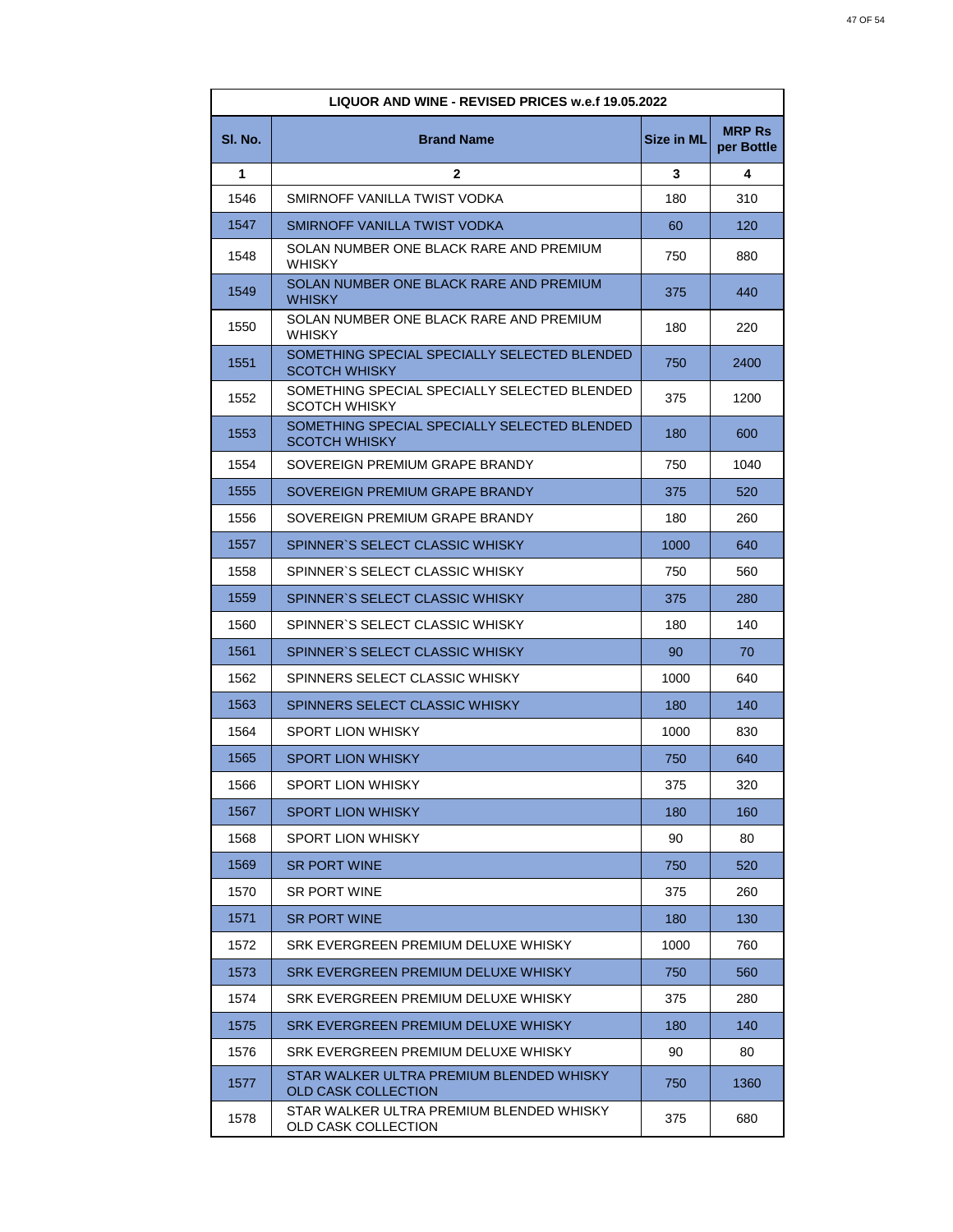| <b>LIQUOR AND WINE - REVISED PRICES w.e.f 19.05.2022</b> |                                                                        |                   |                             |
|----------------------------------------------------------|------------------------------------------------------------------------|-------------------|-----------------------------|
| SI. No.                                                  | <b>Brand Name</b>                                                      | <b>Size in ML</b> | <b>MRP Rs</b><br>per Bottle |
| 1                                                        | $\mathbf{2}$                                                           | 3                 | 4                           |
| 1579                                                     | STAR WALKER ULTRA PREMIUM BLENDED WHISKY<br><b>OLD CASK COLLECTION</b> | 180               | 340                         |
| 1580                                                     | STERLING RESERVE B10 ORIGINAL BLENDED WHISKY                           | 1000              | 1890                        |
| 1581                                                     | STERLING RESERVE B10 ORIGINAL BLENDED WHISKY                           | 750               | 1440                        |
| 1582                                                     | STERLING RESERVE B10 ORIGINAL BLENDED WHISKY                           | 375               | 720                         |
| 1583                                                     | STERLING RESERVE B10 ORIGINAL BLENDED WHISKY                           | 180               | 360                         |
| 1584                                                     | STERLING RESERVE B10 ORIGINAL BLENDED WHISKY                           | 90                | 190                         |
| 1585                                                     | STERLING RESERVE B10 PREMIERE BLENDED WHISKY                           | 1000              | 1840                        |
| 1586                                                     | STERLING RESERVE B10 PREMIERE BLENDED WHISKY                           | 750               | 1400                        |
| 1587                                                     | STERLING RESERVE B10 PREMIERE BLENDED WHISKY                           | 375               | 700                         |
| 1588                                                     | STERLING RESERVE B10 PREMIERE BLENDED WHISKY                           | 180               | 350                         |
| 1589                                                     | STERLING RESERVE B10 PREMIERE BLENDED WHISKY                           | 90                | 180                         |
| 1590                                                     | STERLING RESERVE B7 SELECT BLENDED WHISKY                              | 1000              | 1180                        |
| 1591                                                     | STERLING RESERVE B7 SELECT BLENDED WHISKY                              | 750               | 880                         |
| 1592                                                     | STERLING RESERVE B7 SELECT BLENDED WHISKY                              | 375               | 440                         |
| 1593                                                     | STERLING RESERVE B7 SELECT BLENDED WHISKY                              | 180               | 220                         |
| 1594                                                     | STERLING RESERVE B7 SELECT BLENDED WHISKY                              | 90                | 120                         |
| 1595                                                     | <b>SULA BRUT CREMANT DE NASHIK</b>                                     | 750               | 1530                        |
| 1596                                                     | SULA BRUT METHODE TRADITIONNELLE SPARK. WINE                           | 375               | 610                         |
| 1597                                                     | SULA BRUT ROSE METHODE TRADITIONNELLE SPARK<br><b>WINE</b>             | 750               | 1750                        |
| 1598                                                     | SULA BRUT TROPICALE METHODE TRADITIONNELLE<br><b>SPARKLING WINE</b>    | 750               | 1860                        |
| 1599                                                     | SULA BRUT TROPICALE METHODE TRADITIONNELLE<br><b>SPARKLING WINE</b>    | 750               | 1860                        |
| 1600                                                     | SULA BRUT TROPICALE METHODE TRADITIONNELLE<br><b>SPARKLING WINE</b>    | 375               | 930                         |
| 1601                                                     | SULA CABERNET SHIRAJ RED WINE                                          | 750               | 1200                        |
| 1602                                                     | SULA CABERNET SHIRAJ RED WINE                                          | 375               | 600                         |
| 1603                                                     | SULA CABERNET SHIRAJ RED WINE                                          | 180               | 300                         |
| 1604                                                     | <b>SULA CHENIN BLANC</b>                                               | 750               | 1120                        |
| 1605                                                     | <b>SULA CHENIN BLANC</b>                                               | 375               | 560                         |
| 1606                                                     | <b>SULA CHENIN BLANC</b>                                               | 180               | 280                         |
| 1607                                                     | SULA CHENIN BLANC RESERVE WHITE WINE                                   | 750               | 1390                        |
| 1608                                                     | SULA CHENIN BLANC RESERVE WHITE WINE                                   | 750               | 1390                        |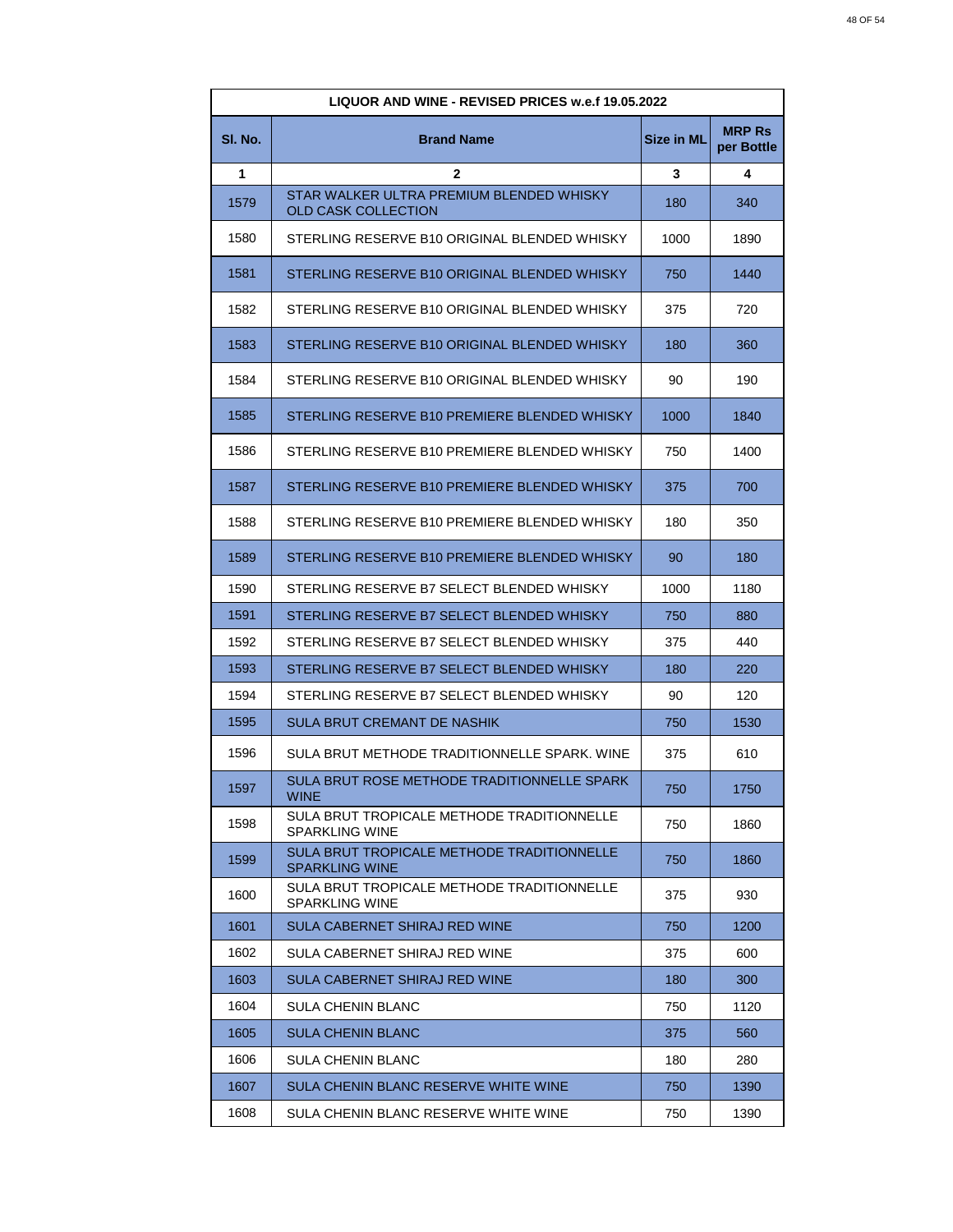| <b>LIQUOR AND WINE - REVISED PRICES w.e.f 19.05.2022</b> |                                                    |                   |                             |
|----------------------------------------------------------|----------------------------------------------------|-------------------|-----------------------------|
| SI. No.                                                  | <b>Brand Name</b>                                  | <b>Size in ML</b> | <b>MRP Rs</b><br>per Bottle |
| 1                                                        | $\mathbf{2}$                                       | 3                 | 4                           |
| 1609                                                     | SULA DINDORI RESERVE CHARDONNAY                    | 750               | 1690                        |
| 1610                                                     | SULA DINDORI RESERVE SHIRAZ RED WINE               | 750               | 1740                        |
| 1611                                                     | SULA DINDORI RESERVE SHIRAZ RED WINE               | 375               | 870                         |
| 1612                                                     | SULA DINDORI RESERVE VIOGNIER WHITE WINE           | 750               | 1520                        |
| 1613                                                     | SULA LATE HARVEST CHENIN BLANC                     | 375               | 610                         |
| 1614                                                     | SULA MOSAIC CHENIN SAUVIGNON WHITE WINE            | 750               | 1040                        |
| 1615                                                     | SULA MOSAIC GRENACHE SYRAH RED WINE                | 750               | 1040                        |
| 1616                                                     | SULA RASA CABERNET SAUVIGNON                       | 750               | 2790                        |
| 1617                                                     | <b>SULA RASA CABERNET SAUVIGNON</b>                | 750               | 2790                        |
| 1618                                                     | SULA RASA SHIRAZ RED WINE                          | 750               | 2140                        |
| 1619                                                     | <b>SULA RASA SHIRAZ RED WINE</b>                   | 750               | 2140                        |
| 1620                                                     | SULA RASA ZINFANDEL                                | 750               | 2490                        |
| 1621                                                     | <b>SULA RASA ZINFANDEL</b>                         | 750               | 2490                        |
| 1622                                                     | <b>SULA RED ZINFANDEL</b>                          | 750               | 1060                        |
| 1623                                                     | <b>SULA RIESLING WHITE WINE</b>                    | 750               | 1550                        |
| 1624                                                     | SULA SATORI MERLOT MALBEC                          | 750               | 1120                        |
| 1625                                                     | <b>SULA SATORI MERLOT MALBEC</b>                   | 375               | 560                         |
| 1626                                                     | SULA SATORI TEMPRANILLO RED WINE                   | 750               | 1340                        |
| 1627                                                     | SULA SATORI TEMPRANILLO RED WINE                   | 375               | 670                         |
| 1628                                                     | SULA SAUVIGNON BLANC                               | 750               | 1140                        |
| 1629                                                     | <b>SULA SAUVIGNON BLANC</b>                        | 375               | 570                         |
| 1630                                                     | SULA SECO METHODE CLASSIQUE SPARKLINE WINE         | 750               | 930                         |
| 1631                                                     | SULA SECO ROSE METHODE CLASSIQUE SPARKLING<br>WINE | 750               | 1000                        |
| 1632                                                     | SULA SHIRAZ CABERNET RED WINE                      | 750               | 1360                        |
| 1633                                                     | <b>SULA SHIRAZ CABERNET RED WINE</b>               | 375               | 680                         |
| 1634                                                     | SULA SHIRAZ CABERNET RED WINE                      | 180               | 340                         |
| 1635                                                     | <b>SULA SPARKLING SHIRAZ</b>                       | 750               | 2090                        |
| 1636                                                     | SULA SPARKLING SHIRAZ                              | 750               | 2090                        |
| 1637                                                     | <b>SULA ZINFANDEL ROSE WINE</b>                    | 750               | 960                         |
| 1638                                                     | SVARA                                              | 750               | 1640                        |
| 1639                                                     | TEACHERS 50 BLENDED SCOTCH WHISKY                  | 750               | 3200                        |
| 1640                                                     | TEACHERS 50 BLENDED SCOTCH WHISKY                  | 375               | 1600                        |
| 1641                                                     | TEACHERS 50 BLENDED SCOTCH WHISKY                  | 180               | 800                         |
| 1642                                                     | TEACHERS 50 BLENDED SCOTCH WHISKY                  | 60                | 280                         |
| 1643                                                     | TEACHERS 50 SCOTCH WHISKY                          | 750               | 3200                        |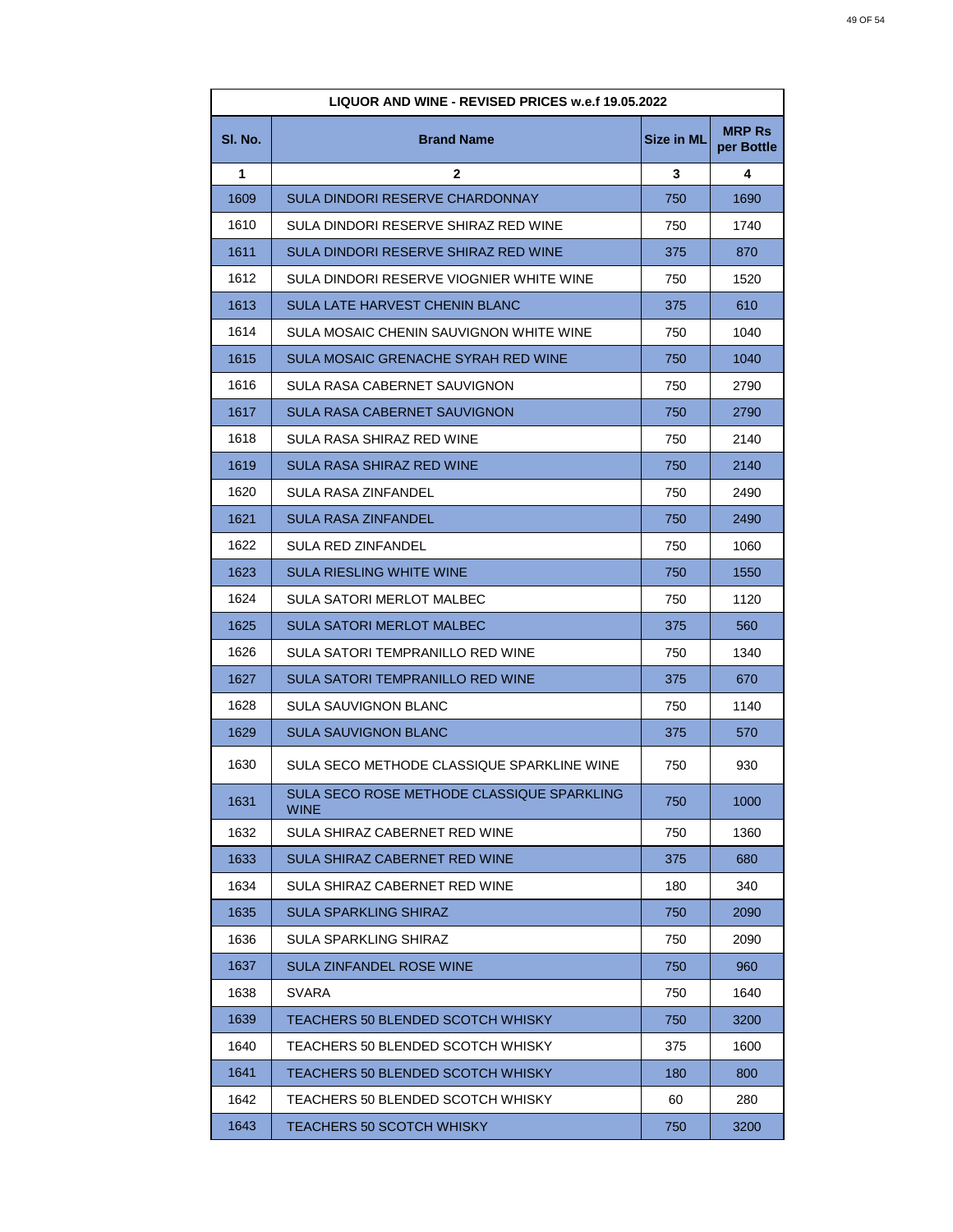| <b>LIQUOR AND WINE - REVISED PRICES w.e.f 19.05.2022</b> |                                                                       |                   |                             |
|----------------------------------------------------------|-----------------------------------------------------------------------|-------------------|-----------------------------|
| SI. No.                                                  | <b>Brand Name</b>                                                     | <b>Size in ML</b> | <b>MRP Rs</b><br>per Bottle |
| 1                                                        | $\mathbf{2}$                                                          | 3                 | 4                           |
| 1644                                                     | TEACHERS 50 SCOTCH WHISKY                                             | 375               | 1600                        |
| 1645                                                     | TEACHERS 50 SCOTCH WHISKY                                             | 180               | 800                         |
| 1646                                                     | <b>TEACHERS 50 SCOTCH WHISKY</b>                                      | 60                | 280                         |
| 1647                                                     | TEACHERS AGED 12 YEARS GOLDEN THISTLE<br><b>BLENDED SCOTCH WHISKY</b> | 750               | 3470                        |
| 1648                                                     | TEACHERS HIGHLAND CREAM BLENDED SCOTCH<br><b>WHISKY</b>               | 1000              | 2870                        |
| 1649                                                     | TEACHERS HIGHLAND CREAM BLENDED SCOTCH<br><b>WHISKY</b>               | 750               | 2320                        |
| 1650                                                     | TEACHERS HIGHLAND CREAM BLENDED SCOTCH<br>WHISKY                      | 375               | 1160                        |
| 1651                                                     | TEACHERS HIGHLAND CREAM BLENDED SCOTCH<br><b>WHISKY</b>               | 180               | 580                         |
| 1652                                                     | TEACHERS HIGHLAND CREAM BLENDED SCOTCH<br><b>WHISKY</b>               | 60                | 210                         |
| 1653                                                     | TEACHERS HIGHLAND CREAM SCOTCH WHISKY                                 | 1000              | 2870                        |
| 1654                                                     | TEACHERS HIGHLAND CREAM SCOTCH WHISKY                                 | 750               | 2320                        |
| 1655                                                     | TEACHERS HIGHLAND CREAM SCOTCH WHISKY                                 | 375               | 1160                        |
| 1656                                                     | TEACHERS HIGHLAND CREAM SCOTCH WHISKY                                 | 180               | 580                         |
| 1657                                                     | TEACHERS HIGHLAND CREAM SCOTCH WHISKY                                 | 60                | 210                         |
| 1658                                                     | TEACHERS ORIGIN BLENDED SCOTCH WHISKY                                 | 750               | 3120                        |
| 1659                                                     | TEACHERS ORIGIN BLENDED SCOTCH WHISKY                                 | 375               | 1630                        |
| 1660                                                     | THE GENERATION PREMIUM BLENDED WHISKY                                 | 750               | 1360                        |
| 1661                                                     | THE GENERATION PREMIUM BLENDED WHISKY                                 | 375               | 680                         |
| 1662                                                     | THE GENERATION PREMIUM BLENDED WHISKY                                 | 180               | 340                         |
| 1663                                                     | THE HAWKSTON NOBLE RESERVE SUPERIOR QUALITY<br><b>WHISKY</b>          | 750               | 1200                        |
| 1664                                                     | THE HAWKSTON NOBLE RESERVE SUPERIOR QUALITY<br>WHISKY                 | 375               | 600                         |
| 1665                                                     | THE HAWKSTON NOBLE RESERVE SUPERIOR QUALITY<br>WHISKY                 | 180               | 300                         |
| 1666                                                     | THE ROCKFORD RESERVE FINE AND RARE WHISKY                             | 750               | 1610                        |
| 1667                                                     | THE ROCKFORD RESERVE FINE AND RARE WHISKY                             | 375               | 810                         |
| 1668                                                     | THE ROCKFORD RESERVE FINE AND RARE WHISKY                             | 180               | 400                         |
| 1669                                                     | THE SOURCE GRENACHE ROSE                                              | 750               | 1690                        |
| 1670                                                     | THE SOURCE GRENACHE ROSE                                              | 750               | 1690                        |
| 1671                                                     | THE SOURCE SAUVIGNON BLANC RESERVE                                    | 750               | 1790                        |
| 1672                                                     | THE SOURCE SAUVIGNON BLANC RESERVE                                    | 750               | 1790                        |
| 1673                                                     | THE THREE MONKEYS INDIAN SINGLE MALT WHISKY                           | 750               | 2200                        |
| 1674                                                     | THE THREE MONKEYS INDIAN SINGLE MALT WHISKY                           | 375               | 1100                        |
| 1675                                                     | THE THREE MONKEYS INDIAN SINGLE MALT WHISKY                           | 180               | 550                         |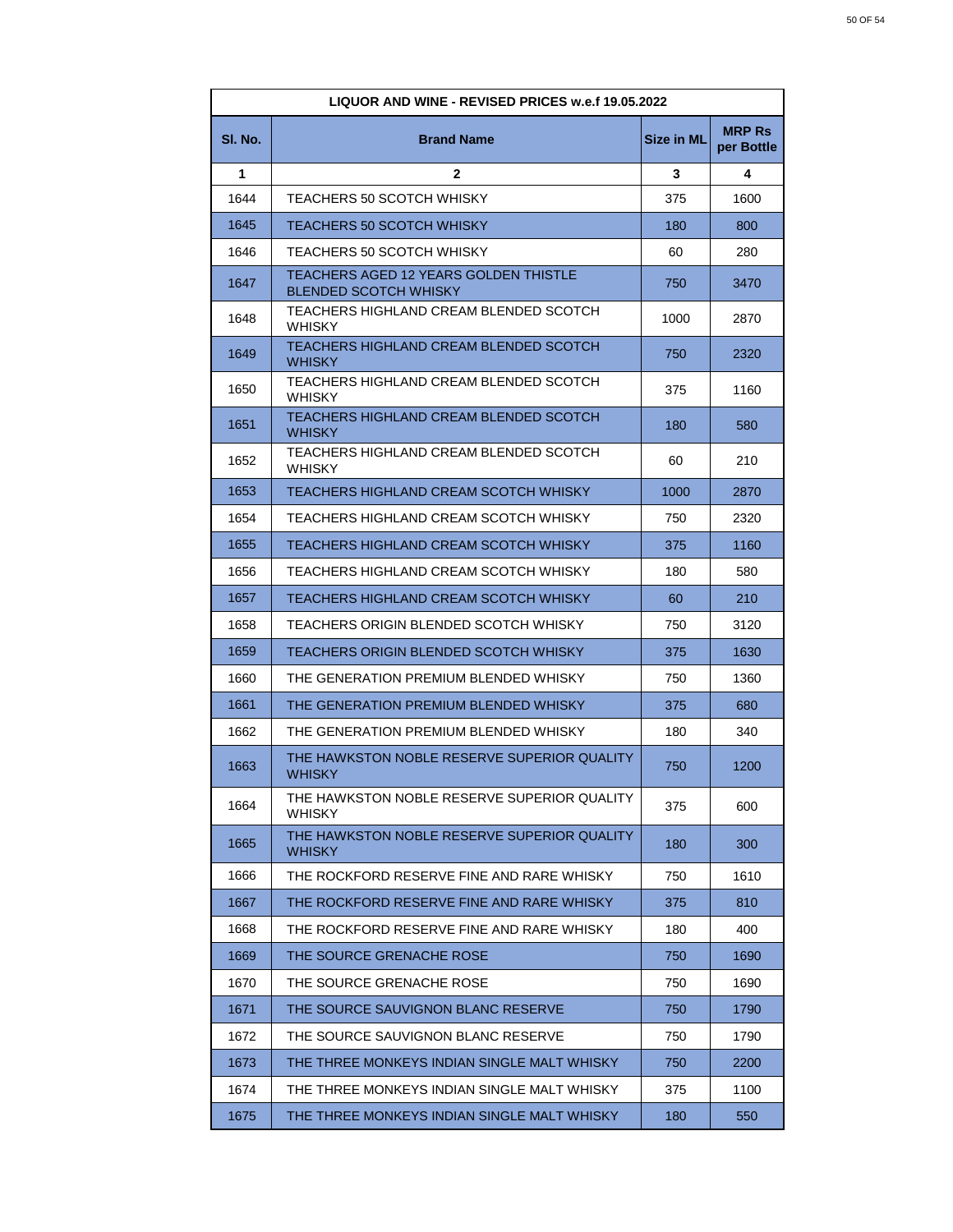| <b>LIQUOR AND WINE - REVISED PRICES w.e.f 19.05.2022</b> |                                                               |                   |                             |
|----------------------------------------------------------|---------------------------------------------------------------|-------------------|-----------------------------|
| SI. No.                                                  | <b>Brand Name</b>                                             | <b>Size in ML</b> | <b>MRP Rs</b><br>per Bottle |
| 1                                                        | $\mathbf{2}$                                                  | 3                 | 4                           |
| 1676                                                     | TI COURIER NAPOLEON FINEST PURE GRAPE FRENCH<br><b>BRANDY</b> | 750               | 880                         |
| 1677                                                     | TI COURIER NAPOLEON FINEST PURE GRAPE FRENCH<br><b>BRANDY</b> | 375               | 440                         |
| 1678                                                     | TI COURIER NAPOLEON FINEST PURE GRAPE FRENCH<br><b>BRANDY</b> | 180               | 220                         |
| 1679                                                     | TI COURRIER NAPOLEON CLASSIC FRENCH BRANDY<br><b>GREEN</b>    | 750               | 1280                        |
| 1680                                                     | TI COURRIER NAPOLEON CLASSIC FRENCH BRANDY<br>GREEN           | 375               | 640                         |
| 1681                                                     | TI COURRIER NAPOLEON CLASSIC FRENCH BRANDY<br><b>GREEN</b>    | 180               | 320                         |
| 1682                                                     | TI COURRIER NAPOLEON CLASSIC FRENCH BRANDY<br>GREEN           | 90                | 170                         |
| 1683                                                     | TI MANSION HOUSE GOLD WHISKY                                  | 1000              | 1200                        |
| 1684                                                     | TI MANSION HOUSE GOLD WHISKY                                  | 750               | 920                         |
| 1685                                                     | TI MANSION HOUSE GOLD WHISKY                                  | 375               | 460                         |
| 1686                                                     | TI MANSION HOUSE GOLD WHISKY                                  | 180               | 230                         |
| 1687                                                     | TI MANSION HOUSE GOLD WHISKY                                  | 90                | 130                         |
| 1688                                                     | TI MANSION HOUSE XO BRAN DY                                   | 1000              | 1010                        |
| 1689                                                     | TI MANSION HOUSE XO BRAN DY                                   | 750               | 730                         |
| 1690                                                     | TI MANSION HOUSE XO BRAN DY                                   | 375               | 370                         |
| 1691                                                     | TI MANSION HOUSE XO BRAN DY                                   | 180               | 180                         |
| 1692                                                     | TI MANSION HOUSE XO BRAN DY                                   | 90                | 100                         |
| 1693                                                     | TI MANSION HOUSE XO BRANDY                                    | 1000              | 890                         |
| 1694                                                     | TI MANSION HOUSE XO BRANDY                                    | 750               | 680                         |
| 1695                                                     | TI MANSION HOUSE XO BRANDY                                    | 375               | 340                         |
| 1696                                                     | TI MANSION HOUSE XO BRANDY                                    | 180               | 170                         |
| 1697                                                     | TI MANSION HOUSE XO BRANDY                                    | 90                | 90                          |
| 1698                                                     | TI WHITE HOUSE GOLD XXX RUM                                   | 750               | 760                         |
| 1699                                                     | TI WHITE HOUSE GOLD XXX RUM                                   | 375               | 380                         |
| 1700                                                     | TI WHITE HOUSE GOLD XXX RUM                                   | 180               | 190                         |
| 1701                                                     | TI WHITE HOUSE VSOP BRANDY                                    | 750               | 600                         |
| 1702                                                     | TI WHITE HOUSE VSOP BRANDY                                    | 180               | 150                         |
| 1703                                                     | TICKLE DRY GIN                                                | 750               | 1920                        |
| 1704                                                     | TILT BUBBLY                                                   | 250               | 260                         |
| 1705                                                     | TILT BUBBLY ROSE                                              | 250               | 260                         |
| 1706                                                     | TILT RED                                                      | 250               | 260                         |
| 1707                                                     | <b>TILT WHITE</b>                                             | 250               | 260                         |
| 1708                                                     | TIMES SQUARE SPECIAL WHISKY                                   | 180               | 160                         |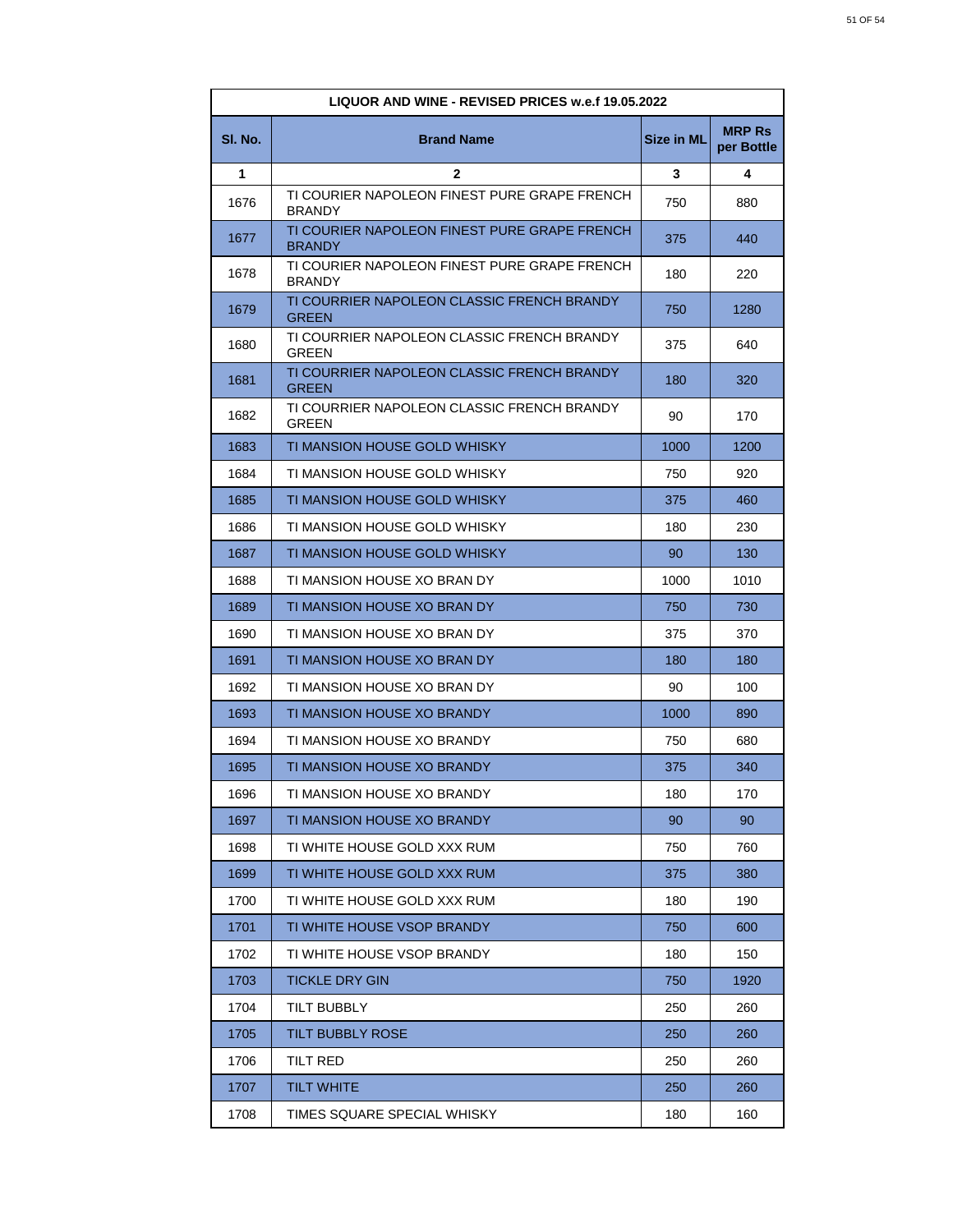| LIQUOR AND WINE - REVISED PRICES w.e.f 19.05.2022 |                                       |                   |                             |
|---------------------------------------------------|---------------------------------------|-------------------|-----------------------------|
| SI. No.                                           | <b>Brand Name</b>                     | <b>Size in ML</b> | <b>MRP Rs</b><br>per Bottle |
| 1                                                 | $\mathbf{2}$                          | 3                 | 4                           |
| 1709                                              | TIMES SQUARE SPECIAL WHISKY           | 90                | 80                          |
| 1710                                              | TODAY'S SPECIAL BIO WHISKY            | 750               | 880                         |
| 1711                                              | TODAY'S SPECIAL BIO WHISKY            | 375               | 440                         |
| 1712                                              | TODAY'S SPECIAL BIO WHISKY            | 180               | 220                         |
| 1713                                              | TYPO BERRY BERRY PREMIUM HARD SELTZER | 275               | 230                         |
| 1714                                              | TYPO GINGER ALE PREMIUM HARD SELTZER  | 275               | 230                         |
| 1715                                              | TYPO LEMONADE PREMIUM HARD SELTZER    | 275               | 230                         |
| 1716                                              | TYPO ORANGE PREMIUM HARD SELTZER      | 275               | 230                         |
| 1717                                              | UNITED GOLD WHISKY                    | 1000              | 620                         |
| 1718                                              | UNITED GOLD WHISKY                    | 750               | 480                         |
| 1719                                              | UNITED GOLD WHISKY                    | 375               | 240                         |
| 1720                                              | UNITED GOLD WHISKY                    | 180               | 120                         |
| 1721                                              | <b>VAJRAM FINE WHISKY</b>             | 1000              | 620                         |
| 1722                                              | VAJRAM FINE WHISKY                    | 750               | 480                         |
| 1723                                              | <b>VAJRAM FINE WHISKY</b>             | 375               | 240                         |
| 1724                                              | VAJRAM FINE WHISKY                    | 180               | 120                         |
| 1725                                              | <b>VAJRAM FINE WHISKY</b>             | 90                | 70                          |
| 1726                                              | VAT 69 BLACK BLENDED SCOTCH WHISKY    | 750               | 2670                        |
| 1727                                              | VAT 69 BLACK BLENDED SCOTCH WHISKY    | 750               | 2670                        |
| 1728                                              | VAT 69 BLENDED SCOTCH WHISKY          | 1000              | 2690                        |
| 1729                                              | VAT 69 BLENDED SCOTCH WHISKY          | 750               | 2000                        |
| 1730                                              | VAT 69 BLENDED SCOTCH WHISKY          | 750               | 2000                        |
| 1731                                              | VAT 69 BLENDED SCOTCH WHISKY          | 375               | 1010                        |
| 1732                                              | VAT 69 BLENDED SCOTCH WHISKY          | 180               | 500                         |
| 1733                                              | VAT 69 BLENDED SCOTCH WHISKY          | 60                | 180                         |
| 1734                                              | <b>VD AMLA GRAPE WINE</b>             | 180               | 190                         |
| 1735                                              | <b>VD AMLA PINEAPPLE WINE</b>         | 750               | 640                         |
| 1736                                              | VD AMLA PINEAPPLE WINE                | 375               | 320                         |
| 1737                                              | VD AMLA PINEAPPLE WINE                | 180               | 160                         |
| 1738                                              | VD AMLA STRABERRY WINE                | 750               | 760                         |
| 1739                                              | VD AMLA STRABERRY WINE                | 375               | 380                         |
| 1740                                              | VD AMLA STRABERRY WINE                | 180               | 190                         |
| 1741                                              | VD GRAPE WINE VISTA                   | 750               | 560                         |
| 1742                                              | VD GRAPE WINE VISTA                   | 375               | 280                         |
| 1743                                              | <b>VD GRAPE WINE VISTA</b>            | 180               | 140                         |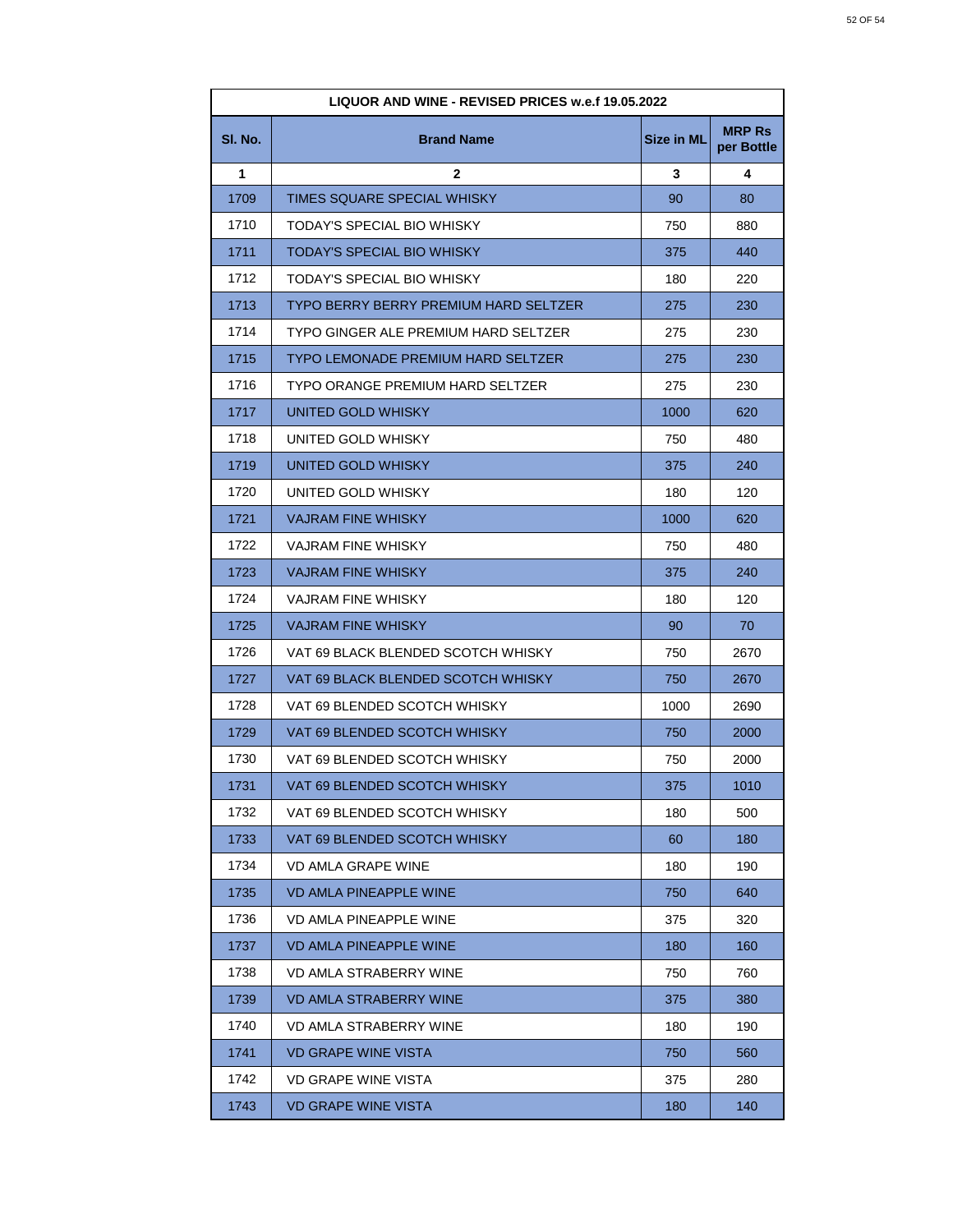| LIQUOR AND WINE - REVISED PRICES w.e.f 19.05.2022 |                                                      |                   |                             |
|---------------------------------------------------|------------------------------------------------------|-------------------|-----------------------------|
| SI. No.                                           | <b>Brand Name</b>                                    | <b>Size in ML</b> | <b>MRP Rs</b><br>per Bottle |
| 1                                                 | $\mathbf{2}$                                         | 3                 | 4                           |
| 1744                                              | VERO CABERNET SAUVIGNON                              | 750               | 1000                        |
| 1745                                              | VERO SAUVIGNON BLANC                                 | 750               | 1000                        |
| 1746                                              | VINBROS RED MAGIC RUBY RED WINE                      | 750               | 600                         |
| 1747                                              | VINBROS RED MAGIC RUBY RED WINE                      | 375               | 300                         |
| 1748                                              | VINBROS RED MAGIC RUBY RED WINE                      | 180               | 150                         |
| 1749                                              | VINBROS SOMABAN PORT WINE                            | 750               | 600                         |
| 1750                                              | VINBROS SOMABAN PORT WINE                            | 375               | 300                         |
| 1751                                              | VINBROS SOMABAN PORT WINE                            | 180               | 150                         |
| 1752                                              | VINBROS TEMPTATIONS PORT WINE                        | 750               | 760                         |
| 1753                                              | VINBROS TEMPTATIONS PORT WINE                        | 375               | 380                         |
| 1754                                              | <b>VINBROS TEMPTATIONS PORT WINE</b>                 | 180               | 190                         |
| 1755                                              | VINHO DE GOA PREMIUM PORT WINE                       | 750               | 560                         |
| 1756                                              | VINHO DE GOA PREMIUM PORT WINE                       | 375               | 280                         |
| 1757                                              | VINHO DE GOA PREMIUM PORT WINE                       | 180               | 140                         |
| 1758                                              | VINSURA CABERNET-SYRAH                               | 750               | 1000                        |
| 1759                                              | VINSURA CHENIN BLANC                                 | 750               | 930                         |
| 1760                                              | VINSURA WHITE SPARKLING WINE                         | 750               | 1140                        |
| 1761                                              | VINSURA ZINFANDEL RED WINE                           | 750               | 930                         |
| 1762                                              | VITAE SINGLE VINEYARD SANGIOVESE                     | 750               | 1840                        |
| 1763                                              | WESTERN PRIDE BLENDED PREMIUM WHISKY                 | 1000              | 1790                        |
| 1764                                              | WESTERN PRIDE BLENDED PREMIUM WHISKY                 | 750               | 1360                        |
| 1765                                              | WESTERN PRIDE BLENDED PREMIUM WHISKY                 | 375               | 680                         |
| 1766                                              | WESTERN PRIDE BLENDED PREMIUM WHISKY                 | 180               | 340                         |
| 1767                                              | WHITE AND BLUE CLASSIC WHISKY                        | 1000              | 1180                        |
| 1768                                              | WHITE AND BLUE CLASSIC WHISKY                        | 750               | 920                         |
| 1769                                              | WHITE AND BLUE CLASSIC WHISKY                        | 375               | 460                         |
| 1770                                              | WHITE AND BLUE CLASSIC WHISKY                        | 180               | 230                         |
| 1771                                              | WHITE AND BLUE CLASSIC WHISKY                        | 90                | 120                         |
| 1772                                              | WHITE MISCHIEF FLAVORED VODKA<br>GREENAPPLE+CINNAMON | 750               | 840                         |
| 1773                                              | WHITE MISCHIEF FLAVORED VODKA<br>GREENAPPLE+CINNAMON | 375               | 420                         |
| 1774                                              | WHITE MISCHIEF FLAVORED VODKA<br>GREENAPPLE+CINNAMON | 180               | 210                         |
| 1775                                              | WHITE MISCHIEF FLAVORED VODKA MANGO+MINT             | 750               | 840                         |
| 1776                                              | WHITE MISCHIEF FLAVORED VODKA MANGO+MINT             | 375               | 420                         |
| 1777                                              | WHITE MISCHIEF FLAVORED VODKA MANGO+MINT             | 180               | 210                         |